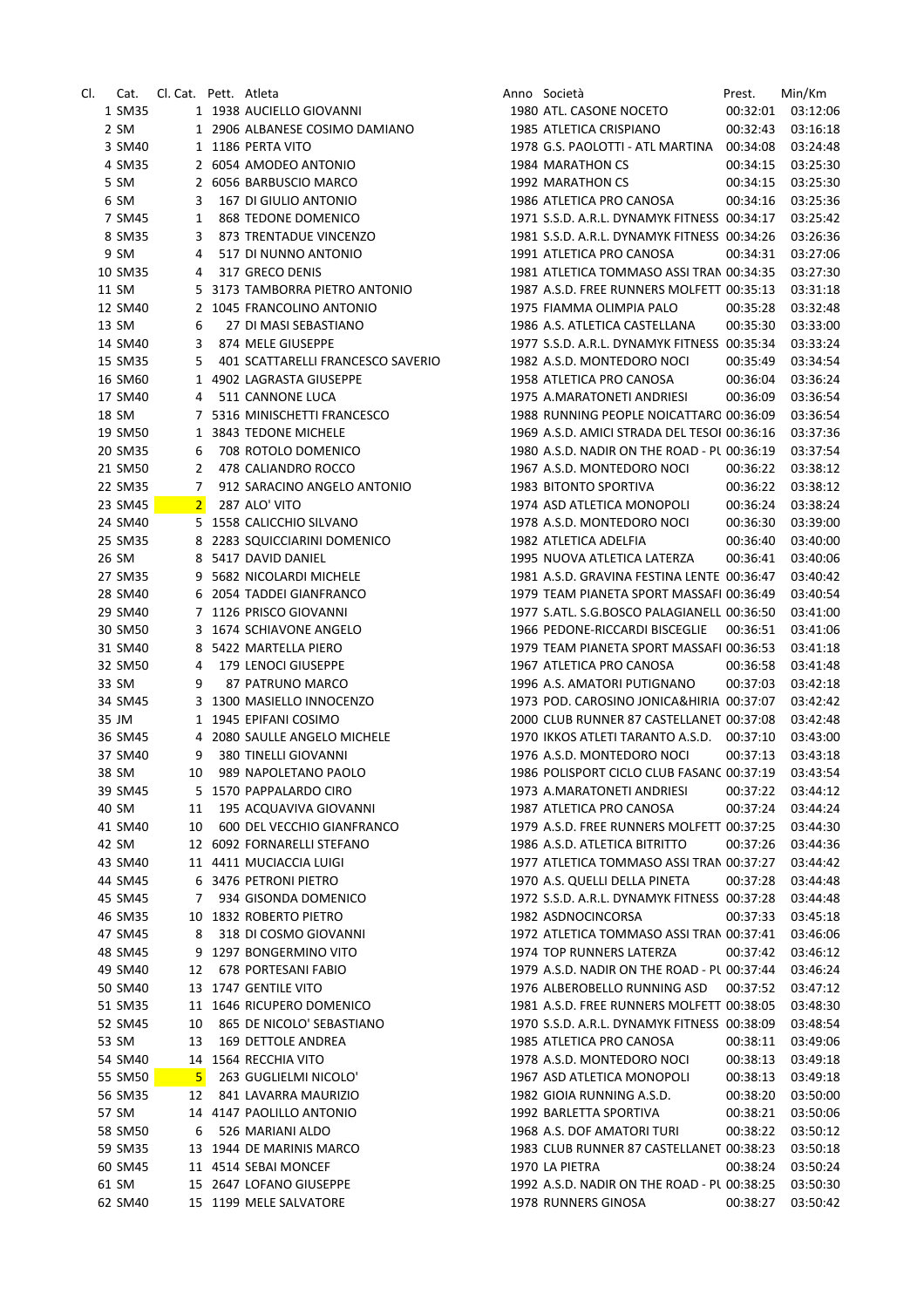|        | 63 SM45  |                | 12 1485 PARADISO MICHELE           | 1974 ATLETICA PRO CANOSA                    | 00:38:31 | 03:51:06 |
|--------|----------|----------------|------------------------------------|---------------------------------------------|----------|----------|
|        | 64 SM45  | 13             | 598 MARRANO MICHELE                | 1973 A.S.D. FREE RUNNERS MOLFETT 00:38:36   |          | 03:51:36 |
|        | 65 SM45  | 14             | 776 SANTAMATO FRANCESCO            | 1971 BITONTO RUNNERS                        | 00:38:36 | 03:51:36 |
|        | 66 SM50  |                | 7 5760 DI GIULIO FRANCESCO SAVERIO | 1967 ATLETICA PRO CANOSA                    | 00:38:38 | 03:51:48 |
|        | 67 SM35  |                | 14 2302 CARELLA CESARE             | 1983 OSTUNI RUNNER'S                        | 00:38:39 | 03:51:54 |
|        | 68 SM40  |                | 16 4550 FINO EMANUELE              | 1975 ASD PER ASPERA AD ASTRA BAF 00:38:40   |          | 03:52:00 |
|        | 69 SM35  |                | 15 3436 OCCHINEGRO MARIO           | 1980 S.ATL. S.G.BOSCO PALAGIANELL 00:38:42  |          | 03:52:12 |
|        | 70 SM    |                | 16 4379 DETOMA VITO                | 1990 A.S.D. AMICI STRADA DEL TESOI 00:38:42 |          | 03:52:12 |
|        | 71 SM40  | 17             | 357 DAMBROSIO GIUSEPPE             | 1975 ATLETIC CLUB ALTAMURA                  | 00:38:43 | 03:52:18 |
|        | 72 SM    | 17             | 365 CALIA GIULIANO                 | 1987 ATLETIC CLUB ALTAMURA                  | 00:38:46 | 03:52:36 |
|        | 73 SM45  |                | 15 5587 DI MAIO PIERANGELO         | 1973 S.ATL. S.G.BOSCO PALAGIANELL 00:38:47  |          | 03:52:42 |
|        | 74 SM35  |                | 16 1694 TINELLI MARIANO            | 1984 A.S.D. NADIR ON THE ROAD - PL 00:38:48 |          | 03:52:48 |
|        | 75 SM55  |                | 1 4130 DELGADO PEDRO PLACIDO       | 1964 ATLETICA TOMMASO ASSI TRAN 00:38:48    |          | 03:52:48 |
|        | 76 SF40  |                | 1 1523 TROPIANO DANIELA            | 1977 ASD ATLETICA MONOPOLI                  | 00:38:51 | 03:53:06 |
|        | 77 SM65  | $\mathbf{1}$   | 422 GALLO MICHELE                  | 1953 A.S.D. MONTEDORO NOCI                  | 00:38:52 | 03:53:12 |
|        | 78 SM    |                | 18 3108 COPPOLA GIACOMO            | 1991 ASD POD. FAGGIANO V.P. SERVI 00:38:52  |          | 03:53:12 |
|        | 79 SM50  |                | 8 1571 PARADISO LORENZO            | 1968 A.MARATONETI ANDRIESI                  | 00:38:53 | 03:53:18 |
|        | 80 SM55  | $\overline{2}$ | 261 ALTAMURA ANTONIO               | 1961 ASD ATLETICA MONOPOLI                  | 00:38:56 | 03:53:36 |
|        | 81 SM45  |                | 16 3971 CARRIERI COSIMO            | 1974 A.S.D. MONTEDORO NOCI                  | 00:39:00 | 03:54:00 |
|        | 82 SM    |                | 19 1971 CATINIELLO GIOVANNI        | 1994 NUOVA ATLETICA LATERZA                 | 00:39:02 | 03:54:12 |
|        | 83 AM    |                | 1 5653 DELL'OLIO NICOLAS           | 2003 A.MARATONETI ANDRIESI                  | 00:39:03 | 03:54:18 |
|        | 84 SM    | 20             | <b>64 NITTI ANTONELLO</b>          | 1985 A.S. ATLETICA CASTELLANA               | 00:39:04 | 03:54:24 |
|        | 85 SM40  | 18             | 672 PUGLIESE ANGELO                | 1979 A.S.D. NADIR ON THE ROAD - PL 00:39:04 |          | 03:54:24 |
|        | 86 SM35  |                | 17 3187 SABATO FABIO               | 1982 S.S.D. A.R.L. DYNAMYK FITNESS 00:39:05 |          | 03:54:30 |
|        | 87 SM35  |                | 18 4951 RAMAGLIA VITO              | 1980 TEAM SPORT MATERA                      | 00:39:06 | 03:54:36 |
|        | 88 SM40  |                | 19 2821 IACOBINO SALVATORE         | 1976 CLUB RUNNER 87 CASTELLANET 00:39:08    |          | 03:54:48 |
|        | 89 SM    |                | 21 4099 MINARDI MICHELE            | 1987 S.ATL. S.G.BOSCO PALAGIANELL 00:39:10  |          | 03:55:00 |
|        | 90 SM    |                | 22 6090 ONORATO ALESSIO            | 1985 A.S.D. ATLETICA BITRITTO               | 00:39:12 | 03:55:12 |
|        | 91 SM40  |                | 20 1296 PASSARELLI FELICE          | 1975 TOP RUNNERS LATERZA                    | 00:39:13 | 03:55:18 |
|        |          |                |                                    |                                             |          |          |
|        | 92 SM    |                | 23 6082 MASSARO GIUSEPPE           | 1987 A.S.D. OLIMPIA GROTTAGLIE              | 00:39:14 | 03:55:24 |
|        | 93 SM    | 24             | 731 GIORDANO GIUSEPPE              | 1988 HAPPY RUNNERS ALTAMURA                 | 00:39:16 | 03:55:36 |
|        | 94 SM    |                | 25 3323 CLEMENTE MICHELE           | 1992 TOP RUNNERS LATERZA                    | 00:39:23 | 03:56:18 |
|        | 95 SM    |                | 26 6008 MICUNCO DONATO             | 1988 A.S. QUELLI DELLA PINETA               | 00:39:25 | 03:56:30 |
|        | 96 SM45  |                | 17 2047 PEDACI GIOVANNI            | 1973 POD. CAROSINO JONICA&HIRIA 00:39:26    |          | 03:56:36 |
|        | 97 SM45  | 18             | 845 MARRA ROCCO ANTONIO            | 1972 ALBEROBELLO RUNNING ASD                | 00:39:30 | 03:57:00 |
|        | 98 SM40  |                | 21 6034 DANZA MICHELE              | 1975 GIOIA RUNNING A.S.D.                   | 00:39:33 | 03:57:18 |
|        | 99 SM35  |                | 19 2624 SICOLO FRANCESCO           | 1982 A.S.D. FREE RUNNERS MOLFETT 00:39:35   |          | 03:57:30 |
|        | 100 SM50 | 9              | 412 FERRARA ANTONIO                | 1966 A.S.D. MONTEDORO NOCI                  | 00:39:37 | 03:57:42 |
|        | 101 SM40 | 22             | 856 VACCA ANTONIO                  | 1977 S.S.D. A.R.L. DYNAMYK FITNESS 00:39:38 |          | 03:57:48 |
|        | 102 SM50 | 10             | 3878 MIDEA GIUSEPPE                | 1969 BIO AMBRA NEW AGE                      | 00:39:38 | 03:57:48 |
|        | 103 SM40 | 23             | 90 MIRIZZI VINCENZO                | 1979 A.S. AMATORI PUTIGNANO                 | 00:39:41 | 03:58:06 |
|        | 104 SM60 | 2              | 429 DIMASTROCHICCO RUGGERO         | 1956 A.S.D. MONTEDORO NOCI                  | 00:39:42 | 03:58:12 |
|        | 105 SM45 | 19             | 1732 MILANO GIACINTO               | 1972 GIOIA RUNNING A.S.D.                   | 00:39:44 | 03:58:24 |
|        | 106 SM45 | 20             | 455 CENTRONE ANGELO                | 1972 A.S.D. MONTEDORO NOCI                  | 00:39:45 | 03:58:30 |
|        | 107 SM40 |                | 24 3273 CHIANURA BARTOLOMEO        | 1977 A.S.D. PODISTICA GROTTAGLIE            | 00:39:46 | 03:58:36 |
|        | 108 SM35 | 20             | 1982 ROSATI COSIMO                 | 1984 S.ATL. S.G.BOSCO PALAGIANELL 00:39:47  |          | 03:58:42 |
|        | 109 SM50 |                | 11 1567 MAYRHOFER MARIO            | 1966 A.S. QUELLI DELLA PINETA               | 00:39:48 | 03:58:48 |
|        | 110 SM50 |                | 12 1718 BUONO ANTONIO              | 1969 BIO AMBRA NEW AGE                      | 00:39:49 | 03:58:54 |
|        | 111 SM40 |                | 25 4198 CAMPANELLI ANTONIO         | 1977 FRONTRUNNERS                           | 00:39:50 | 03:59:00 |
| 112 SM |          |                | 27 3854 BARBIERO VITTORIO          | 1985 A.S. QUELLI DELLA PINETA               | 00:39:51 | 03:59:06 |
|        | 113 SM35 |                | 21 2902 L'ASSAINATO GAETANO        | 1983 A.S.D. OLIMPIA GROTTAGLIE              | 00:39:51 | 03:59:06 |
|        | 114 SM45 |                | 21 5328 SANSONETTI VINCENZO        | 1974 GIOIA RUNNING A.S.D.                   | 00:39:51 | 03:59:06 |
|        | 115 SM40 |                | 26 5721 BIANCO VITTORIANO          | 1976 S.ATL. S.G.BOSCO PALAGIANELL 00:39:52  |          | 03:59:12 |
|        | 116 SM55 | 3              | 815 GAZZILLI CARLO                 | 1964 GIOIA RUNNING A.S.D.                   | 00:39:52 | 03:59:12 |
|        | 117 SM45 |                | 22 3482 MONTERISI MICHELE          | 1974 A.MARATONETI ANDRIESI                  | 00:39:52 | 03:59:12 |
|        | 118 SM35 | 22             | 138 VALENZANO DOMENICO             | 1980 A.S. AMATORI PUTIGNANO                 | 00:39:53 | 03:59:18 |
|        | 119 SM50 | 13             | 93 LATERZA GIOVANNI                | 1966 A.S. AMATORI PUTIGNANO                 | 00:39:53 | 03:59:18 |
| 120 SM |          | 28             | 606 DE ROBERTIS DANILO             | 1995 A.S.D. FREE RUNNERS MOLFETT 00:39:54   |          | 03:59:24 |
|        | 121 SM40 |                | 27 5892 MASTRIANO PHILIP FRANCIS   | 1975 RunCard                                | 00:39:55 | 03:59:30 |
| 122 SM |          | 29             | 5239 VITTORIONE FRANCESCO          | 1989 A.S. AMATORI PUTIGNANO                 | 00:39:57 | 03:59:42 |
| 123 PM |          | $\mathbf{1}$   | 63 BIANCO SEBASTIANO               | 1998 A.S. ATLETICA CASTELLANA               | 00:39:57 | 03:59:42 |
|        | 124 SM45 |                | 23 1337 SOLITO SILVESTRO           | 1973 MARTINA FRANCA RUNNING A. 00:39:57     |          | 03:59:42 |
|        | 125 SM45 | 24             | 806 SICILIANO MICHELE ALESSANDRO   | 1972 GIOIA RUNNING A.S.D.                   | 00:39:57 | 03:59:42 |
|        |          |                |                                    |                                             |          |          |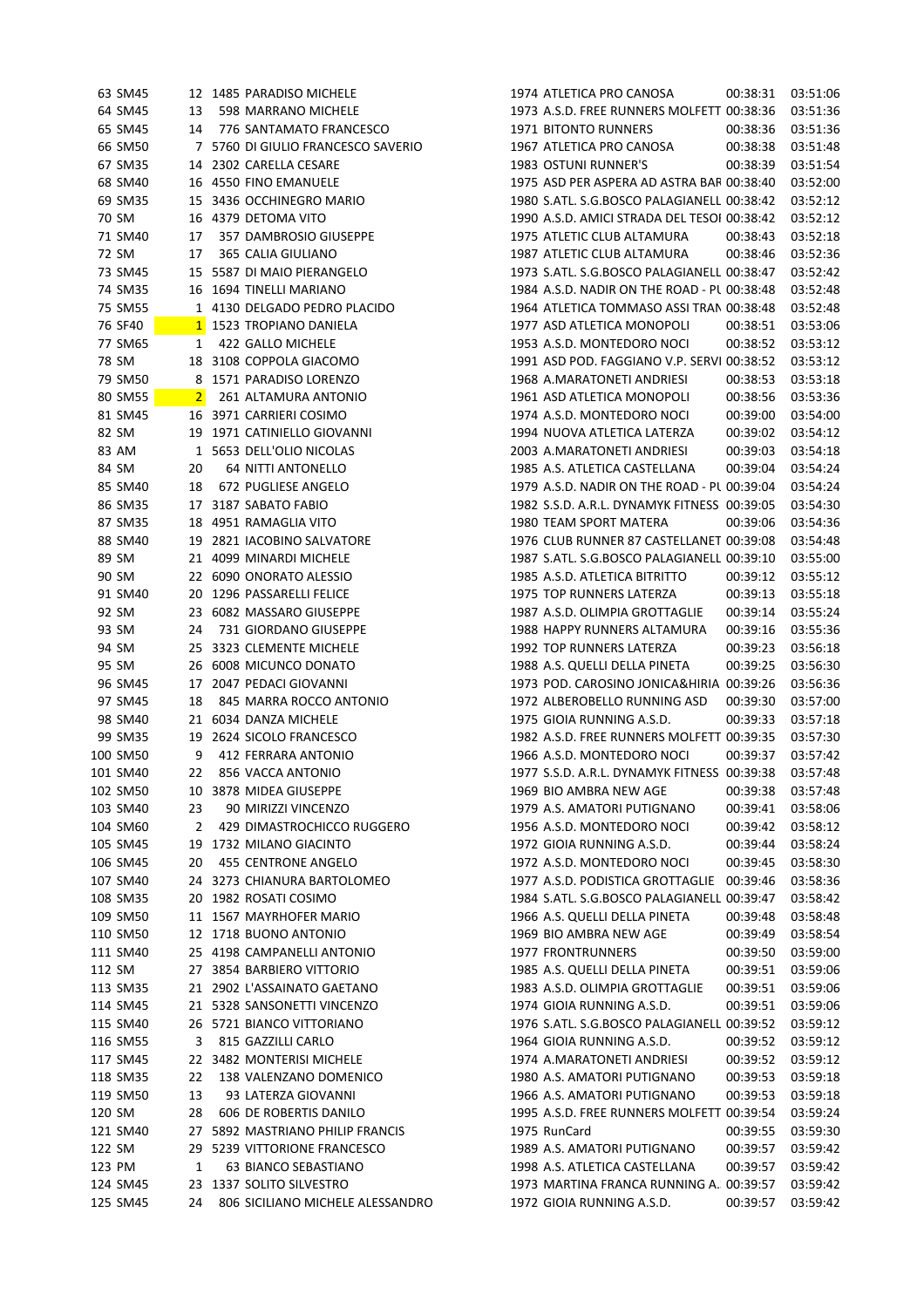| 126 SM40 |                | 28 6053 ANGELINI ERNESTO       | 1975 DORANDO PIETRI                         | 00:40:01 | 04:00:06 |
|----------|----------------|--------------------------------|---------------------------------------------|----------|----------|
| 127 SM   |                | 30 1819 BUSTO TRIFONE          | 1985 A.S. DOF AMATORI TURI                  | 00:40:02 | 04:00:12 |
| 128 SF35 |                | 1 5564 DE SANCTIS FRANCESCA    | 1982 ATL. CASONE NOCETO                     | 00:40:02 | 04:00:12 |
| 129 SM40 |                | 29 2004 PAVONE GIUSEPPE        | 1975 G.S. PAOLOTTI - ATL MARTINA            | 00:40:03 | 04:00:18 |
| 130 SM35 |                | 23 4069 CASTELLANETA GIOVANNI  | 1981 ASD SPITS RUN W & T SAMMICI 00:40:05   |          | 04:00:30 |
| 131 SM40 | 30             | 384 MASELLI GIULIO             | 1977 A.S.D. MONTEDORO NOCI                  | 00:40:06 | 04:00:36 |
| 132 SF40 | 2              | 10 MONFREDA DAMIANA            | 1978 AMATORI ATL. ACQUAVIVA                 | 00:40:08 | 04:00:48 |
| 133 SM55 | 4              | 872 SERVIDIO FRANCESCO         | 1961 S.S.D. A.R.L. DYNAMYK FITNESS 00:40:09 |          | 04:00:54 |
| 134 SM55 | 5 <sub>5</sub> | 244 IACOVAZZI FRANCESCO        | 1964 ASD ATLETICA MONOPOLI                  | 00:40:10 | 04:01:00 |
| 135 SM55 |                | 6 1306 CAPUTO DAVIDE           | 1963 POD. CAROSINO JONICA&HIRIA 00:40:10    |          | 04:01:00 |
| 136 SM55 |                | 7 1292 PELLEGRINI MASSIMO      | 1963 TARANTO SPORTIVA                       | 00:40:12 | 04:01:12 |
| 137 SM45 | 25             | 443 MELE ANTONIO               | 1974 A.S.D. MONTEDORO NOCI                  | 00:40:13 | 04:01:18 |
| 138 SM40 |                | 31 5455 IACOVIELLO ALFREDO     | 1979 A.S.D. AMICI STRADA DEL TESOI 00:40:14 |          | 04:01:24 |
| 139 SM   |                | 31 5698 VENEZIA ALESSANDRO     | 1992 ASD SPITS RUN W & T SAMMICI 00:40:16   |          | 04:01:36 |
| 140 AM   |                | 2 5600 GENTILE NICHOLAS        | 2003 A.S.D. MARATHON MASSAFRA 00:40:18      |          | 04:01:48 |
| 141 SM50 | 14             | 330 FERRANTE NICOLA            | 1967 ATLETICA TOMMASO ASSI TRAN 00:40:19    |          | 04:01:54 |
| 142 SM50 |                | 15 5621 LEONE VINCENZO         | 1969 RUNNERS GINOSA                         | 00:40:20 | 04:02:00 |
| 143 SM50 | 16             | 457 DE FLORIO FRANCESCO        | 1968 A.S.D. MONTEDORO NOCI                  | 00:40:21 | 04:02:06 |
| 144 SM55 | 8              | 332 INTRONA ATTILIO            | 1962 ATLETICA TOMMASO ASSI TRAN 00:40:22    |          | 04:02:12 |
| 145 SM40 | 32             | 614 ANGELINI PASQUALE          | 1979 A.S.D. FREE RUNNERS MOLFETT 00:40:24   |          | 04:02:24 |
| 146 SM35 | 24             | 53 TAURO DOMENICO              | 1984 A.S. ATLETICA CASTELLANA               | 00:40:25 | 04:02:30 |
| 147 SM55 | 9              | 525 BRUNO TRIFONE              | 1960 DREAM TEAM BARI                        | 00:40:27 | 04:02:42 |
| 148 SM50 |                | 17 1229 MANIGRASSI COSIMO      | 1969 A.S.D. MARATHON MASSAFRA 00:40:29      |          | 04:02:54 |
| 149 SM35 | 25             | 204 DI NUNNO CELESTINO         | 1980 ATLETICA PRO CANOSA                    | 00:40:33 | 04:03:18 |
| 150 SM   | 32             | 738 GAGLIARDI BRUNO            | 1987 HAPPY RUNNERS ALTAMURA                 | 00:40:36 | 04:03:36 |
| 151 SM35 |                | 26 3900 MARVULLI FRANCESCO     | 1980 GIOIA RUNNING A.S.D.                   | 00:40:37 | 04:03:42 |
| 152 SM45 |                | 26 2942 LEPENNE NICOLA         | 1973 AMATORI ATL. ACQUAVIVA                 | 00:40:37 | 04:03:42 |
| 153 SM40 |                | 33 6057 COLURCIO LUIGI         | 1977 SCUOLA ATLETICA KROTONIATE 00:40:37    |          | 04:03:42 |
| 154 SM45 | 27             | 350 LOSURDO GIUSEPPE           | 1974 ATLETIC CLUB ALTAMURA                  | 00:40:38 | 04:03:48 |
| 155 SM50 |                | 18 1423 DE MICHELE PIETRO      | 1968 A.S. ATLETICA CASTELLANA               | 00:40:41 | 04:04:06 |
| 156 SM45 | 28             | 488 NOTARNICOLA FRANCESCO      | 1972 A.S.D. MONTEDORO NOCI                  | 00:40:45 | 04:04:30 |
| 157 SM35 |                | 27 5719 PINTO ANTONIO ROSARIO  | 1983 CORRERE E' SALUTE MOTTOLA 00:40:49     |          | 04:04:54 |
| 158 SM55 | 10             | 1073 LUDOVICO GIUSEPPE         | 1963 CLUB RUNNER 87 CASTELLANET 00:40:49    |          | 04:04:54 |
| 159 SM50 | 19             | 888 MORETTI FILOMENO           | 1966 BITONTO SPORTIVA                       | 00:40:50 | 04:05:00 |
| 160 JM   |                | 2 2839 CASTRONOVI GIUSEPPE     | 2000 S.ATL. S.G.BOSCO PALAGIANELL 00:40:51  |          | 04:05:06 |
| 161 SM45 |                | 29 6012 PALERMO MICHELE        | 1972 ASS. NAZIONALE BERSAGLIERI B 00:40:52  |          | 04:05:12 |
| 162 SM45 |                | 30 5494 LAMPUGNANI DOMENICO    | 1974 ASS. NAZIONALE BERSAGLIERI B 00:40:54  |          | 04:05:24 |
| 163 SM35 |                | 28 4822 CARBONARA MICHELE      | 1981 ASS. NAZIONALE BERSAGLIERI B 00:40:55  |          | 04:05:30 |
| 164 SM45 | 31             | 623 INTRONA MICHELE            | 1971 ATLETICA ADELFIA                       | 00:40:59 | 04:05:54 |
| 165 SM35 |                | 29 3302 FLORIO VINCENZO        | 1983 TARANTO SPORTIVA                       | 00:40:59 | 04:05:54 |
| 166 SM40 |                | 34 4622 OCCHIOGROSSO GIOVANNI  | 1978 A.S.D. WELLRUNNERS BITETTO 00:40:59    |          | 04:05:54 |
| 167 SF40 | 3              | 667 DONGHIA ORNELLA            | 1976 A.S.D. NADIR ON THE ROAD - PL 00:40:59 |          | 04:05:54 |
| 168 SM40 | 35             | 713 DURSI STEFANO              | 1975 A.S.D. NADIR ON THE ROAD - PL 00:41:00 |          | 04:06:00 |
| 169 SM   |                | 33 1550 MANELLA GIOVANNI       | 1994 SPORT CENTER A.S.D.                    | 00:41:01 | 04:06:06 |
| 170 SM35 |                | 30 2038 PASSARELLI ANTONIO     | 1980 TOP RUNNERS LATERZA                    | 00:41:02 | 04:06:12 |
| 171 SM40 | 36             | 814 PANTALEO ALBERTO           | 1975 GIOIA RUNNING A.S.D.                   | 00:41:02 | 04:06:12 |
| 172 SM45 |                | 32 3477 CIOCE FRANCESCO        | 1974 A.S. QUELLI DELLA PINETA               | 00:41:04 | 04:06:24 |
| 173 SM45 |                | 33 2261 CHILOIRO ANGELO        | 1974 POD. CAROSINO JONICA&HIRIA 00:41:06    |          | 04:06:36 |
| 174 SM50 | 20             | 611 GADALETA COSMO             | 1968 A.S.D. FREE RUNNERS MOLFETT 00:41:07   |          | 04:06:42 |
| 175 SM55 |                | 11 1058 COLELLA GIUSEPPE       | 1962 CLUB RUNNER 87 CASTELLANET 00:41:09    |          | 04:06:54 |
| 176 SM45 | 34             | 137 LATERZA MARIO              | 1971 A.S. AMATORI PUTIGNANO                 | 00:41:10 | 04:07:00 |
| 177 SM40 |                | 37 3171 AURICCHIO MICHELANGELO | 1977 A.S.D. FREE RUNNERS MOLFETT 00:41:10   |          | 04:07:00 |
| 178 SM45 | 35             | 397 PUTRINO STEFANO            | 1972 A.S.D. MONTEDORO NOCI                  | 00:41:11 | 04:07:06 |
| 179 SM45 |                | 36 1975 CITARELLA MASSIMO      | 1972 S.ATL. S.G.BOSCO PALAGIANELL 00:41:12  |          | 04:07:12 |
| 180 SM40 |                | 38 4101 NICOLAU NICOLA         | 1975 TARANTO SPORTIVA                       | 00:41:13 | 04:07:18 |
| 181 SM50 | 21             | 725 GENTILE GERMANO            | 1967 GIOIA RUNNING A.S.D.                   | 00:41:13 | 04:07:18 |
| 182 SM45 | 37             | 834 BRADASCIO DOMENICO         | 1970 GIOIA RUNNING A.S.D.                   | 00:41:17 | 04:07:42 |
| 183 SM40 | 39             | 1060 COLANGELO GIAMBATTISTA    | 1976 CLUB RUNNER 87 CASTELLANET 00:41:18    |          | 04:07:48 |
| 184 SM55 |                | 12 2040 CAMPO ANGELO           | 1964 POD. CAROSINO JONICA&HIRIA 00:41:19    |          | 04:07:54 |
| 185 SF40 | 4              | 950 CASALUCE FILOMENA          | 1975 NUOVA ATLETICA BITONTO                 | 00:41:20 | 04:08:00 |
| 186 SM40 |                | 40 6000 CAFORIO MASSIMO        | 1977 A.S. ATLETICA CASTELLANA               | 00:41:20 | 04:08:00 |
| 187 SF   | 1              | 391 RITI FRANCESCA             | 1988 A.S.D. MONTEDORO NOCI                  | 00:41:20 | 04:08:00 |
|          |                | 31 1121 DI STEFANO MARCO       | 1980 NUOVA ATLETICA LATERZA                 | 00:41:20 | 04:08:00 |
| 188 SM35 |                |                                |                                             |          |          |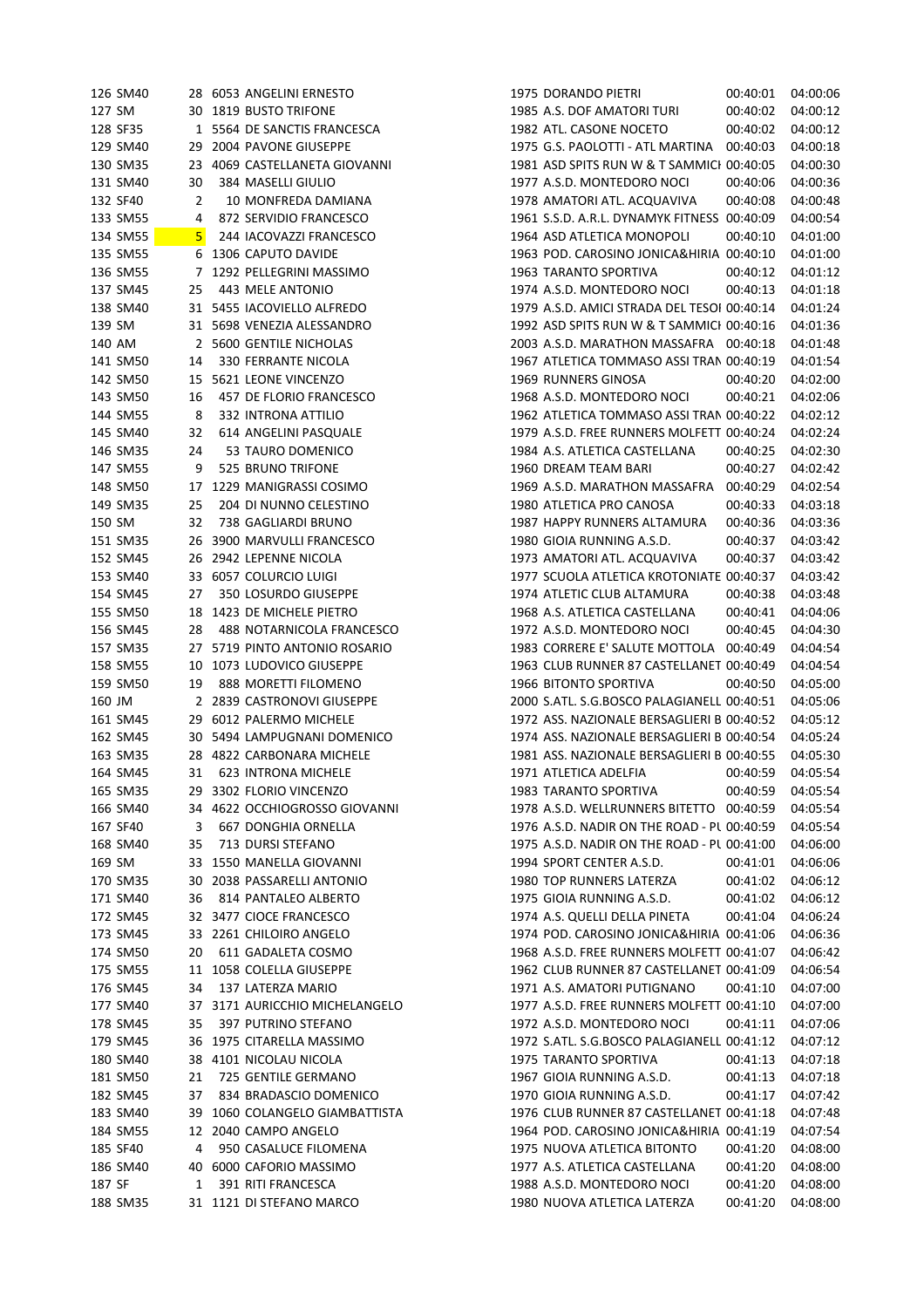|        | 189 SM45 | 38 | 417 CURRI VITANTONIO             | 1973 A.S.D. MONTEDORO NOCI                  | 00:41:23 | 04:08:18 |
|--------|----------|----|----------------------------------|---------------------------------------------|----------|----------|
|        | 190 SM50 | 22 | 816 VENTIMIGLIA CARMELO          | 1965 GIOIA RUNNING A.S.D.                   | 00:41:24 | 04:08:24 |
|        | 191 SM35 |    | 32 5502 LARICCHIUTA GIOVANNI     | 1984 A.S.D. NADIR ON THE ROAD - PL 00:41:25 |          | 04:08:30 |
|        | 192 SM55 | 13 | 379 DE LUCA VITO                 | 1963 A.S.D. MONTEDORO NOCI                  | 00:41:28 | 04:08:48 |
|        | 193 SM55 | 14 | 254 GALLIZIA ENZO                | 1961 ASD ATLETICA MONOPOLI                  | 00:41:29 | 04:08:54 |
|        | 194 SM50 | 23 | 86 LIPPOLIS GIAMMICHELE          | 1966 A.S. AMATORI PUTIGNANO                 | 00:41:30 | 04:09:00 |
|        | 195 SM55 | 15 | 181 GROSSI NICOLA                | 1964 ATLETICA PRO CANOSA                    | 00:41:31 | 04:09:06 |
|        | 196 SM45 |    | 39 5616 ORLANDO FRANCESCO        | 1973 IKKOS ATLETI TARANTO A.S.D.            | 00:41:31 | 04:09:06 |
|        | 197 SM35 | 33 | 808 SOVERETO SERGIO COSIMO       | 1981 GIOIA RUNNING A.S.D.                   | 00:41:31 | 04:09:06 |
|        | 198 SM45 |    | 40 2745 TRAGNI MARIO             | 1970 HAPPY RUNNERS ALTAMURA                 | 00:41:31 | 04:09:06 |
|        | 199 SM35 |    | 34 5650 PALASCIANO LUCA          | 1981 ATLETIC CLUB ALTAMURA                  | 00:41:31 | 04:09:06 |
|        | 200 SM40 |    | 41 6062 DI LECCE ROBERTO         | 1975 G.S. ATHLOS MATERA                     | 00:41:34 | 04:09:24 |
|        | 201 SM55 |    | 16 1057 CARRIERO CARMELO         | 1962 CLUB RUNNER 87 CASTELLANET 00:41:34    |          | 04:09:24 |
|        | 202 SM40 |    | 42 5495 MILELLA NICOLA           | 1975 ASS. NAZIONALE BERSAGLIERI B 00:41:35  |          | 04:09:30 |
|        | 203 SM35 |    | 336 MANNATRIZIO CLAUDIO          | 1982 ATLETICA TOMMASO ASSI TRAN 00:41:35    |          | 04:09:30 |
|        |          | 35 |                                  |                                             |          |          |
|        | 204 SM45 | 41 | 81 GASPARRO ANGELO SCIPIO        | 1972 FIAMMA OLIMPIA PALO                    | 00:41:38 | 04:09:48 |
|        | 205 SM50 | 24 | 352 LOGRANO GIUSEPPE MARIA ANTON | 1966 ATLETIC CLUB ALTAMURA                  | 00:41:42 | 04:10:12 |
|        | 206 SM55 | 17 | 186 MAROCCIA LUIGI               | 1963 ATLETICA PRO CANOSA                    | 00:41:44 | 04:10:24 |
|        | 207 SM50 |    | 25 6026 STASOLLA ENZO            | 1969 MURGIA MARATHON SANTERAI 00:41:45      |          | 04:10:30 |
|        | 208 SM40 |    | 43 1604 PEDOTE GIACOMO           | 1979 A.S.D. ATLETICA POLIGNANO              | 00:41:46 | 04:10:36 |
|        | 209 SM55 |    | 18 1801 RICCO NICOLO             | 1961 ASD ATLETICA MONOPOLI                  | 00:41:46 | 04:10:36 |
|        | 210 SM40 | 44 | 361 DAMBROSIO DONATO             | 1978 ATLETIC CLUB ALTAMURA                  | 00:41:46 | 04:10:36 |
|        | 211 SM35 | 36 | 583 LIPPOLIS MAURIZIO            | 1980 A.S. AMATORI PUTIGNANO                 | 00:41:46 | 04:10:36 |
|        | 212 SM40 |    | 45 6011 BELVISO VITO             | 1978 ASS. NAZIONALE BERSAGLIERI B 00:41:47  |          | 04:10:42 |
|        | 213 SM50 | 26 | 767 RIZZOTTI MICHELE             | 1968 HAPPY RUNNERS ALTAMURA                 | 00:41:47 | 04:10:42 |
|        | 214 SM40 |    | 46 1799 TROYSI FRANCESCO         | 1976 BITONTO SPORTIVA                       | 00:41:48 | 04:10:48 |
|        | 215 SF45 | 1  | 108 LAVARRA MARA                 | 1972 A.S. AMATORI PUTIGNANO                 | 00:41:48 | 04:10:48 |
|        | 216 SM60 | 3  | 337 PALUMBO VINCENZO             | 1959 ATLETICA TOMMASO ASSI TRAN 00:41:49    |          | 04:10:54 |
|        | 217 SM40 | 47 | 659 RONCONI UMBERTO              | 1975 A.S.D. NADIR ON THE ROAD - PL 00:41:50 |          | 04:11:00 |
|        | 218 SM35 | 37 | 656 TORRES VITO ANTONIO          | 1983 A.S.D. NADIR ON THE ROAD - PL 00:41:50 |          | 04:11:00 |
|        | 219 SM45 | 42 | 668 LOSAVIO NICOLA               | 1972 A.S.D. NADIR ON THE ROAD - PL 00:41:50 |          | 04:11:00 |
|        | 220 SM40 |    | 48 1266 IACOBINO ANDREA VITO     | 1975 TARANTO SPORTIVA                       | 00:41:52 | 04:11:12 |
|        | 221 SM40 |    | 49 2296 NOBILE GIOVANNI          | 1977 ATLETICA CITTA' BIANCA                 | 00:41:57 | 04:11:42 |
| 222 SM |          |    | 34 6087 CAMPANELLA PASQUALE      | 1989 A.S.D. ATLETICA BITRITTO               | 00:41:57 | 04:11:42 |
|        | 223 SM60 | 4  | 602 BINETTI SILVIO MARIA CRISTIA | 1958 A.S.D. FREE RUNNERS MOLFETT 00:41:57   |          | 04:11:42 |
|        | 224 SM60 |    | 5 1765 SICILIANO ORONZO          | 1955 RUNNERS DEL LEVANTE                    | 00:41:57 | 04:11:42 |
| 225 SM |          |    | 35 5785 ANTONICELLI GIACOMO      | 1988 GIOIA RUNNING A.S.D.                   | 00:41:57 | 04:11:42 |
|        | 226 SM50 |    | 27 5500 MASTRANGELO MASSIMO      | 1969 A.S.D. NADIR ON THE ROAD - PL 00:42:01 |          | 04:12:06 |
|        | 227 SM40 |    | 50 4381 LOSPINOSO MASSIMO        | 1979 A.S.D. AMICI STRADA DEL TESOI 00:42:02 |          | 04:12:12 |
|        | 228 SM40 |    | 51 1607 TEOFILO GIUSEPPE         | 1976 A.S.D. ATLETICA POLIGNANO              | 00:42:02 | 04:12:12 |
|        | 229 SM50 |    | 28 5769 LADISA NICOLA            | 1968 A.S. DOF AMATORI TURI                  | 00:42:02 | 04:12:12 |
|        | 230 SM45 | 43 | <b>648 LIPPOLIS VINCENZO</b>     | 1974 A.S.D. NADIR ON THE ROAD - PL 00:42:02 |          | 04:12:12 |
|        | 231 SM50 |    | 29 1281 CANCELLIERI ANTONINO     | 1969 TARANTO SPORTIVA                       | 00:42:02 | 04:12:12 |
| 232 SM |          |    | 36 1065 MAZZARRINO DANILO        | 1985 CLUB RUNNER 87 CASTELLANET 00:42:02    |          | 04:12:12 |
|        | 233 SM50 | 30 | 558 MAIELLARO VITO               | 1969 A.S.D. ATLETICA POLIGNANO              | 00:42:03 | 04:12:18 |
|        | 234 SM45 |    | 44 1242 PIZZARELLI VINCENZO      | 1974 A.S.D. MARATHON MASSAFRA 00:42:04      |          | 04:12:24 |
| 235 PM |          |    | 2 6047 QUARTO ANDREA             | 1998 ASD RUNNING CASSANO VENTI: 00:42:04    |          | 04:12:24 |
|        | 236 SM40 |    | 52 5241 CASSANO GIANLUCA         | 1977 A.S.D. AMICI STRADA DEL TESOI 00:42:05 |          | 04:12:30 |
|        | 237 SM40 |    |                                  |                                             |          |          |
|        |          |    | 53 3373 LATTARULO PALMO          | 1977 TOP RUNNERS LATERZA                    | 00:42:06 | 04:12:36 |
|        | 238 SM60 |    | 6 4741 D'APRILE GIOVANNI         | 1959 ATLETIC CLUB ALTAMURA                  | 00:42:07 | 04:12:42 |
|        | 239 SM50 |    | 31 3061 BARNABA PIETRO           | 1966 DORANDO PIETRI                         | 00:42:10 | 04:13:00 |
|        | 240 SM35 |    | 38 2844 PASTORE VITO             | 1982 S.ATL. S.G.BOSCO PALAGIANELL 00:42:12  |          | 04:13:12 |
|        | 241 SM35 |    | 39 3325 RAGNO ELIGIO             | 1980 S.ATL. S.G.BOSCO PALAGIANELL 00:42:15  |          | 04:13:30 |
|        | 242 SM45 |    | 45 3539 SCHINO LUIGI             | 1974 A.S.D. FREE RUNNERS MOLFETT 00:42:15   |          | 04:13:30 |
|        | 243 SM45 |    | 46 3462 VINO GIANCARLO           | 1973 ATLETICA TOMMASO ASSI TRAN 00:42:18    |          | 04:13:48 |
|        | 244 SM45 | 47 | 362 COLONNA DONATO               | 1971 ATLETIC CLUB ALTAMURA                  | 00:42:21 | 04:14:06 |
|        | 245 SM45 |    | 48 1997 DE MATTEIS GIANNI        | 1974 G.S. PAOLOTTI - ATL MARTINA            | 00:42:21 | 04:14:06 |
|        | 246 SM35 | 40 | 194 D'AMICO GIUSEPPE             | 1983 ATLETICA PRO CANOSA                    | 00:42:21 | 04:14:06 |
|        | 247 SM50 |    | 32 1457 INTINI VITO              | 1968 A.S. AMATORI PUTIGNANO                 | 00:42:21 | 04:14:06 |
|        | 248 SM40 |    | 54 5049 PALLOTTA GIANFRANCO      | 1975 MURGIA MARATHON SANTERAI 00:42:21      |          | 04:14:06 |
|        | 249 SM40 | 55 | 135 DAPRILE VITO SILVANO         | 1979 A.S. AMATORI PUTIGNANO                 | 00:42:21 | 04:14:06 |
|        | 250 SM45 |    | 49 1169 LILLO LUIGI              | 1973 ATHLETIC TEAM PALAGIANO                | 00:42:23 | 04:14:18 |
|        | 251 SM35 |    | 41 2115 TAMBORRA ANTONIO         | 1980 A.S.D. FREE RUNNERS MOLFETT 00:42:23   |          | 04:14:18 |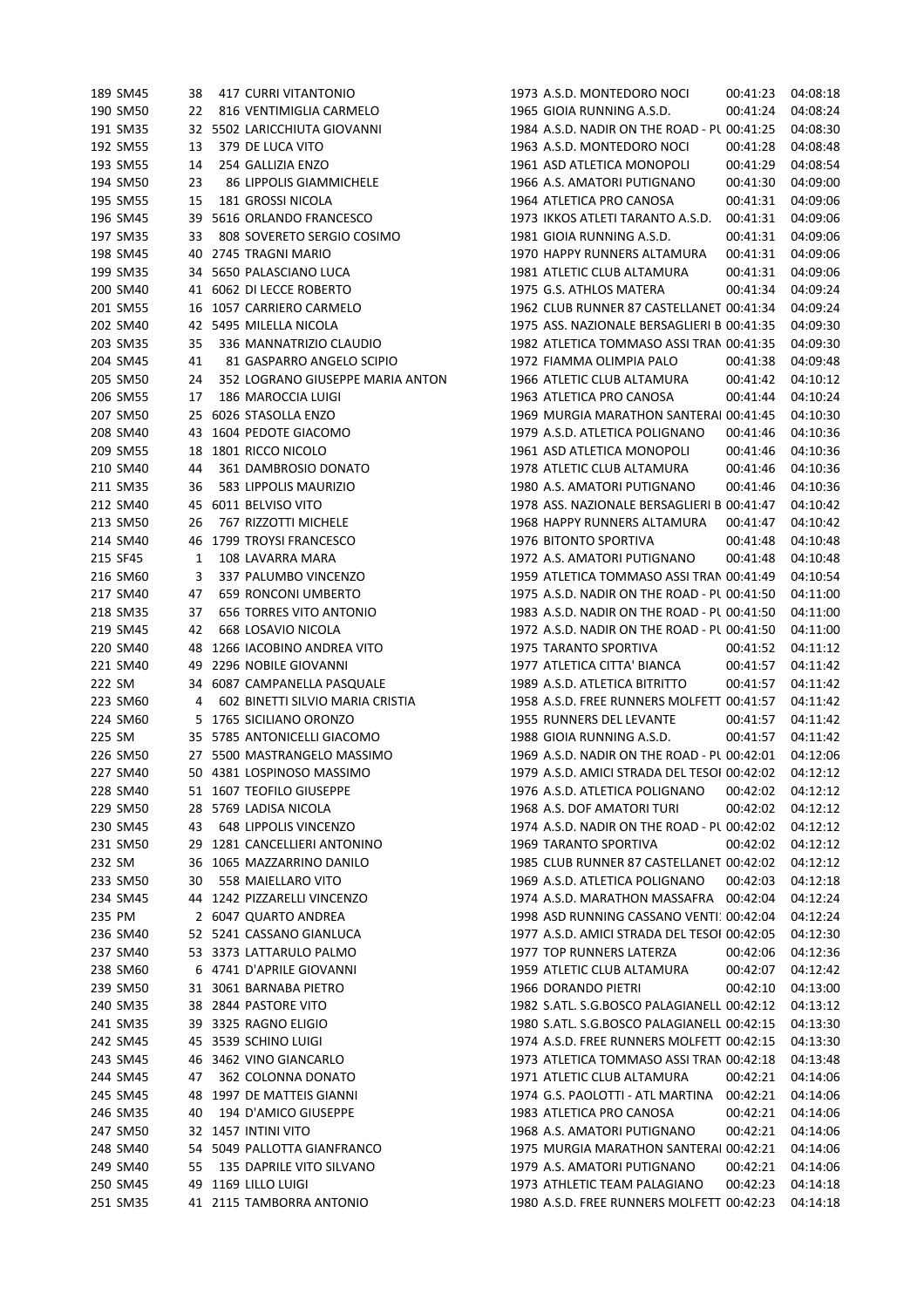|          | 252 SM45 |                  | 50 4410 LORIZZO ONOFRIO           | 1973 ATLETICA TOMMASO ASSI TRAN 00:42:24    |          | 04:14:24 |
|----------|----------|------------------|-----------------------------------|---------------------------------------------|----------|----------|
|          | 253 SM45 |                  | 51 4723 PIEPOLI DANIELE           | 1974 BARI ROAD RUNNERS CLUB                 | 00:42:25 | 04:14:30 |
|          | 254 SM50 |                  | 33 4301 MURAGLIA DOMENICO         | 1968 RUNNING TEAM D'ANGELA SPO 00:42:25     |          | 04:14:30 |
|          | 255 SM45 |                  | 52 5161 PICCOLI PASQUALE          | 1972 POD. VALLE D'ITRIA LOCOROTO 00:42:25   |          | 04:14:30 |
|          | 256 SM55 |                  | 19 2063 CERVELLERA FRANCESCO      | 1964 MARTINA FRANCA RUNNING A. 00:42:25     |          | 04:14:30 |
|          | 257 SM40 |                  | 56 1717 BONERBA VINCENZO          | 1976 BIO AMBRA NEW AGE                      | 00:42:28 | 04:14:48 |
|          | 258 SM45 | 53               | 110 SPORTELLI ANGELO              | 1971 A.S. AMATORI PUTIGNANO                 | 00:42:30 | 04:15:00 |
|          | 259 SM35 |                  | 42 4124 MACINA GIUSEPPE           | 1981 A.S.D. AMICI STRADA DEL TESOI 00:42:34 |          | 04:15:24 |
|          | 260 SM35 |                  | 43 2754 PARCHITELLI CLAUDIO       | 1980 A.S. AMATORI PUTIGNANO                 |          | 04:16:06 |
|          |          |                  |                                   |                                             | 00:42:41 |          |
| 261 SF40 |          | 5                | 862 BRUDAGLIO MARILENA            | 1976 ATLETICA TOMMASO ASSI TRAN 00:42:41    |          | 04:16:06 |
|          | 262 SM50 | 34               | 500 MIRACAPILLO SALVATORE ANTONIO | 1967 A.MARATONETI ANDRIESI                  | 00:42:41 | 04:16:06 |
|          | 263 SM50 | 35               | 109 DALENA DOMENICO               | 1967 A.S. AMATORI PUTIGNANO                 | 00:42:42 | 04:16:12 |
|          | 264 SM45 | 54               | 520 LONGO ANGELO                  | 1974 A.S. DOF AMATORI TURI                  | 00:42:43 | 04:16:18 |
|          | 265 SM35 | 44               | 998 MONOPOLI LEONARDO             | 1984 OSTUNI RUNNER'S                        | 00:42:43 | 04:16:18 |
| 266 PF   |          | 1                | 768 CAZZOLLA ANNARITA             | 1998 BITONTO RUNNERS                        | 00:42:43 | 04:16:18 |
| 267 SM   |          |                  | 37 3912 DEBIASE MICHELE           | 1985 BITONTO SPORTIVA                       | 00:42:44 | 04:16:24 |
|          | 268 SM50 |                  | 36 1453 ELEFANTE PASQUALE         | 1968 A.S. AMATORI PUTIGNANO                 | 00:42:44 | 04:16:24 |
|          | 269 SM50 |                  | 37 6069 LAMACCHIA ADRIANO         | 1969 G.S. ATHLOS MATERA                     | 00:42:45 | 04:16:30 |
| 270 SM   |          |                  | 38 5294 LAMPARELLI LUCA           | 1986 A.S.D. FREE RUNNERS MOLFETT 00:42:46   |          | 04:16:36 |
|          | 271 SM40 |                  | 57 1639 GERMINARIO NICOLA         | 1977 A.S.D. FREE RUNNERS MOLFETT 00:42:47   |          | 04:16:42 |
|          | 272 SM55 |                  | 20 1107 SIMONETTI VITO            | 1964 CORRERE E' SALUTE MOTTOLA 00:42:47     |          | 04:16:42 |
|          | 273 SM55 | 21               | 716 DAPRILE VITO MAURO            | 1964 A.S.D. NADIR ON THE ROAD - PL 00:42:47 |          | 04:16:42 |
|          | 274 SM50 | 38               | 509 D'AMBROSIO ANTONIO            | 1968 A.MARATONETI ANDRIESI                  | 00:42:47 | 04:16:42 |
|          |          |                  |                                   |                                             |          |          |
|          | 275 SM50 |                  | 39 5240 AMORUSO NICOLA            | 1965 A.S.D. AMICI STRADA DEL TESOI 00:42:48 |          | 04:16:48 |
|          | 276 SM50 | 40               | 116 DEROBERTIS GIOVANNI           | 1968 A.S. AMATORI PUTIGNANO                 | 00:42:48 | 04:16:48 |
|          | 277 SM40 |                  | 58 1531 SCOMMEGNA SALVATORE       | 1977 ATLETICA TOMMASO ASSI TRAN 00:42:48    |          | 04:16:48 |
|          | 278 SM55 |                  | 22 4385 GRIECO GIUSEPPE           | 1962 A.S.D. AMICI STRADA DEL TESOI 00:42:48 |          | 04:16:48 |
|          | 279 SM40 |                  | 59 4122 CHIDICHIMO ANTONIO        | 1979 A.S.D. AMICI STRADA DEL TESOI 00:42:48 |          | 04:16:48 |
|          | 280 SM65 |                  | 2 1535 APRILE FRANCESCO           | 1954 ALTERATLETICA LOCOROTONDC 00:42:49     |          | 04:16:54 |
|          | 281 SM45 |                  | 55 6001 TANZELLA ANTONIO          | 1971 A.A.'E. MANZARI' CASAMASSIM 00:42:49   |          | 04:16:54 |
|          | 282 SM60 | 7                | 419 SCIACOVELLI BENEDETTO         | 1957 A.S.D. MONTEDORO NOCI                  | 00:42:51 | 04:17:06 |
|          | 283 SM50 |                  | 41 2744 FIORE ANGELO              | 1968 HAPPY RUNNERS ALTAMURA                 | 00:42:52 | 04:17:12 |
|          | 284 SM40 | 60               | 622 DE SCISCIOLO GIUSEPPE         | 1979 A.S.D. ATLETICA BITRITTO               | 00:42:52 | 04:17:12 |
|          | 285 SM40 |                  | 61 3798 TALDONE LORENZO           | 1977 AMATORI ATL. ACQUAVIVA                 | 00:42:53 | 04:17:18 |
|          | 286 SM60 |                  | 8 2549 BALDASSARRE FRANCESCO      | 1957 ATLETICA PRO CANOSA                    | 00:42:53 | 04:17:18 |
|          | 287 SM50 |                  | 42 6072 PENNUZZI NICOLA           | 1969 A.S.D. PODISTICA FERRANDINA 00:42:57   |          | 04:17:42 |
|          | 288 SM55 |                  | 23 1695 VAVALLE VALTER            | 1964 A.S.D. NADIR ON THE ROAD - PL 00:42:57 |          | 04:17:42 |
|          | 289 SM60 |                  | 9 1568 SIFANNO GAETANO            | 1955 A.S. QUELLI DELLA PINETA               | 00:42:57 | 04:17:42 |
|          | 290 SM45 |                  | 56 441 ANNESE PASQUALE            | 1970 A.S.D. MONTEDORO NOCI                  | 00:42:58 | 04:17:48 |
|          | 291 SM55 |                  | 24 2895 MINEO FRANCESCO           | 1961 POD. CAROSINO JONICA&HIRIA 00:42:58    |          | 04:17:48 |
|          |          |                  |                                   |                                             |          |          |
|          | 292 SM40 |                  | 62 4795 BASSI EMANUELE            | 1979 ATLETICA TOMMASO ASSI TRAN 00:42:58    |          | 04:17:48 |
|          | 293 SM35 |                  | 45 4367 RACCAH CLAUDIO            | 1982 ATLETICA TOMMASO ASSI TRAN 00:42:58    |          | 04:17:48 |
|          | 294 SM50 | 43               | 289 DE GREGORIO LUIGI             | 1965 ATLETICA TOMMASO ASSI TRAN 00:42:58    |          | 04:17:48 |
|          | 295 SM40 |                  | 63 3902 SCHIAVONE PAOLO           | 1978 GIOIA RUNNING A.S.D.                   | 00:42:58 | 04:17:48 |
|          | 296 SM35 |                  | 46 3670 GRANDIERI LUCIANO         | 1981 GIOIA RUNNING A.S.D.                   | 00:43:05 | 04:18:30 |
|          | 297 SM45 |                  | 57 1517 GALANTO GIANCARLO         | 1974 ASD ATLETICA MONOPOLI                  | 00:43:06 | 04:18:36 |
|          | 298 SM45 |                  | 58 5317 CHIRONNA GIUSEPPE         | 1974 A.S.D. NADIR ON THE ROAD - PL 00:43:07 |          | 04:18:42 |
|          | 299 SM50 |                  | 44 1407 PONTRANDOLFO PIETRO       | 1966 AMATORI ATL. ACQUAVIVA                 | 00:43:07 | 04:18:42 |
|          | 300 SM35 |                  | 47 1948 MARFEO GIOVANNI           | 1982 CLUB RUNNER 87 CASTELLANET 00:43:08    |          | 04:18:48 |
| 301 JM   |          | 3                | 61 OTTOMANO ONOFRIO               | 2000 A.S. ATLETICA CASTELLANA               | 00:43:08 | 04:18:48 |
|          | 302 SM50 |                  | 45 3541 LA GRASTA FRANCESCO       | 1968 A.S.D. FREE RUNNERS MOLFETT 00:43:08   |          | 04:18:48 |
|          | 303 SM60 | 10               | 235 CONVERTINI PIETRO             | 1956 G.S.P. III REGIONE AEREA BARI          | 00:43:08 | 04:18:48 |
|          | 304 SM35 |                  | 48 1211 DE CARLO GIACOMO          | 1984 A.S.D. MARATHON MASSAFRA               | 00:43:08 | 04:18:48 |
|          | 305 SM50 | 46               | 120 LOLIVA VINCENZO               | 1965 A.S. AMATORI PUTIGNANO                 | 00:43:09 | 04:18:54 |
|          | 306 SM65 |                  | 3 1299 PAPAPIETRO COSIMO          | 1952 TOP RUNNERS LATERZA                    | 00:43:09 | 04:18:54 |
|          |          |                  |                                   | 1974 ASD ATLETICA MONOPOLI                  |          | 04:19:00 |
|          | 307 SM45 | 59               | 274 CISTULLI GIACOMO              |                                             | 00:43:10 |          |
|          | 308 SM35 | 49               | 378 NOTARNICOLA GIUSEPPE          | 1980 A.S.D. MONTEDORO NOCI                  | 00:43:11 | 04:19:06 |
| 309 SM   |          |                  | 39 1823 GIULIANO DOMENICO         | 1991 ASD RUTIGLIANO ROAD RUNNE 00:43:11     |          | 04:19:06 |
|          | 310 SF40 | $6 \overline{6}$ | 265 GIAMPAOLO STELLA              | 1979 ASD ATLETICA MONOPOLI                  | 00:43:12 | 04:19:12 |
|          | 311 SM45 |                  | 60 1448 DE'CATALDO VITO           | 1971 A.S. AMATORI PUTIGNANO                 | 00:43:13 | 04:19:18 |
|          | 312 SM50 |                  | 47 5988 DI GIOIA NICOLA DARIO     | 1969 RunCard                                | 00:43:14 | 04:19:24 |
|          | 313 SM50 |                  | 48 1461 LIPPOLIS PIETRO           | 1967 A.S. AMATORI PUTIGNANO                 | 00:43:15 | 04:19:30 |
|          | 314 SM35 |                  | 50 6036 RICCHIUTI ANGELO          | 1981 ROAD RUNNERS TRANI                     | 00:43:15 | 04:19:30 |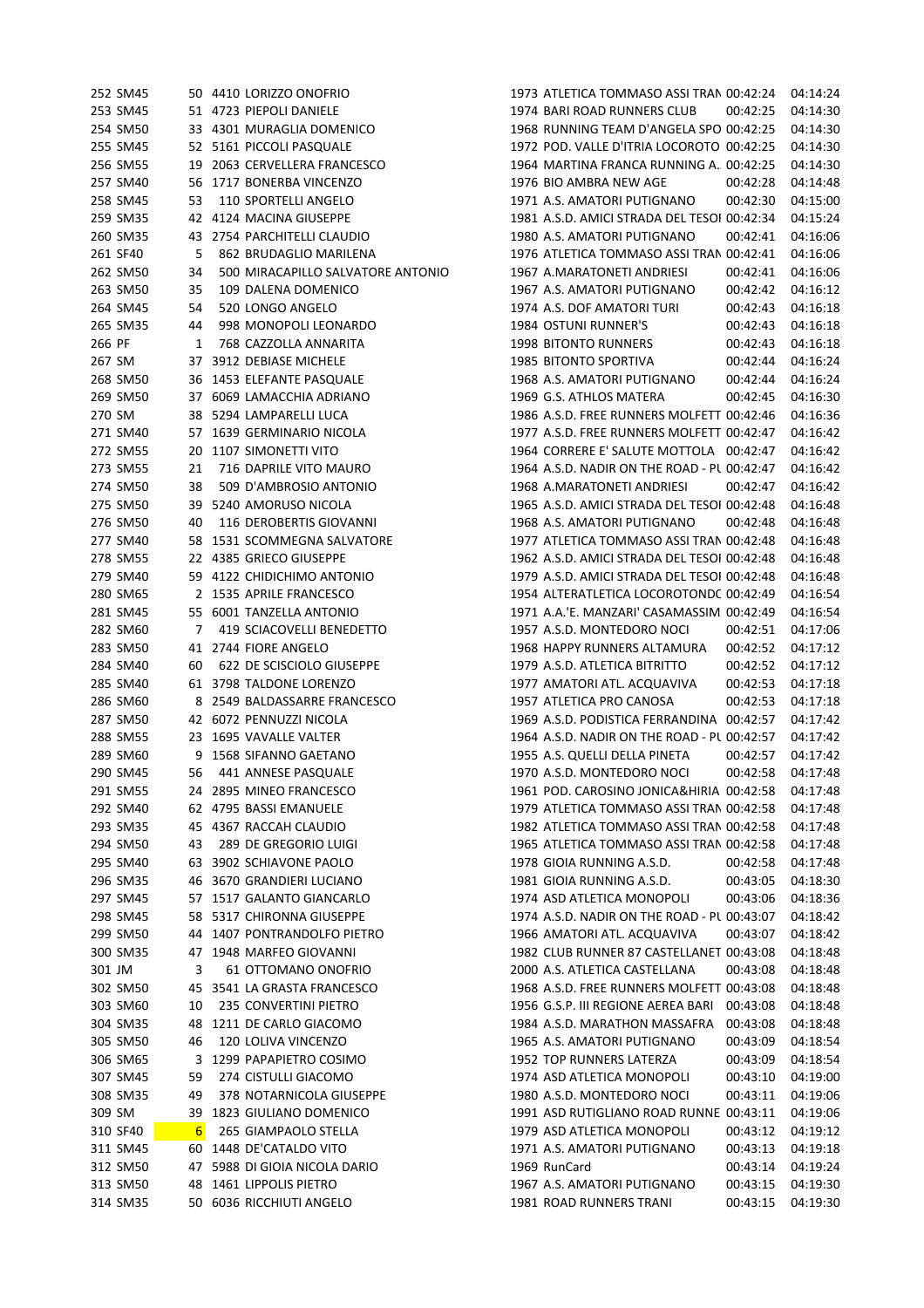|        | 315 SM50 |    | 49 1800 VALENTINO VINCENZO        | 1969 BITONTO SPORTIVA                       | 00:43:15 | 04:19:30 |
|--------|----------|----|-----------------------------------|---------------------------------------------|----------|----------|
|        | 316 SF45 |    | 2 4075 CARELLA MADDALENA          | 1970 A.S.D. LA FENICE                       | 00:43:16 | 04:19:36 |
|        | 317 SM50 |    | 50 1629 PALAZZO ANTONIO           | 1968 AVIS IN CORSA CONVERSANO               | 00:43:18 | 04:19:48 |
|        | 318 SM45 |    | 61 5460 METTA ALBERTO             | 1973 ATLETICA PRO CANOSA                    | 00:43:19 | 04:19:54 |
|        | 319 SM60 | 11 | 47 CAZZOLLA PAOLO                 | 1957 A.S. ATLETICA CASTELLANA               | 00:43:20 | 04:20:00 |
|        | 320 SM55 |    | 25 2551 PASTORE GIUSEPPE          | 1960 ATLETICA PRO CANOSA                    | 00:43:20 | 04:20:00 |
|        | 321 SM50 |    | 51 1110 TRISOLINI NICOLA          | 1969 CORRERE E' SALUTE MOTTOLA              | 00:43:20 | 04:20:00 |
|        | 322 SM50 |    | 52 5512 ANGELILLO DONATO          | 1965 GIOIA RUNNING A.S.D.                   | 00:43:24 | 04:20:24 |
|        | 323 SM45 |    | 62 3267 ASSAINATO ACHILLE         | 1973 A.S.D. PODISTICA GROTTAGLIE            | 00:43:24 | 04:20:24 |
|        | 324 SM35 |    | 51 4007 MANIGRASSO PIETRO         | 1981 A.S.D. PODISTICA GROTTAGLIE            | 00:43:25 | 04:20:30 |
|        | 325 SM50 | 53 | 421 PALMIERI PASQUALE             | 1968 A.S.D. MONTEDORO NOCI                  | 00:43:25 | 04:20:30 |
|        | 326 SM35 | 52 | 393 D'ANDRIA FRANCESCO            | 1981 A.S.D. MONTEDORO NOCI                  | 00:43:25 | 04:20:30 |
|        | 327 SM60 | 12 | 518 PAULICELLI VINCENZO           | 1956 ATLETICA PRO CANOSA                    | 00:43:26 | 04:20:36 |
|        | 328 SM40 |    | 64 5231 COPPOLA ANTONIO           | 1976 A.S.D. ATLETICA BITRITTO               | 00:43:26 | 04:20:36 |
|        | 329 SM50 |    | 54 5051 SILLETTI ANGELO           | 1967 MURGIA MARATHON SANTERAI 00:43:27      |          | 04:20:42 |
|        | 330 SM40 |    | 65 6010 BAVARO PASQUALE           | 1977 ASS. NAZIONALE BERSAGLIERI B 00:43:34  |          | 04:21:24 |
|        | 331 SM45 |    | 63 5320 LARUCCIA MICHELE          | 1972 A.S.D. NADIR ON THE ROAD - PL 00:43:34 |          | 04:21:24 |
|        | 332 SM40 |    | 66 1166 SILVESTRI MARIO           | 1976 ATHLETIC TEAM PALAGIANO                | 00:43:34 | 04:21:24 |
|        | 333 SM40 |    | 67 5514 MAZZIOTTI FRANCESCO       | 1976 GIOIA RUNNING A.S.D.                   | 00:43:34 | 04:21:24 |
|        | 334 SM50 | 55 | 719 CACCIOPPOLI PAOLO VINCENZO    | 1966 A.S.D. NADIR ON THE ROAD - PL 00:43:36 |          | 04:21:36 |
|        | 335 SM45 |    | 64 1989 NARDELLI VITO             | 1974 ATHLETIC TEAM PALAGIANO                | 00:43:36 | 04:21:36 |
|        | 336 SM50 |    | 56 3455 GIMMI PAOLANTONIO         | 1968 ASD ATLETICA MONOPOLI                  | 00:43:37 | 04:21:42 |
|        | 337 SM45 |    | 65 6038 COLASANTO GAETANO         | 1973 BITONTO SPORTIVA                       | 00:43:37 | 04:21:42 |
|        | 338 SM45 |    | 66 3861 RENNA MARIO               | 1972 AVIS IN CORSA CONVERSANO               | 00:43:37 | 04:21:42 |
|        | 339 SM40 | 68 | 733 POPOLIZIO RAFFAELE            | 1975 HAPPY RUNNERS ALTAMURA                 | 00:43:38 | 04:21:48 |
| 340 SM |          |    | 40 1689 LAERA FRANCESCO           | 1986 A.S.D. NADIR ON THE ROAD - PL 00:43:38 |          | 04:21:48 |
| 341 SM |          |    | 41 4628 DIPIERRO QUINTINO         | 1991 ASD RUTIGLIANO ROAD RUNNE 00:43:39     |          | 04:21:54 |
|        | 342 SM50 |    | 57 6083 SCARANO VITO ANTONIO      | 1966 TEAM PIANETA SPORT MASSAFI 00:43:40    |          | 04:22:00 |
|        | 343 SM50 | 58 | 698 MEZZAPESA MICHELANGELO        | 1968 A.S.D. NADIR ON THE ROAD - PL 00:43:40 |          | 04:22:00 |
|        | 344 SM50 |    | 59 3899 GIANNINI MAURIZIO LUCIANO | 1969 GIOIA RUNNING A.S.D.                   | 00:43:40 | 04:22:00 |
|        | 345 SF40 |    | 7 4070 TENERELLI ANGELA           | 1978 GIOIA RUNNING A.S.D.                   | 00:43:40 | 04:22:00 |
|        | 346 SM35 |    | 53 6055 SALIMONTI GIUSEPPE        | 1980 MARATHON CS                            | 00:43:44 | 04:22:24 |
|        | 347 SM55 |    | 26 2652 ROMANO GIAMPIERO          | 1964 BITONTO SPORTIVA                       | 00:43:45 | 04:22:30 |
| 348 SM |          |    | 42 5551 PASCARIELLO ANGELO        | 1985 OSTUNI RUNNER'S                        | 00:43:47 | 04:22:42 |
|        | 349 SM45 |    | 67 2116 VITAGLIANO ANTONIO        | 1973 A.S.D. FREE RUNNERS MOLFETT 00:43:49   |          | 04:22:54 |
|        | 350 SM45 | 68 | 734 MASIELLO CARLO                | 1972 HAPPY RUNNERS ALTAMURA                 | 00:43:50 | 04:23:00 |
|        | 351 SM50 |    | 60 1462 LOSAVIO VITO              | 1967 A.S. AMATORI PUTIGNANO                 | 00:43:50 | 04:23:00 |
| 352 SM |          |    | 43 4032 MARINELLI GIANVITO        | 1989 ASD SPITS RUN W & T SAMMICI 00:43:51   |          | 04:23:06 |
|        | 353 SM50 |    | 61 6042 SARCINA CLAUDIO           | 1968 STRARUNNERS BARI                       | 00:43:51 | 04:23:06 |
|        | 354 SM55 | 27 | 282 CALDERARO VITTORIO            | 1961 ASD ATLETICA MONOPOLI                  | 00:43:51 | 04:23:06 |
|        | 355 SM35 | 54 | 4907 Lorusso Nicola Michele       | 1980 RunCard                                | 00:43:52 | 04:23:12 |
|        | 356 SM40 | 69 | 3862 BELLUCCI MATTIA              | 1975 ATLETICA ADELFIA                       | 00:43:53 | 04:23:18 |
|        | 357 SM40 |    | 70 1534 VALENTE ALESSANDRO        | 1976 ATLETICA TOMMASO ASSI TRAN 00:43:55    |          | 04:23:30 |
|        | 358 SM50 |    | 62 2564 FERRANTE FRANCESCO        | 1969 ATLETICA TOMMASO ASSI TRAN 00:43:56    |          | 04:23:36 |
|        | 359 SM45 |    | 69 5491 DRAGONE MARTINO           | 1973 ASS. NAZIONALE BERSAGLIERI B 00:43:56  |          | 04:23:36 |
| 360 AM |          |    | 3 5944 CERVELLI PIETRO            | 2003 NUOVA ATLETICA BITONTO                 | 00:43:56 | 04:23:36 |
|        | 361 SM45 |    | 70 2945 VITTORE UMBERTO           | 1973 AMATORI ATL. ACQUAVIVA                 | 00:43:57 | 04:23:42 |
|        | 362 SM50 |    | 63 1127 POMELLA ANTONIO           | 1969 S.ATL. S.G.BOSCO PALAGIANELL 00:43:57  |          | 04:23:42 |
|        | 363 SM55 |    | 28 2010 SALLUCE GIUSEPPE          | 1963 RUNNERS GINOSA                         | 00:43:57 | 04:23:42 |
|        | 364 SM45 |    | 71 1097 VIGNA CATALDO             | 1972 CORRERE E' SALUTE MOTTOLA 00:43:57     |          | 04:23:42 |
|        | 365 SM45 | 72 | 624 DE PASQUALE VITO              | 1972 A.S.D. ATLETICA BITRITTO               | 00:43:57 | 04:23:42 |
|        | 366 SM35 |    | 55 3823 LENOCI MARCO              | 1980 AMATORI ATL. ACQUAVIVA                 | 00:43:58 | 04:23:48 |
|        | 367 SM65 | 4  | 418 ATTOLICO GIUSEPPE             | 1951 A.S.D. MONTEDORO NOCI                  | 00:44:00 | 04:24:00 |
|        | 368 SM45 |    | 73 2889 GIROLAMO GIORGIO          | 1974 POD. CAROSINO JONICA&HIRIA 00:44:00    |          | 04:24:00 |
|        | 369 SM35 |    | 56 4785 BONUSO EMANUELE           | 1980 ASD NUOVA ATLETICA COPERTII 00:44:00   |          | 04:24:00 |
|        | 370 SM45 |    | 74 1889 LEO ANGELO                | 1974 ATLETICA CEGLIE MESSAPICA              | 00:44:00 | 04:24:00 |
|        | 371 SM55 | 29 | 200 CAPORALE COSIMO DAMIANO       | 1963 ATLETICA PRO CANOSA                    | 00:44:01 | 04:24:06 |
|        | 372 SM45 | 75 | 188 PARISI PASQUALE               | 1971 ATLETICA PRO CANOSA                    | 00:44:02 | 04:24:12 |
|        | 373 SM45 | 76 | 664 SICOLI GIANNI                 | 1973 A.S.D. NADIR ON THE ROAD - PL 00:44:02 |          | 04:24:12 |
|        | 374 SM40 |    | 71 1783 ACHILLE DAMIANO           | 1978 BITONTO SPORTIVA                       | 00:44:03 | 04:24:18 |
|        | 375 SM50 |    | 64 2795 D'AMATO PIETRO            | 1969 A.S.D. PODISTICA GROTTAGLIE 00:44:04   |          | 04:24:24 |
|        | 376 SM50 |    | 65 5983 CAVALIERE EUSTACHIO       | 1965 RunCard                                | 00:44:05 | 04:24:30 |
|        | 377 SM50 |    | 66 5447 FRANCHINI DOMENICO        | 1969 A.S. AMATORI PUTIGNANO                 | 00:44:05 | 04:24:30 |
|        |          |    |                                   |                                             |          |          |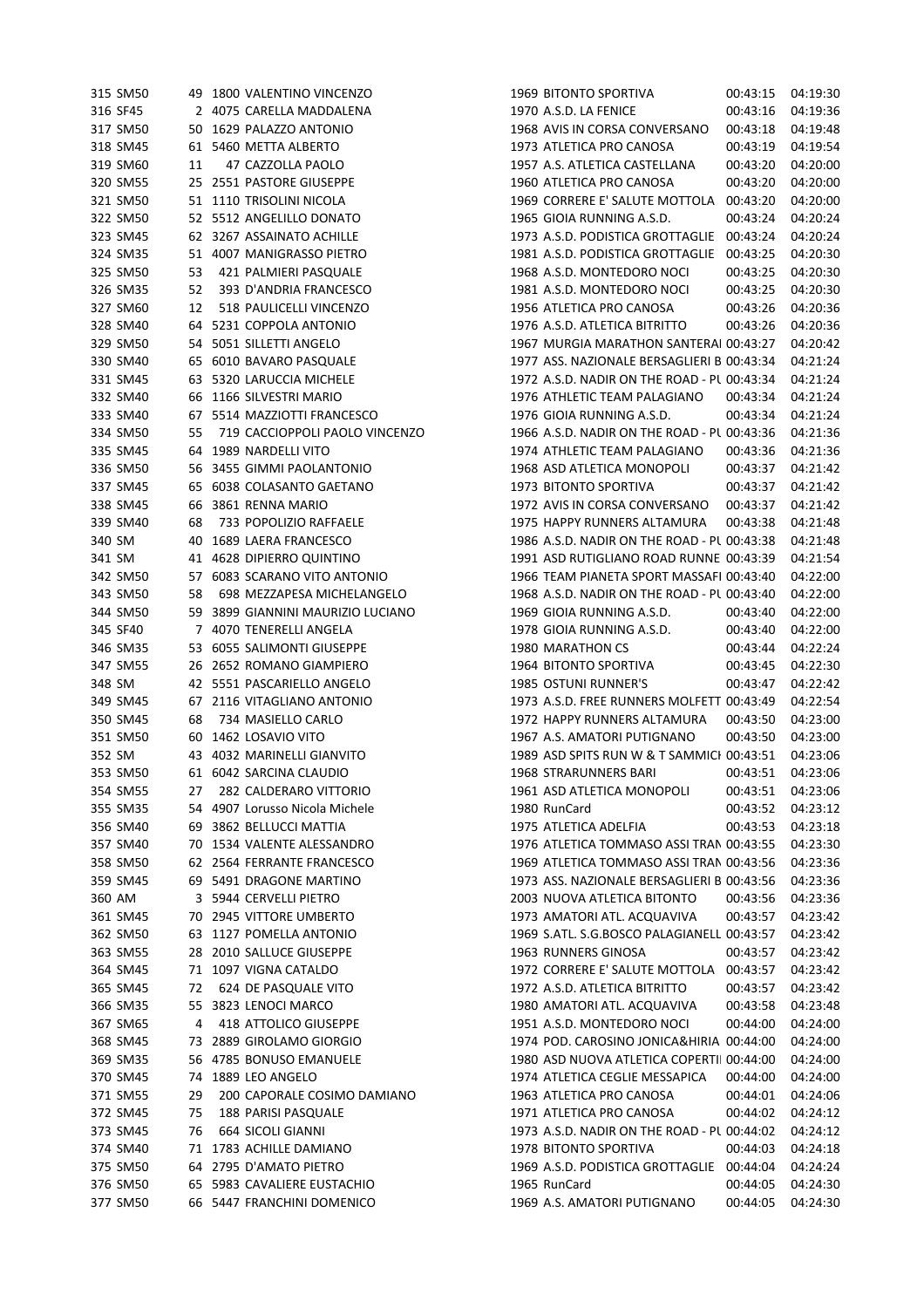| 378 SM45             |    | 77 3893 RICCI VITO ANTONELLO        | 1974 BIO AMBRA NEW AGE                      | 00:44:05 | 04:24:30 |
|----------------------|----|-------------------------------------|---------------------------------------------|----------|----------|
| 379 SM45             |    | 78 4567 MICCHETTI LEOPOLDO          | 1972 RUNNERS DEL LEVANTE                    | 00:44:05 | 04:24:30 |
| 380 SM70             | 1  | 643 PERAGINE ANTONIO                | 1947 PEDONE-RICCARDI BISCEGLIE              | 00:44:08 | 04:24:48 |
| 381 SM45             |    | 79 3526 SASSI SALVATORE             | 1971 MARATHON CLUB MINERVINO 00:44:09       |          | 04:24:54 |
| 382 SM55             |    | 30 4287 DORMIO GIUSEPPE             | 1963 ASD ATLETICA MONOPOLI                  | 00:44:13 | 04:25:18 |
| 383 SM45             |    | 80 1330 RINALDI DONATO              | 1974 MARTINA FRANCA RUNNING A. 00:44:15     |          | 04:25:30 |
| 384 SM50             |    | 67 1066 DI PIPPA MAURIZIO           | 1969 CLUB RUNNER 87 CASTELLANET 00:44:15    |          | 04:25:30 |
| 385 SF45             |    | 3 2936 FERRANTE NICOLETTA           | 1970 ATLETICA TOMMASO ASSI TRAN 00:44:15    |          | 04:25:30 |
| 386 SM50             |    | 68 2263 TRAVISANI GIACOMO           | 1966 ATLETICA TOMMASO ASSI TRAN 00:44:15    |          | 04:25:30 |
| 387 SM55             |    | 31 5756 DARESTA FRANCESCO           | 1964 A.S. AMATORI PUTIGNANO                 | 00:44:15 | 04:25:30 |
| 388 SM35             | 57 | 690 MASTRANGELO GIANFRANCO          | 1980 A.S.D. NADIR ON THE ROAD - PL 00:44:15 |          | 04:25:30 |
| 389 SM35             |    | 58 2887 SALINARI COSIMO             | 1980 A.S.D ATL. PODISTICA PALAGIAN 00:44:15 |          | 04:25:30 |
| 390 SM50             | 69 | 355 FIORE DOMENICO                  | 1967 ATLETIC CLUB ALTAMURA                  | 00:44:15 | 04:25:30 |
| 391 SM45             |    | 81 5534 VICENTI DOMENICO            | 1973 ASDNOCINCORSA                          | 00:44:16 | 04:25:36 |
| 392 SM50             |    | 70 6068 GRIECO GIUSEPPE             | 1967 G.S. ATHLOS MATERA                     | 00:44:16 | 04:25:36 |
| 393 SM45             | 82 | <b>680 VINELLA PIETRO</b>           | 1970 A.S.D. NADIR ON THE ROAD - PL 00:44:19 |          | 04:25:54 |
| 394 SM50             |    | 71 6035 DELLINO NICOLA              | 1966 ASD LA FABRICA DI CORSA                | 00:44:20 | 04:26:00 |
| 395 SM65             |    | 5 1291 BONGIORNO ANTONIO            | 1953 TARANTO SPORTIVA                       | 00:44:20 | 04:26:00 |
| 396 SF45             |    | 4 2112 BARBIERI CASSANDRA           | 1974 A.A.'E. MANZARI' CASAMASSIM 00:44:21   |          | 04:26:06 |
| 397 SM50             |    | 72 5496 ANDREASSI MARIO             | 1969 A.S.D. AGORA'                          | 00:44:21 | 04:26:06 |
| 398 SM45             |    | 83 3873 LANAVE ALESSIO              | 1974 LA PIETRA                              | 00:44:21 | 04:26:06 |
| 399 SM55             | 32 | 248 GALLIZIA PAOLO                  | 1960 ASD ATLETICA MONOPOLI                  | 00:44:22 | 04:26:12 |
| 400 SM35             |    | 59 1162 D'AURIA DOMENICO            | 1980 ATHLETIC TEAM PALAGIANO                | 00:44:23 | 04:26:18 |
| 401 SM50             | 73 | 527 MONTEMURRO CIRO                 | 1969 A.S. DOF AMATORI TURI                  | 00:44:23 | 04:26:18 |
| 402 SM40             | 72 | 649 CACCIAPAGLIA ANGELO             | 1979 A.S.D. NADIR ON THE ROAD - PL 00:44:23 |          | 04:26:18 |
| 403 SM45             |    | 84 4483 MINAFRA FABIO               | 1970 BIO AMBRA NEW AGE                      | 00:44:24 | 04:26:24 |
| 404 SM45             |    | 85 4586 BAVARO MICHELE              | 1974 PUGLIA MARATHON                        | 00:44:24 | 04:26:24 |
| 405 SM55             |    | 33 1605 SAMELE NICOLA               | 1962 A.S.D. ATLETICA POLIGNANO              | 00:44:25 | 04:26:30 |
| 406 SM50             | 74 | 453 CAMPOBASSO VITO PASQUALE ANTONI | 1967 A.S.D. MONTEDORO NOCI                  | 00:44:25 | 04:26:30 |
| 407 SM35             |    | 60 3966 ROCCO VINCENZO              | 1981 CLUB RUNNER 87 CASTELLANET 00:44:26    |          | 04:26:36 |
| 408 SM35             |    | 61 3246 GENTILE GIOVANNI            | 1984 ECOSPORT SB. 2000 MONTE ASI 00:44:27   |          | 04:26:42 |
| 409 SM40             |    | 73 4579 VOLPICELLA TOMMASO          | 1975 PUGLIA MARATHON                        | 00:44:28 | 04:26:48 |
| 410 SM40             | 74 | 612 ANGELINI FABIO                  | 1979 A.S.D. FREE RUNNERS MOLFETT 00:44:28   |          | 04:26:48 |
| 411 SF               |    | 2 4055 ORLANDO LAVINIA              | 1985 A.S. DOF AMATORI TURI                  | 00:44:30 | 04:27:00 |
| 412 SM45             |    | 86 1077 EPIFANI FRANCESCO           | 1971 CLUB RUNNER 87 CASTELLANET 00:44:32    |          | 04:27:12 |
| 413 SM               |    | 44 5505 SAVINO SIMEONE              | 1989 MURGIA MARATHON SANTERAI 00:44:32      |          | 04:27:12 |
| 414 SM45             |    | 87 2733 IANTORNI SALVATORE          | 1974 IKKOS ATLETI TARANTO A.S.D. 00:44:32   |          | 04:27:12 |
| 415 SM35             | 62 | <b>685 BIANCO GIANGIUSEPPE</b>      | 1983 A.S.D. NADIR ON THE ROAD - PL 00:44:33 |          | 04:27:18 |
| 416 SM45             |    | 88 1613 ACQUAVIVA MASSIMILIANO      | 1973 POD. VALLE D'ITRIA LOCOROTO 00:44:33   |          | 04:27:18 |
| 417 SM65             |    | 6 1135 BRUNO FRANCO                 | 1950 S.ATL. S.G.BOSCO PALAGIANELL 00:44:33  |          | 04:27:18 |
| 418 PM               |    | 3 2731 MIANI NICO                   | 1997 S.ATL. S.G.BOSCO PALAGIANELL 00:44:34  |          | 04:27:24 |
| 419 SM45             |    | 89 6016 POSA GIACOMO                | 1972 A.S.D. BISCEGLIE RUNNING               | 00:44:35 | 04:27:30 |
| 420 SM55             |    | 34 2011 CAPOROSSO ALESSANDRO        | 1962 A.S.D. MARATHON MASSAFRA 00:44:36      |          | 04:27:36 |
| 421 SM45             |    | 90 1527 DI GESO VITO                | 1970 ATLETICA TOMMASO ASSI TRAN 00:44:42    |          | 04:28:12 |
| 422 SM40             |    | 75 1302 PADULA MASSIMILIANO         | 1977 POD, CAROSINO JONICA&HIRIA 00:44:42    |          | 04:28:12 |
| 423 SM50             |    | 76 2032 FESTA DANIELE               | <b>1967 TARANTO SPORTIVA</b>                | 00:44:42 | 04:28:12 |
| 424 SM50             |    | 75 2969 MACCURO MASSIMO             | 1967 GIOIA RUNNING A.S.D.                   | 00:44:42 | 04:28:12 |
| 425 SM50             | 77 | 900 DIOLINI DIONIGI                 | 1969 BITONTO SPORTIVA                       | 00:44:43 | 04:28:18 |
| 426 SM50             | 78 | 709 SBIROLI VITO                    | 1969 A.S.D. NADIR ON THE ROAD - PL 00:44:43 |          | 04:28:18 |
| 427 SM40             | 76 | 613 ANGELINI SERGIO                 | 1979 A.S.D. FREE RUNNERS MOLFETT 00:44:43   |          | 04:28:18 |
| 428 SF40             |    | 8 2262 ACQUAVIVA SILVIA             | 1975 MARTINA FRANCA RUNNING A. 00:44:43     |          | 04:28:18 |
| 429 SM50             |    | 79 2033 GENTILE MARCO EGIDIO        | 1969 TARANTO SPORTIVA                       | 00:44:46 | 04:28:36 |
| 430 SM45             |    | 91 5784 PIGNATELLI DONATO           | 1972 HAPPY RUNNERS ALTAMURA                 | 00:44:47 | 04:28:42 |
| 431 SM50             | 80 | 752 BRUNO GIACOMO                   | 1968 HAPPY RUNNERS ALTAMURA                 | 00:44:48 | 04:28:48 |
| 432 SM40             |    | 77 2959 D'AMBROSIO MARCO            | 1975 A.S. QUELLI DELLA PINETA               | 00:44:48 | 04:28:48 |
| 433 SM45             |    | 92 2948 DE MARCO SALVATORE          | 1970 G.S.P. III REGIONE AEREA BARI          | 00:44:48 | 04:28:48 |
|                      | 81 | 994 LERNA ANTONIO                   | 1965 ATLETICA CEGLIE MESSAPICA              |          | 04:28:48 |
| 434 SM50             |    | 247 DIBELLO ANTONIO                 | 1984 ASD ATLETICA MONOPOLI                  | 00:44:48 |          |
| 435 SM35<br>436 SM50 | 63 | 246 CAPRA GIUSEPPE                  | 1966 ASD ATLETICA MONOPOLI                  | 00:44:48 | 04:28:48 |
|                      | 82 |                                     |                                             | 00:44:49 | 04:28:54 |
| 437 SM40             |    | 78 5319 GIODICE PIETRO              | 1978 A.S.D. NADIR ON THE ROAD - PL 00:44:49 |          | 04:28:54 |
| 438 SM45             | 93 | 166 D'ALESSANDRO SABINO             | 1971 ATLETICA PRO CANOSA                    | 00:44:49 | 04:28:54 |
| 439 SM55             | 35 | 850 ADDANTE NICOLA                  | 1961 ALBEROBELLO RUNNING ASD                | 00:44:49 | 04:28:54 |
| 440 SM40             |    | 79 6024 CECCA SAVERIO               | 1979 MURGIA MARATHON SANTERAI 00:44:49      |          | 04:28:54 |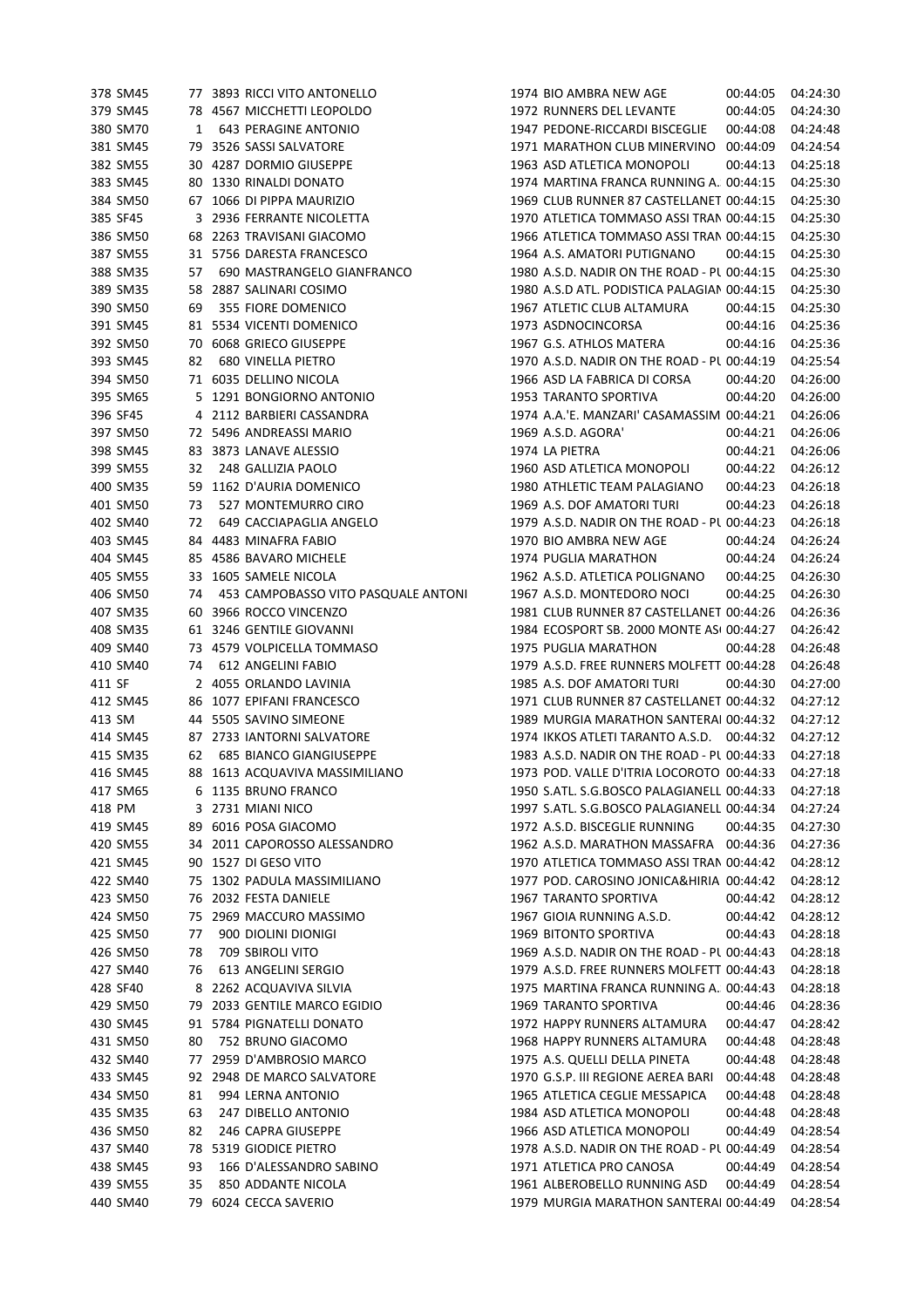|        | 441 SF35 |     | 2 3266 ANASTASIA GRAZIA          | 1980 A.S.D. PODISTICA GROTTAGLIE 00:44:51   | 04:29:06 |
|--------|----------|-----|----------------------------------|---------------------------------------------|----------|
|        | 442 SM45 |     | 94 2045 MARINELLI COSIMO         | 1972 POD. CAROSINO JONICA&HIRIA 00:44:53    | 04:29:18 |
|        | 443 SM50 |     | 83 2824 PARABITA CASIMIRO        | 1965 CLUB RUNNER 87 CASTELLANET 00:44:56    | 04:29:36 |
|        | 444 SM35 |     | 64 5809 RENNA CATALDO            | 1982 POLISPORT CICLO CLUB FASANC 00:44:57   | 04:29:42 |
|        | 445 SM70 | 2   | 836 INDELLICATI VINCENZO         | 1946 GIOIA RUNNING A.S.D.<br>00:44:57       | 04:29:42 |
|        | 446 SM40 |     | 80 1994 TINELLA NICOLA GIUSEPPE  | 1978 ATHLETIC TEAM PALAGIANO<br>00:44:57    | 04:29:42 |
|        | 447 SM50 |     | 84 1102 NOTARISTEFANO GIUSEPPE   | 1968 CORRERE E' SALUTE MOTTOLA 00:44:57     | 04:29:42 |
|        | 448 SM50 | 85  | 689 CAMPANELLA GIOVANNI          | 1966 A.S.D. NADIR ON THE ROAD - PL 00:44:57 | 04:29:42 |
|        | 449 SM50 |     | 86 1560 GIGANTE VITO ORONZO      | 1967 ASD RUTIGLIANO ROAD RUNNE 00:44:57     | 04:29:42 |
|        | 450 SM40 |     | 81 6043 FUMAI GIUSEPPE           | 1975 ASD ACQUAMARINA PALESE<br>00:44:57     | 04:29:42 |
|        | 451 SM35 | 65  | 458 RECCHIA LUIGI ANGELO         | 1980 A.S.D. MONTEDORO NOCI<br>00:44:58      | 04:29:48 |
|        | 452 SM45 | 95  | 199 QUARTO NICOLA                | 1971 ATLETICA PRO CANOSA<br>00:44:58        | 04:29:48 |
|        | 453 SM55 | 36  | 877 PETRELLI VINCENZO            | 1964 S.S.D. A.R.L. DYNAMYK FITNESS 00:44:59 | 04:29:54 |
|        | 454 SM40 |     | 82 4380 LOTITO FRANCESCO         | 1977 A.S.D. AMICI STRADA DEL TESOI 00:44:59 | 04:29:54 |
| 455 SM |          | 45  | 535 DE LUCA ANTONIO BORIS        | 1986 PODISTICA ALBEROBELLO A.S.D. 00:44:59  | 04:29:54 |
|        | 456 SM45 | 96  | 294 BASSI LEONARDO               | 1973 ATLETICA TOMMASO ASSI TRAN 00:45:01    | 04:30:06 |
|        |          |     |                                  |                                             |          |
| 457 SM |          |     | 46 2041 CASSANO ANTONIO          | 1988 POD. CAROSINO JONICA&HIRIA 00:45:01    | 04:30:06 |
|        | 458 SM50 |     | 87 2937 ARBOREA MARTINO          | 1968 ASD RUNNING CASSANO VENTI: 00:45:01    | 04:30:06 |
|        | 459 SM50 | 88  | 309 CASTROVILLI GIOACCHINO       | 1965 ATLETICA TOMMASO ASSI TRAN 00:45:02    | 04:30:12 |
|        | 460 SM45 |     | 97 1234 COVELLA GIUSEPPE         | 1970 A.S.D. MARATHON MASSAFRA 00:45:03      | 04:30:18 |
|        | 461 SM50 |     | 89 2523 MOLENDINI ALFREDO        | 1967 TARANTO SPORTIVA<br>00:45:03           | 04:30:18 |
|        | 462 SM55 |     | 37 5429 Aspro Francesco          | 1962 RunCard<br>00:45:03                    | 04:30:18 |
|        | 463 SM35 |     | 66 5998 PESCE RUGGIERO MARIA     | 1983 AMATORI ATL. ACQUAVIVA<br>00:45:07     | 04:30:42 |
|        | 464 SM35 |     | 67 2961 SALVEMINI RUGGIERO       | 1982 BARLETTA SPORTIVA<br>00:45:10          | 04:31:00 |
| 465 AM |          | 4   | 32 D'ALESSANDRO RAFFAELLO        | 2002 A.S. ATLETICA CASTELLANA<br>00:45:11   | 04:31:06 |
|        | 466 SM50 |     | 90 4487 VOZZA ANGELO             | 1969 A.S.D. ATLETICA BITRITTO<br>00:45:11   | 04:31:06 |
|        | 467 SM60 | 13  | 450 FUSILLO ANTONIO              | 1959 A.S.D. MONTEDORO NOCI<br>00:45:12      | 04:31:12 |
|        | 468 SM45 | 98  | 787 LIONETTI COSIMO              | 1973 ASD RUNNING CASSANO VENTI: 00:45:12    | 04:31:12 |
| 469 SM |          |     | 47 3904 GIANNONE ANTONIO         | 1993 GIOIA RUNNING A.S.D.<br>00:45:12       | 04:31:12 |
|        | 470 SM45 | 99  | 519 LAERA FRANCO                 | 1970 A.S. DOF AMATORI TURI<br>00:45:13      | 04:31:18 |
|        | 471 SM55 |     | 38 5680 VISCANTI ONOFRIO         | 1960 HAPPY RUNNERS ALTAMURA<br>00:45:13     | 04:31:18 |
|        | 472 SM50 |     | 91 1580 CUNSOLO GIUSEPPE         | 1967 A.S. DOF AMATORI TURI<br>00:45:13      | 04:31:18 |
|        | 473 SM40 | 83  | 532 GASPARRO VITO                | 1975 A.S. DOF AMATORI TURI<br>00:45:13      | 04:31:18 |
|        | 474 SM45 |     | 100 5498 PINTO DOMENICO LUCIANO  | 1972 A.S.D. ASOPICO RUNNING BARI 00:45:13   | 04:31:18 |
|        | 475 SM50 |     | 92 5322 PACE DANIELE             | 1968 A.S.D. NADIR ON THE ROAD - PL 00:45:13 | 04:31:18 |
|        | 476 SM65 |     | 7 2798 TRANI ANGELO              | 1954 A.S.D. PODISTICA GROTTAGLIE 00:45:13   | 04:31:18 |
|        | 477 SM55 |     | 39 5861 PACENTE FRANCESCO        | 1961 RUNNERS GINOSA<br>00:45:13             | 04:31:18 |
|        | 478 SM45 |     | 101 1165 PETROSILLO STEFANO      | 1973 ATHLETIC TEAM PALAGIANO<br>00:45:21    | 04:32:06 |
|        | 479 SM50 | 93  | <b>149 LUISI GIUSEPPE</b>        | 1965 A.S. AMATORI PUTIGNANO<br>00:45:22     | 04:32:12 |
|        | 480 SM55 | 40  | 311 ALTIERI ANTONIO              | 1963 ATLETICA TOMMASO ASSI TRAN 00:45:23    | 04:32:18 |
|        | 481 SM55 |     | 41 2730 ALAGNI PASQUALE          | 1960 A.S PODISTICA TARAS<br>00:45:23        | 04:32:18 |
|        | 482 SM50 | 94  | 652 NETTI VINCENZO               | 1966 A.S.D. NADIR ON THE ROAD - PL 00:45:23 | 04:32:18 |
|        | 483 SM45 |     | 102 1429 PINTO LORENZO           | 1974 A.S. ATLETICA CASTELLANA<br>00:45:23   | 04:32:18 |
|        | 484 SM40 | 84  | 666 GIGANTE FRANCESCO            | 1975 A.S.D. NADIR ON THE ROAD - PL 00:45:23 | 04:32:18 |
|        | 485 SM50 | 95  | 891 GIAMPALMO FRANCESCO          | 1968 BITONTO SPORTIVA<br>00:45:23           | 04:32:18 |
|        | 486 SM55 |     | 42 1943 CORNACCHIA GIUSEPPE      | 1961 CLUB RUNNER 87 CASTELLANET 00:45:24    | 04:32:24 |
|        |          |     |                                  |                                             |          |
|        | 487 SM55 | 43  | 729 FORTE VINCENZO               | 1962 MURGIA MARATHON SANTERAI 00:45:24      | 04:32:24 |
|        | 488 SM55 |     | 44 1285 SPINELLI DOMENICO        | 1963 TARANTO SPORTIVA<br>00:45:24           | 04:32:24 |
|        | 489 SM50 |     | 96 1207 RIFORMATO DOMENICO       | 1969 A.S.D. MARATHON MASSAFRA 00:45:24      | 04:32:24 |
|        | 490 SM55 |     | 45 2569 RIEFOLO LUIGI            | 1962 ATLETICA TOMMASO ASSI TRAN 00:45:25    | 04:32:30 |
|        | 491 SF45 | 5   | <b>676 SIMONE RITA</b>           | 1973 A.S.D. NADIR ON THE ROAD - PL 00:45:27 | 04:32:42 |
| 492 SM |          | 48  | 684 MASTRANGELO LORENZO DOMENICO | 1986 A.S.D. NADIR ON THE ROAD - PL 00:45:27 | 04:32:42 |
|        | 493 SM45 |     | 103 2526 VALENTINI IVAN          | 1972 TARANTO SPORTIVA<br>00:45:27           | 04:32:42 |
|        | 494 SM50 |     | 97 1483 FARFALLA MASSIMO ANTONIO | 1966 ATLETICA PRO CANOSA<br>00:45:28        | 04:32:48 |
|        | 495 SM50 |     | 98 2075 SOLITO BARTOLOMEO        | 1969 MARTINA FRANCA RUNNING A. 00:45:28     | 04:32:48 |
|        | 496 SM45 |     | 104 1826 COVIELLO EMANUELE       | 1973 NUOVA ATLETICA BITONTO<br>00:45:29     | 04:32:54 |
|        | 497 SM60 | 14  | 351 D'ANGELO LUIGI               | 1959 ATLETIC CLUB ALTAMURA<br>00:45:30      | 04:33:00 |
|        | 498 SM40 | 85  | 180 NAGLIERO SABINO ALBERTO      | 1979 ATLETICA PRO CANOSA<br>00:45:30        | 04:33:00 |
|        | 499 SM35 | 68  | 300 GAROFALO MAURO               | 1981 ATLETICA TOMMASO ASSI TRAN 00:45:30    | 04:33:00 |
|        | 500 SM45 |     | 105 1641 LA TEGOLA VINCENZO      | 1973 A.S.D. FREE RUNNERS MOLFETT 00:45:30   | 04:33:00 |
| 501 SF |          | 3   | 627 DAMMICCO ADRIANA             | 1988 A.S.D. ATLETICA BITRITTO<br>00:45:31   | 04:33:06 |
|        | 502 SM40 |     | 86 5538 MASTROPAOLO ANGELO       | 1979 ASD SPITS RUN W & T SAMMICI 00:45:31   | 04:33:06 |
|        | 503 SM45 | 106 | 682 MEZZAPESA NICOLA             | 1974 A.S.D. NADIR ON THE ROAD - PL 00:45:31 | 04:33:06 |
|        |          |     |                                  |                                             |          |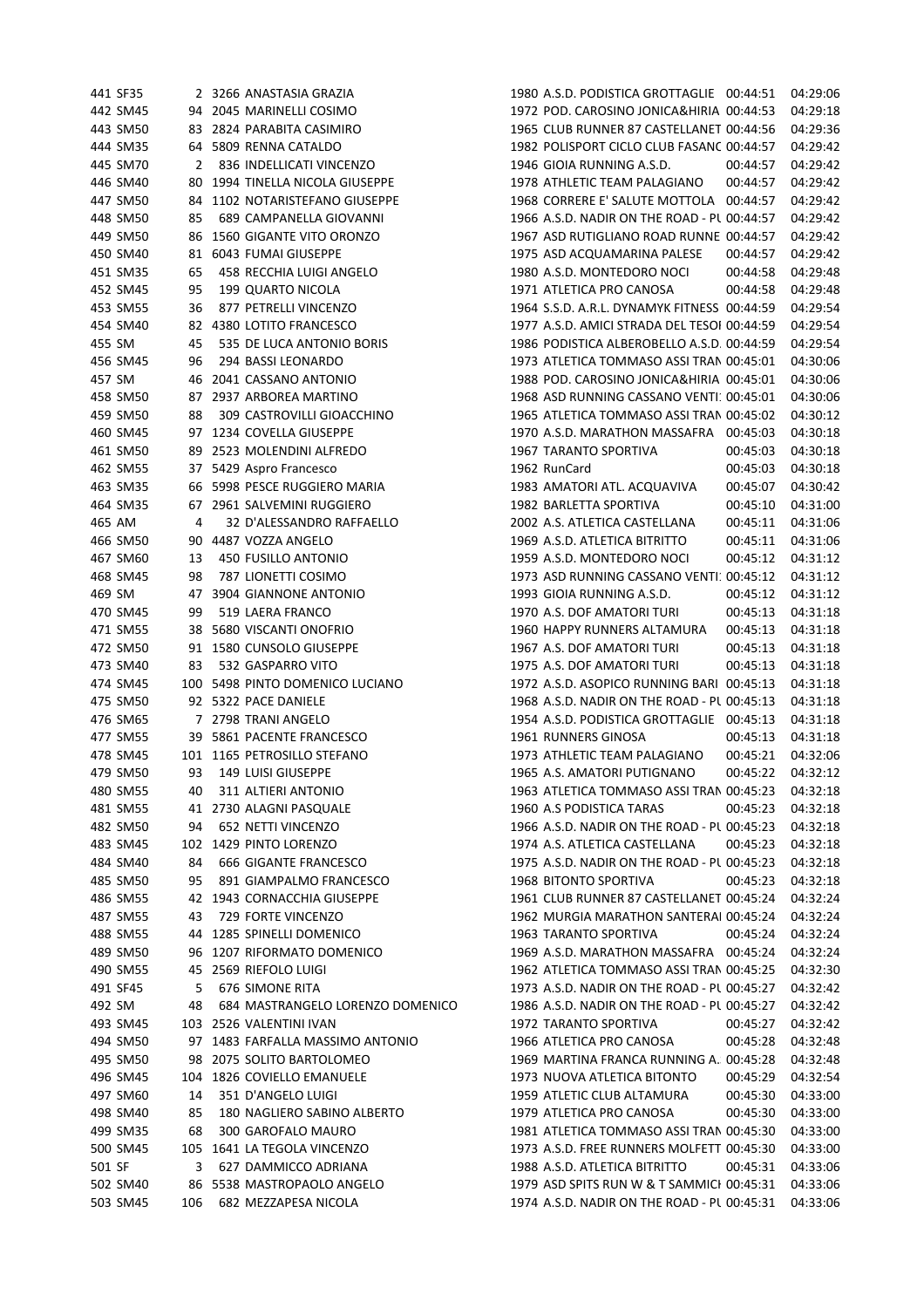|        | 504 SM50 |              | 99 3367 FEDELE FRANCESCO             | 1967 TARANTO SPORTIVA<br>00:45:32                                                       | 04:33:12 |
|--------|----------|--------------|--------------------------------------|-----------------------------------------------------------------------------------------|----------|
|        | 505 SM35 |              | 69 3850 MANDOI FRANCESCO             | 1984 A.S. QUELLI DELLA PINETA<br>00:45:33                                               | 04:33:18 |
|        | 506 SM50 |              | 100 3177 LORUSSO VITANTONIO          | 1968 A.S.D. NADIR ON THE ROAD - PL 00:45:34                                             | 04:33:24 |
|        | 507 SM55 |              | 46 6030 SCARANGELLA ANTONIO          | 1963 CARINGELLA SANNICANDRO DI 00:45:34                                                 | 04:33:24 |
|        | 508 SM35 |              | 70 3840 POLISENO GIOVANNI            | 1982 A.S.D. AMICI STRADA DEL TESOI 00:45:37                                             | 04:33:42 |
|        | 509 SM40 |              | 87 1069 ROCHIRA ANGELO               | 1976 CLUB RUNNER 87 CASTELLANET 00:45:38                                                | 04:33:48 |
|        | 510 SM55 | 47           | 134 NUDO GIUSEPPE                    | 1961 A.S. AMATORI PUTIGNANO<br>00:45:38                                                 | 04:33:48 |
|        | 511 SM35 | 71           | 591 MILONE MASSIMO                   | 1982 A.S.D. FREE RUNNERS MOLFETT 00:45:40                                               | 04:34:00 |
|        | 512 SM55 |              | 48 3950 FINAMORE MICHELE             | 1961 G.S. ATHLOS MATERA<br>00:45:41                                                     | 04:34:06 |
|        | 513 SM50 | 101          | 245 MANDRILLO ALESSANDRO             | 1968 ASD ATLETICA MONOPOLI<br>00:45:42                                                  | 04:34:12 |
|        | 514 SM40 | 88           | 887 SECONDO GIUSEPPE                 | 1977 BITONTO SPORTIVA<br>00:45:43                                                       | 04:34:18 |
|        | 515 SM40 |              | 89 2269 incalza cosma emiliano       | 1974 RunCard<br>00:45:51                                                                | 04:35:06 |
| 516 SM |          | 49           | 283 BRUNO ANTONIO                    | 1986 ASD ATLETICA MONOPOLI<br>00:45:51                                                  | 04:35:06 |
| 517 SM |          |              | 50 5342 SUMA ORONZO                  | 1986 ATLETICA CEGLIE MESSAPICA<br>00:45:53                                              | 04:35:18 |
|        | 518 SM50 |              | 102 5504 RICCIARDI GAETANO VITO      | 1965 MURGIA MARATHON SANTERAI 00:45:53                                                  | 04:35:18 |
|        | 519 SM55 |              | 49 5326 ANTONICELLI FEDERICO         | 1963 GIOIA RUNNING A.S.D.<br>00:45:54                                                   | 04:35:24 |
|        | 520 SM40 |              | 90 4378 PORTOGHESE GAETANO           | 1978 A.S.D. AMICI STRADA DEL TESOI 00:45:54                                             | 04:35:24 |
|        | 521 SM45 |              | 107 3147 VENTURA DOMENICO            | 1973 AMATORI ATL. ACQUAVIVA<br>00:45:55                                                 | 04:35:30 |
|        | 522 SM45 |              | 108 5579 GRIMALDI FABIO              | 1970 CLUB RUNNER 87 CASTELLANET 00:45:55                                                | 04:35:30 |
|        | 523 SM50 |              | 103 2094 FUMAROLA DOMENICO           | 1968 RunCard<br>00:45:55                                                                | 04:35:30 |
|        | 524 SM50 | 104          | 316 DI TOMA DOMENICO                 | 1967 ATLETICA TOMMASO ASSI TRAN 00:45:56                                                | 04:35:36 |
|        | 525 SM40 |              | 91 2012 CARAMIA MARCO                | 1979 A.S.D. MARATHON MASSAFRA 00:45:57                                                  | 04:35:42 |
|        | 526 SM55 |              | 50 3973 BATTISTA COSIMO              | 1964 TARANTO SPORTIVA<br>00:45:58                                                       | 04:35:48 |
|        | 527 SM60 |              | 15 1768 VALERIO LEONARDO             | 1959 RUNNERS DEL LEVANTE<br>00:45:58                                                    | 04:35:48 |
|        | 528 SF50 | $\mathbf{1}$ | 475 RAMUNNO NICOLETTA                | 1969 A.S.D. MONTEDORO NOCI<br>00:45:59                                                  | 04:35:54 |
|        | 529 SM45 |              | 109 3815 Susco Francesco             | 1969 RunCard<br>00:46:00                                                                | 04:36:00 |
| 530 SM |          | 51           | 911 BAVARO GIONATA                   | 1990 BITONTO SPORTIVA<br>00:46:01                                                       | 04:36:06 |
|        | 531 SM45 |              | 110 3875 PASCULLI NICOLA             | 1974 LA PIETRA<br>00:46:01                                                              | 04:36:06 |
|        | 532 SM40 |              | 92 1524 ZAZZERA ANDREA               | 1979 ASD ATLETICA MONOPOLI<br>00:46:03                                                  | 04:36:18 |
|        | 533 SM55 |              | 51 1562 LOPERFIDO UBALDO PIETRO      | 1963 A.S.D. MONTEDORO NOCI<br>00:46:03                                                  | 04:36:18 |
|        | 534 SM45 |              | 111 3049 STRAGAPEDE VINCENZO         | 1974 FOLGORE BRINDISI<br>00:46:05                                                       | 04:36:30 |
|        | 535 SM40 | 93           | 533 MELE ALESSANDRO                  | 1979 A.S. DOF AMATORI TURI<br>00:46:06                                                  | 04:36:36 |
|        | 536 SM45 |              | 112 4028 CARPIGNANO ANGELO           | 1970 S.ATL. S.G.BOSCO PALAGIANELL 00:46:06                                              | 04:36:36 |
|        | 537 SM45 |              | 113 6044 SCARCIGLIA ANTONIO          | 1972 A.S.D. WELLRUNNERS BITETTO<br>00:46:07                                             | 04:36:42 |
|        | 538 SF45 | 6            | 631 LAMACCHIA TIZIANA                | 1970 LA PIETRA<br>00:46:08                                                              | 04:36:48 |
|        | 539 SM60 |              | 16 1707 LAURIERO NICOLA              | 1957 HAPPY RUNNERS ALTAMURA<br>00:46:11                                                 | 04:37:06 |
|        | 540 SM45 |              | 114 4920 SIMONE PASQUALE             | 1973 A.MARATONETI ANDRIESI<br>00:46:13                                                  | 04:37:18 |
|        | 541 SM45 | 115          | 407 ABBRESCIA LUIGI                  | 1972 A.S.D. MONTEDORO NOCI<br>00:46:13                                                  | 04:37:18 |
|        | 542 SM50 |              | 105 5989 Francioso Luigi             | 1967 RunCard<br>00:46:14                                                                | 04:37:24 |
|        | 543 SM50 |              | 98 LOSAVIO FRANCESCO PAOLO           | 1968 A.S. AMATORI PUTIGNANO<br>00:46:14                                                 | 04:37:24 |
|        |          | 106          | 107 3146 SAPONE FRANCESCO            | 1966 AMATORI ATL. ACQUAVIVA                                                             | 04:37:24 |
|        | 544 SM50 |              |                                      | 00:46:14                                                                                |          |
|        | 545 SM45 | 116          | 720 ROMANAZZI GIUSEPPE               | 1974 A.S.D. NADIR ON THE ROAD - PL 00:46:15<br>1981 TEAM PIANETA SPORT MASSAFI 00:46:16 | 04:37:30 |
|        | 546 SM35 |              | 72 1321 PIGNATELLI FEDELE            |                                                                                         | 04:37:36 |
|        | 547 SM65 |              | 8 5013 FORNARELLI GAETANO            | 1950 A.A.'E. MANZARI' CASAMASSIM 00:46:16                                               | 04:37:36 |
|        | 548 SM40 |              | 94 5530 LAERA ADRIANO                | 1978 ASDNOCINCORSA<br>00:46:17                                                          | 04:37:42 |
|        | 549 SM65 |              | 9 4383 COLANTUONO PASQUALE           | 1953 A.S.D. AMICI STRADA DEL TESOI 00:46:18                                             | 04:37:48 |
|        | 550 SM40 |              | 95 5528 VIOLANTE GIACOMO             | 1979 A.S.D. WELLRUNNERS BITETTO 00:46:20                                                | 04:38:00 |
|        | 551 SM35 |              | 73 5264 ZAZZERA FABIO                | 1981 ASD ATLETICA MONOPOLI<br>00:46:20                                                  | 04:38:00 |
|        | 552 SM65 | 10           | 431 SANTORO GENNARO                  | 1951 A.S.D. MONTEDORO NOCI<br>00:46:21                                                  | 04:38:06 |
|        | 553 SM55 |              | 52 4742 LETTINI GIUSEPPE             | 1964 MARATHON CLUB MINERVINO 00:46:21                                                   | 04:38:06 |
|        | 554 SM40 |              | 96 5702 LAGALANTE VINCENZO           | 1978 POLISPORT CICLO CLUB FASANC 00:46:22                                               | 04:38:12 |
|        | 555 SM40 |              | 97 5804 LOMBARDI MARCO               | 1976 POLISPORT CICLO CLUB FASANC 00:46:22                                               | 04:38:12 |
|        | 556 SM40 | 98           | 147 DARESTA DARIO                    | 1978 A.S. AMATORI PUTIGNANO<br>00:46:22                                                 | 04:38:12 |
|        | 557 SM50 |              | 108 5649 MARRULLI CARLO              | 1969 ATLETICA TOMMASO ASSI TRAN 00:46:23                                                | 04:38:18 |
| 558 SM |          |              | 52 1319 POLACELLI GIOVANNI FRANCESCO | 1985 TEAM PIANETA SPORT MASSAFI 00:46:23                                                | 04:38:18 |
|        | 559 SM40 |              | 99 5981 Bianco antonio               | 1977 RunCard<br>00:46:24                                                                | 04:38:24 |
|        | 560 SM50 |              | 109 2606 ROMANELLI VINCENZO          | 1965 MARATHON CLUB MINERVINO 00:46:24                                                   | 04:38:24 |
|        | 561 SM40 |              | 100 4148 RENNA GIOVANNI              | 1979 A.S.D. NADIR ON THE ROAD - PL 00:46:25                                             | 04:38:30 |
|        | 562 SM45 |              | 117 2825 PASSARELLI PASQUALE         | 1971 CLUB RUNNER 87 CASTELLANET 00:46:25                                                | 04:38:30 |
|        | 563 SF45 | 7            | 276 VINCIGUERRA ANGELA               | 1970 ASD ATLETICA MONOPOLI<br>00:46:25                                                  | 04:38:30 |
|        | 564 SM35 |              | 74 6064 SCUPOLA LUIGI NICOLA         | 1982 G.S. ATHLOS MATERA<br>00:46:26                                                     | 04:38:36 |
| 565 PM |          |              | 4 5441 Rotondi Roberto               | 1996 RunCard<br>00:46:27                                                                | 04:38:42 |
|        | 566 SM45 |              | 118 6025 D'AIUTO DOMENICO            | 1971 MURGIA MARATHON SANTERAI 00:46:28                                                  | 04:38:48 |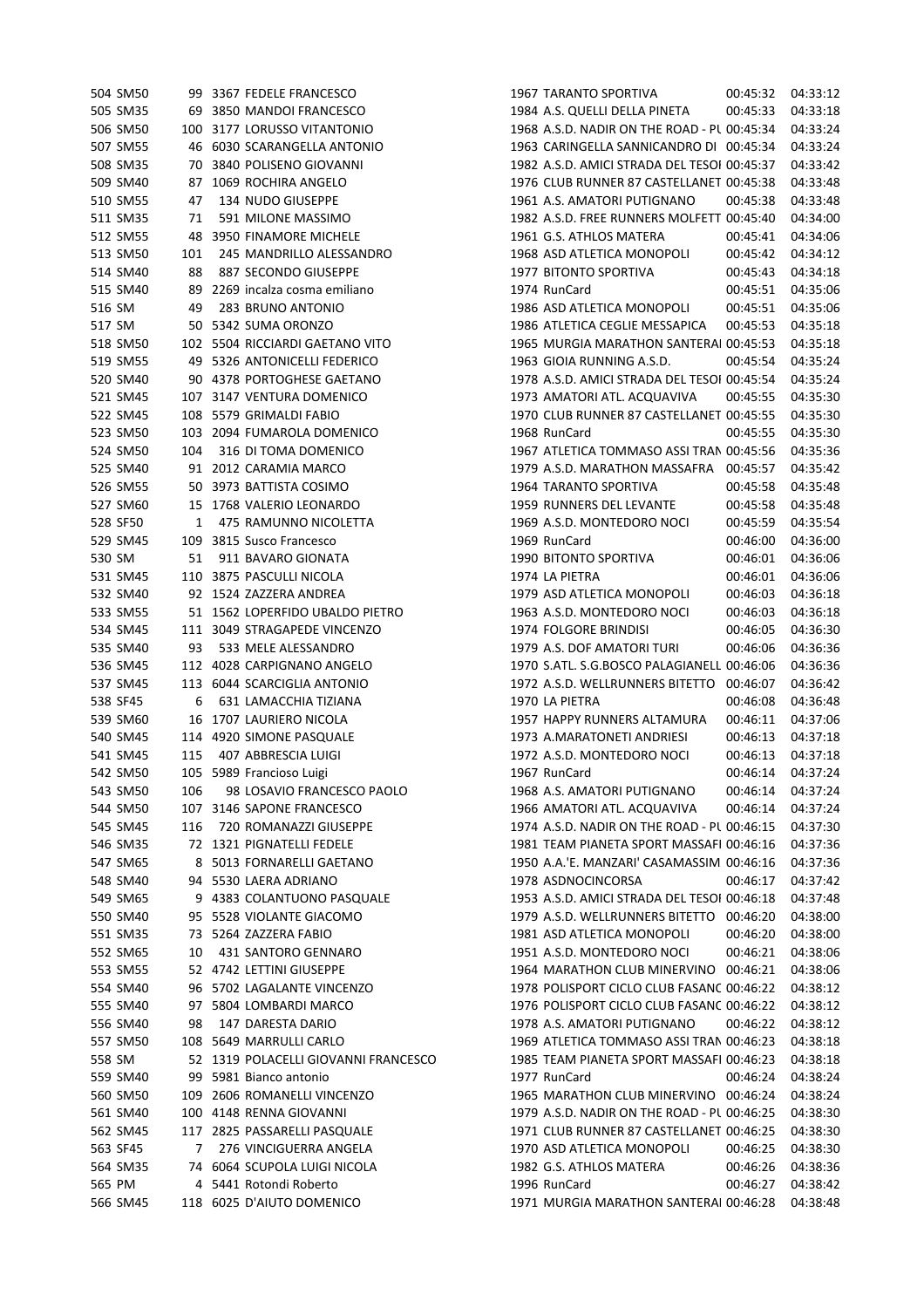|        | 567 SF50 | 2   | 301 BOTTA VALENTINA                   | 1965 ATLETICA TOMMASO ASSI TRAN 00:46:28     | 04:38:48 |
|--------|----------|-----|---------------------------------------|----------------------------------------------|----------|
|        | 568 SM45 |     | 119 6022 SETTE CLAUDIO                | 1974 MURGIA MARATHON SANTERAI 00:46:28       | 04:38:48 |
|        | 569 SM60 |     | 17 2877 CHIOCCHIA VITO                | <b>1955 TARANTO SPORTIVA</b><br>00:46:29     | 04:38:54 |
|        | 570 SF55 | 1   | 190 DE CORATO GRAZIA                  | 1961 ATLETICA PRO CANOSA<br>00:46:30         | 04:39:00 |
|        | 571 SM55 | 53  | <b>187 CARUCCI PIETRO</b>             | 1963 ATLETICA PRO CANOSA<br>00:46:30         | 04:39:00 |
|        | 572 SM50 |     | 110 1441 BIASI GIUSEPPE               | 1968 A.S. AMATORI PUTIGNANO<br>00:46:30      | 04:39:00 |
|        | 573 SM45 |     | 120 5048 MOLINARI MICHELE             | 1971 MURGIA MARATHON SANTERAI 00:46:33       | 04:39:18 |
|        | 574 SM50 | 111 | 260 PERRICCI SAVERIO                  | 1965 ASD ATLETICA MONOPOLI<br>00:46:35       | 04:39:30 |
| 575 SM |          |     | 53 4546 NATUZZI GIUSEPPE              | 1990 MURGIA MARATHON SANTERAI 00:46:36       | 04:39:36 |
|        | 576 SM45 | 121 | 818 AMATULLI VITO                     | 1974 GIOIA RUNNING A.S.D.<br>00:46:38        | 04:39:48 |
|        | 577 SM60 |     | 18 1072 SEMERARO FRANCESCO            | 1959 CLUB RUNNER 87 CASTELLANET 00:46:39     | 04:39:54 |
|        | 578 SM50 |     | 112 1660 CASCELLA VINCENZO            | 1969 BARLETTA SPORTIVA<br>00:46:40           | 04:40:00 |
|        | 579 SF40 |     | 9 1594 ALBANI CARMEN                  | 1979 A.S.D. ATLETICA POLIGNANO<br>00:46:42   | 04:40:12 |
|        | 580 SM40 | 101 | 285 COLELLA VITO                      | 00:46:43<br>1975 ASD ATLETICA MONOPOLI       | 04:40:18 |
|        | 581 SM50 | 113 | 485 NOTARNICOLA GIOVANNI              | 1965 A.S.D. MONTEDORO NOCI<br>00:46:44       | 04:40:24 |
|        | 582 SM50 |     | 114 2778 DI BARI VITO                 | 1968 POLISPORT CICLO CLUB FASANC 00:46:45    | 04:40:30 |
|        | 583 SM55 |     | 54 1460 LENTINI MARIO                 | 1964 A.S. AMATORI PUTIGNANO<br>00:46:46      | 04:40:36 |
|        | 584 SM55 |     | 55 1345 MARTUCCI MARIO                | 1961 RunCard<br>00:46:46                     | 04:40:36 |
|        | 585 SM45 |     | 122 1251 SCARANO ORAZIO               | 1971 A.S.D. MARATHON MASSAFRA<br>00:46:47    | 04:40:42 |
|        | 586 SM55 |     | 56 4071 Pontrandolfo Giovanni         | 00:46:49<br>1960 RunCard                     | 04:40:54 |
|        | 587 SM45 |     | 123 1431 ROTOLO VINCENZO              | 00:46:49<br>1973 A.S. ATLETICA CASTELLANA    | 04:40:54 |
|        | 588 SM60 |     | 19 1230 SALVI COSIMO ANTONIO          | 1957 A.S.D. MARATHON MASSAFRA<br>00:46:49    | 04:40:54 |
|        |          |     |                                       |                                              |          |
|        | 589 SM45 |     | 124 1258 FUMAROLA CARMELO             | 1974 LA PALESTRA ASD-MARTINA FRJ 00:46:49    | 04:40:54 |
|        | 590 SM50 |     | 115 1455 GENTILE VINCENZO MASSIMILIAN | 1968 A.S. AMATORI PUTIGNANO<br>00:46:49      | 04:40:54 |
|        | 591 SM45 |     | 125 3822 IACOVELLI CARLO              | 1973 AMATORI ATL. ACQUAVIVA<br>00:46:49      | 04:40:54 |
|        | 592 SM35 |     | 75 3829 SPINELLI FRANCESCO            | 1981 AMATORI ATL. ACQUAVIVA<br>00:46:51      | 04:41:06 |
|        | 593 SM50 |     | 116 1410 BARBARA ALESSANDRO           | 1966 CUS BARI<br>00:46:53                    | 04:41:18 |
|        | 594 SM45 |     | 126 4233 SPADAVECCHIA FRANCESCO       | 1974 A.S.D. FREE RUNNERS MOLFETT 00:46:55    | 04:41:30 |
|        | 595 SM35 | 76  | 671 LATERZA GIOVANNI                  | 1981 A.S.D. NADIR ON THE ROAD - PL 00:46:55  | 04:41:30 |
|        | 596 SF35 |     | 3 1864 LAPADULA PALMA                 | 1982 POLISPORT CICLO CLUB FASANC 00:46:56    | 04:41:36 |
|        | 597 SM35 |     | 77 5544 GALLO ANGELO                  | 1980 POLISPORT CICLO CLUB FASANC 00:46:56    | 04:41:36 |
|        | 598 SM35 |     | 78 6051 PANTALEO GIOVANNI             | 1983 POLISPORT CICLO CLUB FASANC 00:46:57    | 04:41:42 |
|        | 599 SM40 |     | 102 5014 GELAO ANTONIO                | 1979 A.S.D. AMICI STRADA DEL TESOI 00:46:58  | 04:41:48 |
|        | 600 SM45 |     | 127 5037 ANNESE MIGUEL                | 1970 ATLETICA ADELFIA<br>00:46:58            | 04:41:48 |
|        | 601 SM45 |     | 128 3169 BITETTO LORENZO              | 1972 ATLETICA ADELFIA<br>00:46:59            | 04:41:54 |
|        | 602 SM45 | 129 | 919 SICOLO NATALE                     | 1971 BITONTO SPORTIVA<br>00:46:59            | 04:41:54 |
|        | 603 SM40 |     | 103 3064 OSTUNI SANTE                 | 1978 DORANDO PIETRI<br>00:47:00              | 04:42:00 |
|        | 604 SM45 |     | 130 5679 IACOBELLIS MASSIMILIANO      | 1973 MURGIA MARATHON SANTERAI 00:47:00       | 04:42:00 |
| 605 SF |          |     | 4 5245 SAVINO LUCIANA                 | 1986 A.S.D. AMICI STRADA DEL TESOI 00:47:00  | 04:42:00 |
|        | 606 SM45 |     | 131 4376 SCAGLIOSO CARLO              | 1971 A.S.D. AMICI STRADA DEL TESOI 00:47:00  | 04:42:00 |
|        | 607 SM50 |     | 117 3170 MARTIRADONNA MICHELE         | 1969 ATLETICA ADELFIA<br>00:47:00            | 04:42:00 |
|        | 608 SM45 |     | 132 5492 GALLO VITO                   | 1974 ASS. NAZIONALE BERSAGLIERI B 00:47:01   | 04:42:06 |
|        | 609 SM45 |     | 133 3837 CAPUTO PIETRO                | 1970 A.S.D. AMICI STRADA DEL TESOI 00:47:02  | 04:42:12 |
|        | 610 SM50 |     | 118 4827 LUPOLI VINCENZO              | 1967 HAPPY RUNNERS ALTAMURA<br>00:47:03      | 04:42:18 |
|        | 611 SM45 |     | 134 6080 FANIGLIULO VITO              | 1972 G.S. PAOLOTTI - ATL MARTINA<br>00:47:04 | 04:42:24 |
|        | 612 SM55 | 57  | 823 GUAGNANO MARIO                    | 1963 GIOIA RUNNING A.S.D.<br>00:47:06        | 04:42:36 |
|        | 613 SM50 |     | 119 4309 RAGONE FILIPPO               | 00:47:08<br>1967 HAPPY RUNNERS ALTAMURA      | 04:42:48 |
|        | 614 SM45 |     | 135 1275 STAGNI GIUSEPPE              | 1972 TARANTO SPORTIVA<br>00:47:10            | 04:43:00 |
|        | 615 SM40 |     | 104 2036 RISO ALESSANDRO              |                                              |          |
|        |          |     |                                       | 1978 TARANTO SPORTIVA<br>00:47:11            | 04:43:06 |
|        | 616 SM65 | 11  | 256 PASSIATORE FRANCO                 | 1954 ASD ATLETICA MONOPOLI<br>00:47:11       | 04:43:06 |
|        | 617 SM50 | 120 | 371 PATRUNO FELICE                    | 1967 SPORT CENTER A.S.D.<br>00:47:12         | 04:43:12 |
|        | 618 SM55 |     | 58 1716 ANGELILLI COSTANTINO          | 1963 BIO AMBRA NEW AGE<br>00:47:12           | 04:43:12 |
|        | 619 SM50 |     | 121 5900 ROSSINI ROBERTO              | 1965 A.S.D. AMICI STRADA DEL TESOI 00:47:12  | 04:43:12 |
|        | 620 SF55 |     | 2 3533 LATTANZIO ANNA SERAFINA        | 1960 ATLETICA DISFIDA DI BARLETTA 00:47:12   | 04:43:12 |
|        | 621 SM45 |     | 136 1917 SCATIGNA DONATO              | 1973 DORANDO PIETRI<br>00:47:13              | 04:43:18 |
|        | 622 SM50 | 122 | 832 ROBERTO ANGELO                    | 1968 GIOIA RUNNING A.S.D.<br>00:47:13        | 04:43:18 |
|        | 623 SM40 |     | 105 4140 PANSINI PASQUALE             | 1978 A.S.D. FREE RUNNERS MOLFETT 00:47:14    | 04:43:24 |
|        | 624 SM60 |     | 20 6088 DESIDERATO CARLO              | 1959 A.S.D. ATLETICA BITRITTO<br>00:47:15    | 04:43:30 |
|        | 625 SM40 |     | 106 3901 MORISCO MICHELE              | 1979 GIOIA RUNNING A.S.D.<br>00:47:15        | 04:43:30 |
|        | 626 SM45 | 137 | 986 SCARAFILE GIUSEPPE                | 1971 POLISPORT CICLO CLUB FASANC 00:47:15    | 04:43:30 |
|        | 627 SM50 | 123 | 858 ARMENISE GIUSEPPE                 | 1968 S.S.D. A.R.L. DYNAMYK FITNESS 00:47:15  | 04:43:30 |
|        | 628 SM45 |     | 138 5599 FIORINO ROBERTO              | 1972 G.S. PAOLOTTI - ATL MARTINA<br>00:47:15 | 04:43:30 |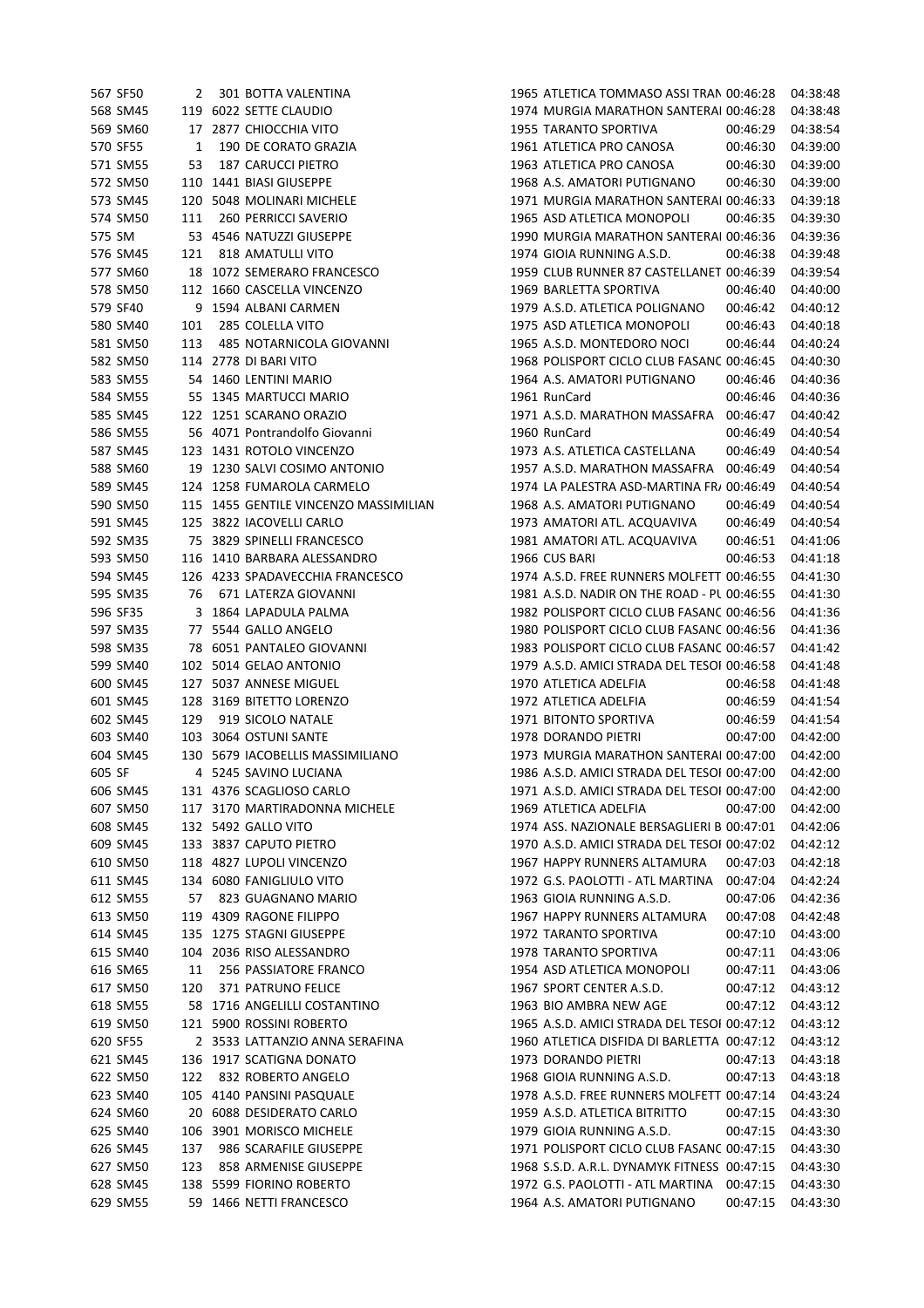|        | 630 SM50 | 124            | 95 VINELLA GIUSEPPE               | 1969 A.S. AMATORI PUTIGNANO                 | 00:47:16 | 04:43:36 |
|--------|----------|----------------|-----------------------------------|---------------------------------------------|----------|----------|
|        | 631 SM55 | 60             | 118 TOTARO DONATO                 | 1962 A.S. AMATORI PUTIGNANO                 | 00:47:16 | 04:43:36 |
|        | 632 SM35 |                | 79 5987 Dequal Daniele            | 1983 RunCard                                | 00:47:18 | 04:43:48 |
|        | 633 SM55 | 61             | 273 PIRRELLI ANTONIO              | 1960 ASD ATLETICA MONOPOLI                  | 00:47:18 | 04:43:48 |
|        | 634 SM65 | 12             | 325 DEL VENTO VITO                | 1952 ATLETICA TOMMASO ASSI TRAN 00:47:18    |          | 04:43:48 |
|        | 635 SM45 |                | 139 3897 MARCHIONNA GIANLUCA      | 1972 BIO AMBRA NEW AGE                      | 00:47:19 | 04:43:54 |
|        | 636 SF55 |                | 3 1755 CEA VINCENZA               | 1961 RUNNERS DEL LEVANTE                    | 00:47:19 | 04:43:54 |
|        | 637 SM70 |                | 3 5975 GUIDO COSIMO               | 1949 A.S. ACTION RUNNING MONTEF 00:47:21    |          | 04:44:06 |
|        | 638 SM45 |                | 140 3898 DIMARTINO GIANLUCA       | 1974 GIOIA RUNNING A.S.D.                   | 00:47:23 | 04:44:18 |
|        | 639 SM45 |                | 141 6027 PETRAGALLO ANTONIO       | 1971 MURGIA MARATHON SANTERAI 00:47:23      |          | 04:44:18 |
|        | 640 SM40 |                | 107 4825 ACQUAVIVA GIOVANNI       | 1976 HAPPY RUNNERS ALTAMURA                 | 00:47:25 | 04:44:30 |
|        | 641 SM50 |                | 125 1273 BARBATO ANTONIO          | 1966 TARANTO SPORTIVA                       | 00:47:28 | 04:44:48 |
|        | 642 SM65 |                | 13 1217 SALVI FERNANDO            | 1954 RunCard                                | 00:47:28 | 04:44:48 |
|        | 643 SM50 |                | 126 2293 FEDELE PIETRO            | 1966 ATLETICA CITTA' BIANCA                 | 00:47:28 | 04:44:48 |
|        | 644 SM45 |                | 142 1141 CASTRONOVI FRANCESCO     | 1970 S.ATL. S.G.BOSCO PALAGIANELL 00:47:28  |          | 04:44:48 |
|        | 645 SM50 | 127            | 942 ORLANDO MICHELE               | 1965 ASD RUTIGLIANO ROAD RUNNE 00:47:29     |          | 04:44:54 |
|        | 646 SM65 |                | 14 6065 VIVILECCHIA CARLO         | 1954 G.S. ATHLOS MATERA                     | 00:47:30 | 04:45:00 |
| 647 SF |          |                | 5 5581 MANDORINO GIUSEPPINA       | 1989 CORRERE E' SALUTE MOTTOLA 00:47:30     |          | 04:45:00 |
|        | 648 SM40 |                | 108 3855 FAVIA NICOLA             | 1976 A.S. DOF AMATORI TURI                  | 00:47:32 | 04:45:12 |
|        | 649 SM50 |                | 128 1758 FIORE ANTONIO            | 1966 RUNNERS DEL LEVANTE                    | 00:47:32 | 04:45:12 |
|        | 650 SM50 |                | 129 1218 SICILIANO CATALDO        | 1968 A.S.D. MARATHON MASSAFRA 00:47:32      |          | 04:45:12 |
|        | 651 SM55 |                |                                   |                                             |          | 04:45:12 |
|        |          | 62             | 139 MARCHITELLI VITO SANTE        | 1961 A.S. AMATORI PUTIGNANO                 | 00:47:32 |          |
|        | 652 SM55 |                | 63 3523 PAGLIALONGA FILIPPO       | 1964 MARATHON CLUB MINERVINO 00:47:33       |          | 04:45:18 |
|        | 653 SM50 |                | 130 5783 CASTELLANA GIUSEPPE      | 1968 HAPPY RUNNERS ALTAMURA                 | 00:47:34 | 04:45:24 |
|        | 654 SM45 |                | 143 3842 SCAVO EMANUELE           | 1974 A.S.D. AMICI STRADA DEL TESOI 00:47:34 |          | 04:45:24 |
|        | 655 SF35 |                | 4 2257 SONNANTE FABIANA           | 1982 CRISPIANO MARATHON CLUB O 00:47:35     |          | 04:45:30 |
|        | 656 SM55 | 64             | 746 FALCICCHIO BERARDINO          | 1962 HAPPY RUNNERS ALTAMURA                 | 00:47:35 | 04:45:30 |
|        | 657 SF40 |                | 10 5022 TARALLO DANIELA           | 1979 SPORT CENTER A.S.D.                    | 00:47:35 | 04:45:30 |
|        | 658 SM40 |                | 109 5269 D'ONGHIA GRAZIANO        | 1979 A.S.D. MONTEDORO NOCI                  | 00:47:35 | 04:45:30 |
| 659 SM |          |                | 54 5718 LAPENNA VINCENZO          | 1986 CORRERE E' SALUTE MOTTOLA 00:47:36     |          | 04:45:36 |
|        | 660 SM55 |                | 65 1059 GRANILE VITTORIO          | 1961 CLUB RUNNER 87 CASTELLANET 00:47:36    |          | 04:45:36 |
|        | 661 SF35 | 5              | 514 PARADISO ALTOMARE             | 1982 A.MARATONETI ANDRIESI                  | 00:47:37 | 04:45:42 |
|        | 662 SM55 |                | 66 3890 CASSANO VITO              | 1961 BIO AMBRA NEW AGE                      | 00:47:37 | 04:45:42 |
|        | 663 SM55 |                | 67 1219 MASTRONUZZI GIROLAMO      | 1964 A.S.D. MARATHON MASSAFRA 00:47:37      |          | 04:45:42 |
|        | 664 SM55 |                | 68 4293 D'ABBICCO DONATO          | 1963 DREAM TEAM BARI                        | 00:47:37 | 04:45:42 |
|        | 665 SM70 | $\overline{4}$ | 259 AVERSA ANTONIO                | 1948 ASD ATLETICA MONOPOLI                  | 00:47:38 | 04:45:48 |
|        | 666 SM45 |                | 144 4747 CROCETTA LUIGI           | 1973 A.S.D. FREE RUNNERS MOLFETT 00:47:39   |          | 04:45:54 |
|        | 667 SM40 |                | 110 5697 GUARINO CATALDO          | 1977 ASD SPITS RUN W & T SAMMICI 00:47:39   |          | 04:45:54 |
|        | 668 SM35 | 80             | 721 LATERZA GIANCARLO             | 1981 A.S.D. NADIR ON THE ROAD - PL 00:47:40 |          | 04:46:00 |
|        | 669 SM60 |                | 21 3254 CASTANO BERARDINO ANTONIO | 1958 BERNALDA RUNNER'S                      | 00:47:40 | 04:46:00 |
| 670 SM |          |                | 55 2918 LENOCI GIAMPIERO          | 1986 A.S.D. RHBIKE TEAM                     | 00:47:40 | 04:46:00 |
|        | 671 SM50 |                | 131 4561 GELSOMINO GIOVANNI       | 1966 GIOIA RUNNING A.S.D.                   | 00:47:40 | 04:46:00 |
| 672 SM |          |                | 56 2831 DE CARLO DOMENICO         | 1987 CORRERE E' SALUTE MOTTOLA 00:47:43     |          | 04:46:18 |
|        | 673 SM45 |                | 145 1979 LAVARRA ANTONIO          | 1972 S.ATL. S.G.BOSCO PALAGIANELL 00:47:43  |          | 04:46:18 |
|        | 674 SM45 | 146            | 467 LORENZINI EMANUELE            | 1971 A.S.D. MONTEDORO NOCI                  | 00:47:43 | 04:46:18 |
|        | 675 SM50 | 132            | 268 SERAFINO ANTONIO              | 1966 ASD ATLETICA MONOPOLI                  | 00:47:43 | 04:46:18 |
|        | 676 SF45 |                | 8 3316 LA TORRE PAMELA            | 1973 IKKOS ATLETI TARANTO A.S.D.            | 00:47:43 | 04:46:18 |
|        | 677 SM35 |                | 81 4165 DE GREGORIO EMILIO        | 1981 BITONTO SPORTIVA                       | 00:47:44 | 04:46:24 |
| 678 SM |          |                | 57 6076 CAFORIO DAVIDE            | 1996 S.ATL. S.G.BOSCO PALAGIANELL 00:47:44  |          | 04:46:24 |
|        | 679 SM35 |                | 82 5333 SASSO FRANCESCO           | 1984 BITONTO SPORTIVA                       | 00:47:44 | 04:46:24 |
|        | 680 SM60 |                | 22 3948 DI CECCA NICOLA           | 1956 G.S. ATHLOS MATERA                     | 00:47:46 | 04:46:36 |
|        | 681 SM45 |                | 147 5243 PARRULLI FERDINANDO      | 1974 A.S.D. AMICI STRADA DEL TESOI 00:47:49 |          | 04:46:54 |
|        | 682 SM55 | 69             | 97 CASSONE STEFANO                | 1963 A.S. AMATORI PUTIGNANO                 | 00:47:50 | 04:47:00 |
| 683 SM |          |                | 58 2812 MEZZAPESA NICOLA          | 1985 A.S. MARATHON CLUB STATTE 00:47:50     |          | 04:47:00 |
|        | 684 SM40 | 111            | 537 D'ORIA MARIO                  | 1976 PODISTICA ALBEROBELLO A.S.D. 00:47:51  |          | 04:47:06 |
|        | 685 SM40 |                | 112 5472 BIANCO TONI              | 1979 A.S.D. MONTEDORO NOCI                  | 00:47:51 | 04:47:06 |
|        | 686 SM55 |                | 70 1117 TRIA VINCENZO             | 1961 NUOVA ATLETICA LATERZA                 | 00:47:52 | 04:47:12 |
|        | 687 SM45 |                | 148 4027 ANTONACCI IGNAZIO        | 1973 RunCard                                | 00:47:53 | 04:47:18 |
|        | 688 SF45 |                | 9 5677 ANDRESINI GIUSEPPINA       | 1971 A.S.D. NADIR ON THE ROAD - PL 00:47:55 |          | 04:47:30 |
|        | 689 SM45 | 149            | 712 FLORENZIO PIETRO              | 1972 A.S.D. NADIR ON THE ROAD - PL 00:47:56 |          | 04:47:36 |
|        | 690 SM50 |                | 133 1224 FEDELE GIOVANNI          | 1968 A.S.D. MARATHON MASSAFRA 00:47:56      |          | 04:47:36 |
|        | 691 SM40 |                | 113 2765 ANTONICELLI DOMENICO     | 1978 GIOIA RUNNING A.S.D.                   | 00:47:58 | 04:47:48 |
|        | 692 SM40 |                | 114 1153 SPORTELLI MASSIMILIANO   | 1976 S.ATL. S.G.BOSCO PALAGIANELL 00:47:59  |          | 04:47:54 |
|        |          |                |                                   |                                             |          |          |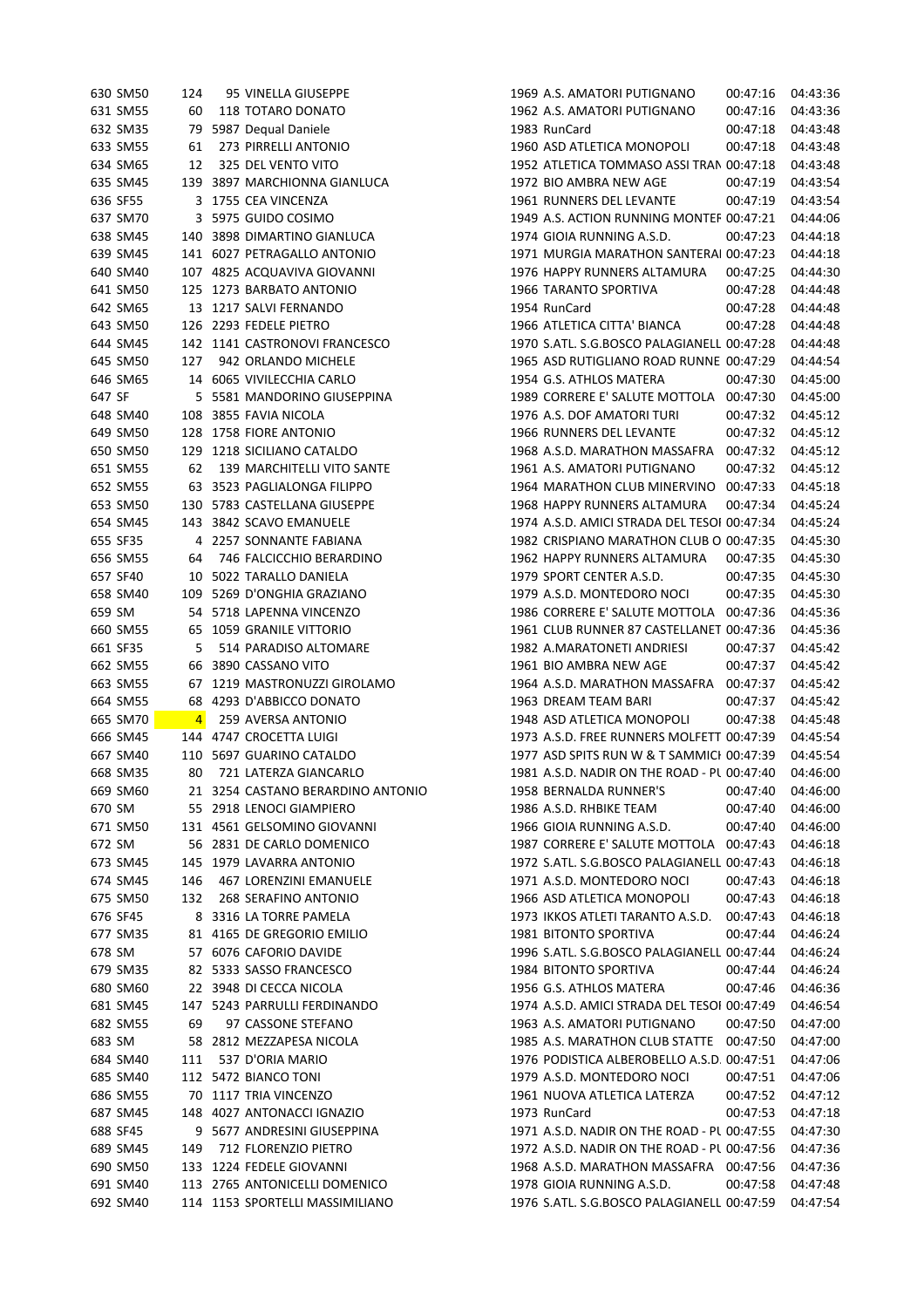| 693 PM               | 5         | <b>67 TUTINO GIUSEPPE</b>                 | 1998 A.S. ATLETICA CASTELLANA                                                        | 00:48:00 | 04:48:00             |
|----------------------|-----------|-------------------------------------------|--------------------------------------------------------------------------------------|----------|----------------------|
| 694 SM45             |           | 150 1152 GUIDA RUGGIERO                   | 1973 S.ATL. S.G.BOSCO PALAGIANELL 00:48:00                                           |          | 04:48:00             |
| 695 SF40             |           | 11 2128 CIRILLO SAMANTA                   | 1979 SMART RUNNERS GRAVINA                                                           | 00:48:00 | 04:48:00             |
| 696 SF               |           | 6 5160 COLUCCI ARIANNA                    | 1991 POD. VALLE D'ITRIA LOCOROTO 00:48:00                                            |          | 04:48:00             |
| 697 SF50             |           | 3 3996 ZECCHINO LUISA                     | 1967 TEAM PIANETA SPORT MASSAFI 00:48:02                                             |          | 04:48:12             |
| 698 SF50             |           | 4 3681 STRAGAPEDE MARIA PIA               | 1968 BITONTO SPORTIVA                                                                | 00:48:02 | 04:48:12             |
| 699 SM45             |           | 151 5335 SALIERNO GAETANO                 | 1971 BITONTO SPORTIVA                                                                | 00:48:02 | 04:48:12             |
| 700 SM               | 59        | 390 ARMENISE ALBERTO                      | 1988 A.S.D. MONTEDORO NOCI                                                           | 00:48:04 | 04:48:24             |
| 701 SM50             |           | 134 1669 SARDARO AGOSTINO                 | 1966 BARLETTA SPORTIVA                                                               | 00:48:05 | 04:48:30             |
| 702 SM60             | 23        | 143 DE LUCA PASQUALE                      | 1957 A.S. AMATORI PUTIGNANO                                                          | 00:48:07 | 04:48:42             |
| 703 PM               |           | 6 5623 Colucci Michele                    | 1997 RunCard                                                                         | 00:48:07 | 04:48:42             |
| 704 SF40             |           | 12 5292 CARNICELLA DARIA                  | 1975 A.S.D. FREE RUNNERS MOLFETT 00:48:07                                            |          | 04:48:42             |
| 705 SM40             | 115       | 744 GIANNULLI MASSIMO                     | 1975 HAPPY RUNNERS ALTAMURA                                                          | 00:48:08 | 04:48:48             |
| 706 SM40             |           | 116 5442 santoro piero                    | 1975 RunCard                                                                         | 00:48:08 | 04:48:48             |
| 707 SM60             |           | 24 1344 IZZINOSA MARIO                    | 1959 RunCard                                                                         | 00:48:10 | 04:49:00             |
| 708 SM40             |           | 117 5871 BUCCI CIRO                       | 1978 POD. CAROSINO JONICA&HIRIA 00:48:11                                             |          | 04:49:06             |
| 709 SM50             |           | 135 1144 PIGNATELLI IGNAZIO               | 1968 S.ATL. S.G.BOSCO PALAGIANELL 00:48:11                                           |          | 04:49:06             |
| 710 SF50             |           | 5 5302 DE LUCA FRANCESCA                  | 1966 BARLETTA SPORTIVA                                                               | 00:48:12 | 04:49:12             |
| 711 SM35             |           | 83 4098 MIANULLI CARMINE                  | 1981 S.ATL. S.G.BOSCO PALAGIANELL 00:48:12                                           |          | 04:49:12             |
| 712 SM45             |           | 152 6006 SCOLLATO STEFANO                 | 1971 BARI ROAD RUNNERS CLUB                                                          | 00:48:13 | 04:49:18             |
| 713 SM               |           | 60 1563 PETRELLI NICOLA                   | 1986 A.S.D. MONTEDORO NOCI                                                           | 00:48:14 | 04:49:24             |
| 714 SF40             |           | 13 5688 CUTRONE GRAZIA                    | 1976 S.S.D. A.R.L. DYNAMYK FITNESS 00:48:15                                          |          | 04:49:30             |
| 715 SM45             | 153       | 711 BOLOGNESE DAVIDE                      | 1970 ASD ATLETICA MONOPOLI                                                           | 00:48:15 | 04:49:30             |
| 716 SM40             | 118       | 456 D'ELIA GIOVANNI                       | 1975 ASD ATLETICA MONOPOLI                                                           | 00:48:16 | 04:49:36             |
| 717 SM50             | 136       | 677 DI BARI OTTAVIO                       | 1966 ASD ATLETICA MONOPOLI                                                           | 00:48:16 | 04:49:36             |
| 718 SM50             |           | 137 1260 SEMERARO ANGELO                  | 1969 LA PALESTRA ASD-MARTINA FRJ 00:48:16                                            |          | 04:49:36             |
| 719 SM45             |           | 154 5236 CHIARAPPA GIOVANNI               | 1974 FIAMMA OLIMPIA PALO                                                             | 00:48:16 | 04:49:36             |
| 720 SF45             |           | 10 1256 CHIARADIA TUNDRA                  | 1974 A.S.D. MARATHON MASSAFRA                                                        | 00:48:16 | 04:49:36             |
| 721 SM50             |           | 138 1793 MARINELLI VITO                   | 1966 STRARUNNERS BARI                                                                | 00:48:16 | 04:49:36             |
| 722 SM40             |           | 119 4164 ALIBERTI CARLO                   | 1978 BITONTO SPORTIVA                                                                | 00:48:16 | 04:49:36             |
| 723 SF45             |           | 11 6004 VALERIO APOLLONIA                 | 1973 A.S.D. AMICI STRADA DEL TESOI 00:48:19                                          |          | 04:49:54             |
| 724 SM50             |           | 139 1739 SCHIAVONE GIOVANNI               | 1969 GIOIA RUNNING A.S.D.                                                            | 00:48:19 | 04:49:54             |
| 725 SM55             | 71        | 681 BITETTO COSIMO DAMIANO                | 1964 A.S.D. NADIR ON THE ROAD - PL 00:48:19                                          |          | 04:49:54             |
| 726 SM40             | 120       | 428 CARIELLO FRANCESCO                    | 1975 A.S.D. MONTEDORO NOCI                                                           | 00:48:20 | 04:50:00             |
| 727 SM65             | 15        | 405 PETRONILLI PIETRO SANTE               | 1951 A.S.D. MONTEDORO NOCI                                                           | 00:48:20 | 04:50:00             |
| 728 SM50             |           | 140 3627 SFREGOLA PIETRO                  | 1966 BARLETTA SPORTIVA                                                               | 00:48:21 | 04:50:06             |
| 729 SM55             |           | 72 2813 MEZZAPESA VITO                    | 1960 A.S. MARATHON CLUB STATTE 00:48:22                                              |          | 04:50:12             |
| 730 SM55             |           | 73 3093 BIANCHI QUERO GIOVANNI            | 1960 CORRERE E' SALUTE MOTTOLA 00:48:23                                              |          | 04:50:18             |
| 731 SM75             | $1 \quad$ | 641 TRAVERSA NICOLA VITO                  | 1944 PEDONE-RICCARDI BISCEGLIE                                                       | 00:48:23 | 04:50:18             |
| 732 SM65             | 16        | 867 TURSELLINO FRANCESCO                  | 1953 S.S.D. A.R.L. DYNAMYK FITNESS 00:48:24                                          |          | 04:50:24             |
| 733 SM50             |           | 141 1132 CARICATO ANGELO                  | 1965 S.ATL. S.G.BOSCO PALAGIANELL 00:48:24                                           |          | 04:50:24             |
| 734 SM40             | 121       | 826 PALERMO VINCENZO                      | 1976 GIOIA RUNNING A.S.D.                                                            | 00:48:24 | 04:50:24             |
| 735 SM45             |           | 155 5450 ALBANESE VITO                    | 1972 A.S.D. AMICI STRADA DEL TESOI 00:48:25                                          |          | 04:50:30             |
| 736 SM55             |           | 74 5848 CAZZATO FRANCESCO                 | 1961 CLUB RUNNER 87 CASTELLANET 00:48:27                                             |          | 04:50:42             |
| 737 SM60             |           | 25 1120 MATERA FRANCESCO                  | 1959 NUOVA ATLETICA LATERZA                                                          | 00:48:27 | 04:50:42             |
| 738 SF               |           | 7 1001 PIGNATELLI DANIELA                 | 1985 OSTUNI RUNNER'S                                                                 | 00:48:27 | 04:50:42             |
| 739 SM45             |           | 156 4631 CONVERTINI FRANCESCO             | 1972 OSTUNI RUNNER'S                                                                 | 00:48:27 | 04:50:42             |
| 740 SF45             | 12        | 403 MINUNNI GRAZIANA                      | 1973 A.S.D. MONTEDORO NOCI                                                           | 00:48:28 | 04:50:48             |
| 741 SM65             |           | 17 3449 TARALLO ANTONIO                   | 1951 BARI ROAD RUNNERS CLUB                                                          | 00:48:28 | 04:50:48             |
| 742 SM40             | 122       | 193 SCOLLETTA MICHELE                     | 1975 ATLETICA PRO CANOSA                                                             | 00:48:30 | 04:51:00             |
| 743 SM35             | 84        | 174 DEL VENTO ANTONIO MOSE'               | 1980 ATLETICA PRO CANOSA                                                             | 00:48:31 | 04:51:06             |
| 744 SM40             |           | 123 2654 TOTA STEFANO                     | 1977 BITONTO SPORTIVA                                                                | 00:48:32 | 04:51:12             |
| 745 SM55             |           | 75 1529 MAGRONE LUIGI                     | 1963 ATLETICA TOMMASO ASSI TRAN 00:48:33                                             |          | 04:51:18             |
| 746 SM45             |           | 157 3148 MIRAGLINO FRANCESCO              | 1974 AMATORI ATL. ACQUAVIVA                                                          | 00:48:34 | 04:51:24             |
| 747 SM50             |           | 142 6007 DAMMICCO NICOLA                  | 1969 BARI ROAD RUNNERS CLUB                                                          | 00:48:37 | 04:51:42             |
| 748 SF45             |           | 13 6093 LAMONICA CINZIA CARMELA           | 1972 MURGIA MARATHON SANTERAI 00:48:39                                               |          | 04:51:54             |
|                      |           | 158 3585 PENZA MICHELE                    | 1973 BARLETTA SPORTIVA                                                               | 00:48:39 | 04:51:54             |
| 749 SM45<br>750 SM45 | 159       | 141 DARESTA EMILIANO                      | 1974 A.S. AMATORI PUTIGNANO                                                          | 00:48:43 | 04:52:18             |
|                      |           |                                           |                                                                                      |          |                      |
| 751 SM55<br>752 SM50 | 76<br>143 | 312 INTRONA VINCENZO<br>302 DI TEO SAVINO | 1960 ATLETICA TOMMASO ASSI TRAN 00:48:45<br>1965 ATLETICA TOMMASO ASSI TRAN 00:48:45 |          | 04:52:30<br>04:52:30 |
|                      |           |                                           |                                                                                      |          |                      |
| 753 SM45             |           | 160 2018 PIGNATELLI COSIMO                | 1970 A.S.D. MARATHON MASSAFRA 00:48:46                                               |          | 04:52:36             |
| 754 SM35             | 85        | 779 DE LUCA ANGELO                        | 1981 DREAM TEAM BARI                                                                 | 00:48:47 | 04:52:42             |
| 755 SM50             |           | 144 2037 ZONNO ANGELO ANTONIO             | 1968 TARANTO SPORTIVA                                                                | 00:48:48 | 04:52:48             |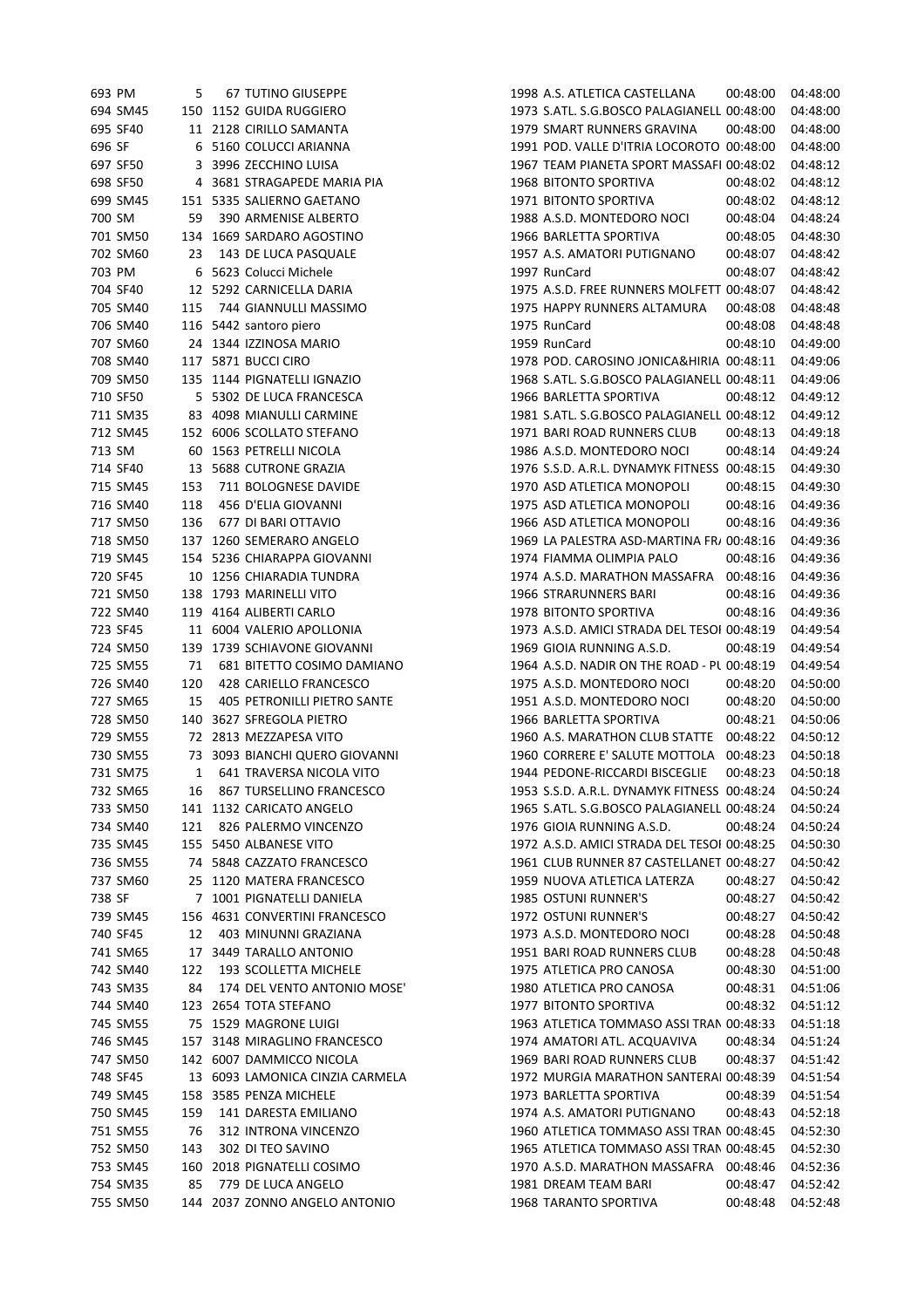|        | 756 SM55 | 77  | 999 CAVALLO ARMANDO                                     | 1961 OSTUNI RUNNER'S                                                 | 00:48:48             | 04:52:48             |
|--------|----------|-----|---------------------------------------------------------|----------------------------------------------------------------------|----------------------|----------------------|
|        | 757 SM45 |     | 161 5230 MANSUETO GIUSEPPE GIOVANNI                     | 1974 CORRERE E' SALUTE MOTTOLA 00:48:49                              |                      | 04:52:54             |
|        | 758 SM60 | 26  | 540 DE LUCA DINO MARIO DONATO                           | 1959 PODISTICA ALBEROBELLO A.S.D. 00:48:52                           |                      | 04:53:12             |
|        | 759 SF35 |     | 6 4727 CARRIERO MARIANTONIETTA                          | 1981 ATLETICA TOMMASO ASSI TRAN 00:48:52                             |                      | 04:53:12             |
|        | 760 SM55 | 78  | 702 VALENTE NICOLA GIUSEPPE                             | 1960 A.S.D. NADIR ON THE ROAD - PL 00:48:53                          |                      | 04:53:18             |
|        | 761 SM60 | 27  | 306 CASTRO ROBERTO                                      | 1958 ATLETICA TOMMASO ASSI TRAN 00:48:54                             |                      | 04:53:24             |
|        | 762 SM50 |     | 145 5984 Cinnella Angelo Raffaele                       | 1966 RunCard                                                         | 00:48:54             | 04:53:24             |
|        | 763 SM50 |     | 146 6073 BROMO ORONZO                                   | 1969 A.S.D. PODISTICA GROTTAGLIE 00:48:55                            |                      | 04:53:30             |
|        | 764 SM60 | 28  | 728 GIOVE LUIGI                                         | 1958 MURGIA MARATHON SANTERAI 00:48:55                               |                      | 04:53:30             |
|        | 765 SM45 |     | 162 4200 SAVINO GIUSEPPE                                | 1970 FRONTRUNNERS                                                    | 00:48:55             | 04:53:30             |
|        | 766 SM50 |     | 147 5471 TANGORRA NICOLA                                | 1965 A.S.D. MONTEDORO NOCI                                           | 00:48:57             | 04:53:42             |
| 767 SF |          |     | 8 1908 SEMERARO LUCIA                                   | <b>1988 OSTUNI RUNNER'S</b>                                          | 00:48:58             | 04:53:48             |
|        | 768 SM50 |     | 148 4853 URBANI MARCELLO                                | 1966 IKKOS ATLETI TARANTO A.S.D. 00:49:00                            |                      | 04:54:00             |
|        | 769 SM35 |     | 86 1225 TOCCI GIOVANNI                                  | 1980 A.S.D. MARATHON MASSAFRA 00:49:00                               |                      | 04:54:00             |
|        | 770 SM45 |     | 163 4826 CANNITO GRAZIANTONIO                           | 1973 HAPPY RUNNERS ALTAMURA                                          | 00:49:00             | 04:54:00             |
|        | 771 SM35 |     | 87 3838 FILOGRANO DIEGO                                 | 1980 A.S.D. AMICI STRADA DEL TESOI 00:49:03                          |                      | 04:54:18             |
|        | 772 SM40 |     | 124 5412 EPIFANI SALVATORE                              | 1975 CLUB RUNNER 87 CASTELLANET 00:49:05                             |                      | 04:54:30             |
|        | 773 SM60 | 29  | 445 DE GRAZIA GIOVANNI                                  | 1956 A.S.D. MONTEDORO NOCI                                           | 00:49:05             | 04:54:30             |
|        | 774 SM45 |     | 164 6095 ZIGRINO DOMENICO                               | 1973 MARTINA FRANCA RUNNING A. 00:49:05                              |                      | 04:54:30             |
|        | 775 SM60 | 30  | 310 PARADISO NICOLA                                     | 1957 ATLETICA TOMMASO ASSI TRAN 00:49:06                             |                      | 04:54:36             |
|        | 776 SM60 | 31  | 133 LIPPOLIS GIUSEPPE                                   | 1956 A.S. AMATORI PUTIGNANO                                          | 00:49:07             | 04:54:42             |
|        | 777 SM60 | 32  | 129 DELFINE FRANCESCO                                   | 1958 A.S. AMATORI PUTIGNANO                                          | 00:49:08             | 04:54:48             |
|        |          |     | 125 5732 COMETA DOMENICO                                |                                                                      |                      |                      |
|        | 778 SM40 |     |                                                         | 1979 IKKOS ATLETI TARANTO A.S.D.                                     | 00:49:08<br>00:49:09 | 04:54:48             |
|        | 779 SM55 |     | 79 2295 MORO DOMENICO<br>149 1368 LAMANNA ROCCO ANTONIO | 1964 ATLETICA CITTA' BIANCA                                          |                      | 04:54:54             |
|        | 780 SM50 |     |                                                         | 1967 GIOIA RUNNING A.S.D.                                            | 00:49:10             | 04:55:00             |
|        | 781 SF40 |     | 14 4318 Surico Rossella                                 | 1974 RunCard                                                         | 00:49:12             | 04:55:12             |
|        | 782 SM55 |     | 80 6066 MORETTI EMANUELE                                | 1960 G.S. ATHLOS MATERA                                              | 00:49:13             | 04:55:18             |
|        | 783 SM60 |     | 33 3166 DE BLASIO ANTONIO                               | 1956 POD. VALLE D'ITRIA LOCOROTO 00:49:13                            |                      | 04:55:18             |
|        | 784 SM45 |     | 165 5547 EPIFANI ARCANGELO                              | 1972 ATLETICA CEGLIE MESSAPICA                                       | 00:49:14             | 04:55:24             |
|        | 785 SM55 |     | 81 4311 PROCOLI UGO                                     | 1963 RUNNERS DEL LEVANTE                                             | 00:49:14             | 04:55:24             |
| 787 SM | 786 SF55 |     | 4 5250 MENOLASCINA ROSA<br>61 6009 SIBILANO FABIO       | 1961 A.S.D. AMICI STRADA DEL TESOI 00:49:15                          |                      | 04:55:30             |
|        | 788 SM50 |     | 150 3923 LORUSSO SEBASTIANO                             | 1987 A.S. QUELLI DELLA PINETA<br>1965 A.S.D. LA FENICE               | 00:49:17<br>00:49:18 | 04:55:42<br>04:55:48 |
|        | 789 SM50 |     | 151 5262 MARTULLI SALVATORE                             | 1965 ASD ATLETICA MONOPOLI                                           | 00:49:18             |                      |
|        | 790 SM55 |     | 541 BERTINI COMASIO                                     | 1964 PODISTICA ALBEROBELLO A.S.D. 00:49:19                           |                      | 04:55:48<br>04:55:54 |
|        | 791 SM45 | 82  | 166 3245 COLANDREA RAFFAELE                             | 1974 G.S. ATHLOS MATERA                                              | 00:49:20             | 04:56:00             |
|        | 792 SM45 |     | 167 6050 PORZIA STEFANO                                 | 1974 ASD SPITS RUN W & T SAMMICI 00:49:21                            |                      | 04:56:06             |
|        | 793 SF40 | 15  | 657 LO VECCHIO VALERIA                                  | 1975 A.S.D. NADIR ON THE ROAD - PL 00:49:22                          |                      | 04:56:12             |
|        | 794 SM40 |     | 126 1231 SCARANO MICHELE                                | 1976 A.S.D. MARATHON MASSAFRA 00:49:24                               |                      | 04:56:24             |
|        | 795 SF55 |     | 5 3891 CEGLIE DOMENICA                                  | 1963 BIO AMBRA NEW AGE                                               | 00:49:24             | 04:56:24             |
|        | 796 SF45 |     | 14 4535 OLIVA LUCIA                                     | 1972 BIO AMBRA NEW AGE                                               |                      | 04:56:30             |
|        | 797 SF45 |     | 15 3339 PICCOLO MARIA ROSARIA                           | 1974 A.S.D. MARATHON MASSAFRA                                        | 00:49:25<br>00:49:26 | 04:56:36             |
|        | 798 SM50 |     | 152 4325 MARANGI ROCCO                                  | 1967 A.S.D. MARATHON MASSAFRA                                        | 00:49:26             | 04:56:36             |
|        | 799 SM45 |     | 168 3155 RUBINI ONOFRIO                                 | 1974 ATLETICA TOMMASO ASSI TRAN 00:49:26                             |                      | 04:56:36             |
|        | 800 SM55 |     | 83 4179 GRANIER MARIO ANGELO                            | 1960 BITONTO SPORTIVA                                                | 00:49:26             | 04:56:36             |
|        | 801 SM40 |     | 127 6045 PASCAZIO DANIELE                               | 1979 A.S.D. WELLRUNNERS BITETTO                                      | 00:49:27             | 04:56:42             |
|        | 802 SM45 |     | 169 2738 LEONETTI PAOLO                                 | 1970 RunCard                                                         | 00:49:28             | 04:56:48             |
|        | 803 SM55 |     |                                                         | 1963 A.S.D. LA FENICE                                                |                      |                      |
|        | 804 SM55 |     | 84 3915 ANCONA VITO                                     | 1960 A.S. ATLETICA CASTELLANA                                        | 00:49:30             | 04:57:00<br>04:57:06 |
|        |          | 85  | 56 LUISI PASQUALE<br>7 4859 MARTOCCIA ANGELA            |                                                                      | 00:49:31             | 04:57:06             |
|        | 805 SF35 |     |                                                         | 1980 MARATHON CLUB MINERVINO 00:49:31<br>1966 HAPPY RUNNERS ALTAMURA |                      |                      |
|        | 806 SM50 |     | 153 4308 CHIRONNA EVANGELISTA                           |                                                                      | 00:49:31             | 04:57:06             |
|        | 807 SM40 | 128 | 927 MARRAUDINO PAOLO                                    | 1976 GIOIA RUNNING A.S.D.                                            | 00:49:31             | 04:57:06             |
|        | 808 SM50 |     | 154 4883 D'ORFEO GIOACCHINO                             | 1965 A.S.D. FREE RUNNERS MOLFETT 00:49:31                            |                      | 04:57:06             |
|        | 809 SM50 |     | 155 1733 NICASTRI FRANCESCO                             | 1969 GIOIA RUNNING A.S.D.                                            | 00:49:31             | 04:57:06             |
|        | 810 SM55 | 86  | 16 D'AMBROSIO FRANCO                                    | 1963 AMATORI ATL. ACQUAVIVA                                          | 00:49:33             | 04:57:18             |
|        | 811 SM40 |     | 129 5997 TURCO COSIMO                                   | 1975 AMATORI ATL. ACQUAVIVA                                          | 00:49:33             | 04:57:18             |
|        | 812 SM45 |     | 170 4930 GESMUNDO GIUSEPPE                              | 1971 A.S.D. FREE RUNNERS MOLFETT 00:49:34                            |                      | 04:57:24             |
|        | 813 SM55 |     | 87 1645 REGINA FRANCESCO                                | 1960 A.S.D. FREE RUNNERS MOLFETT 00:49:34                            |                      | 04:57:24             |
|        | 814 SM50 |     | 156 1651 TOMASICCHIO GAETANO                            | 1968 A.S.D. FREE RUNNERS MOLFETT 00:49:34                            |                      | 04:57:24             |
|        | 815 SM55 |     | 88 3326 RICCI DOMENICO                                  | 1964 S.ATL. S.G.BOSCO PALAGIANELL 00:49:37                           |                      | 04:57:42             |
| 816 SM |          |     | 62 1237 SARDARO MARIO                                   | 1987 A.S.D. MARATHON MASSAFRA 00:49:38                               |                      | 04:57:48             |
|        | 817 SM40 |     | 130 1099 MONTEMURRI ANGELO                              | 1976 CORRERE E' SALUTE MOTTOLA 00:49:39                              |                      | 04:57:54             |
|        | 818 SM35 |     | 88 5259 FIUME GIANFRANCO                                | 1982 ASD ATLETICA MONOPOLI                                           | 00:49:39             | 04:57:54             |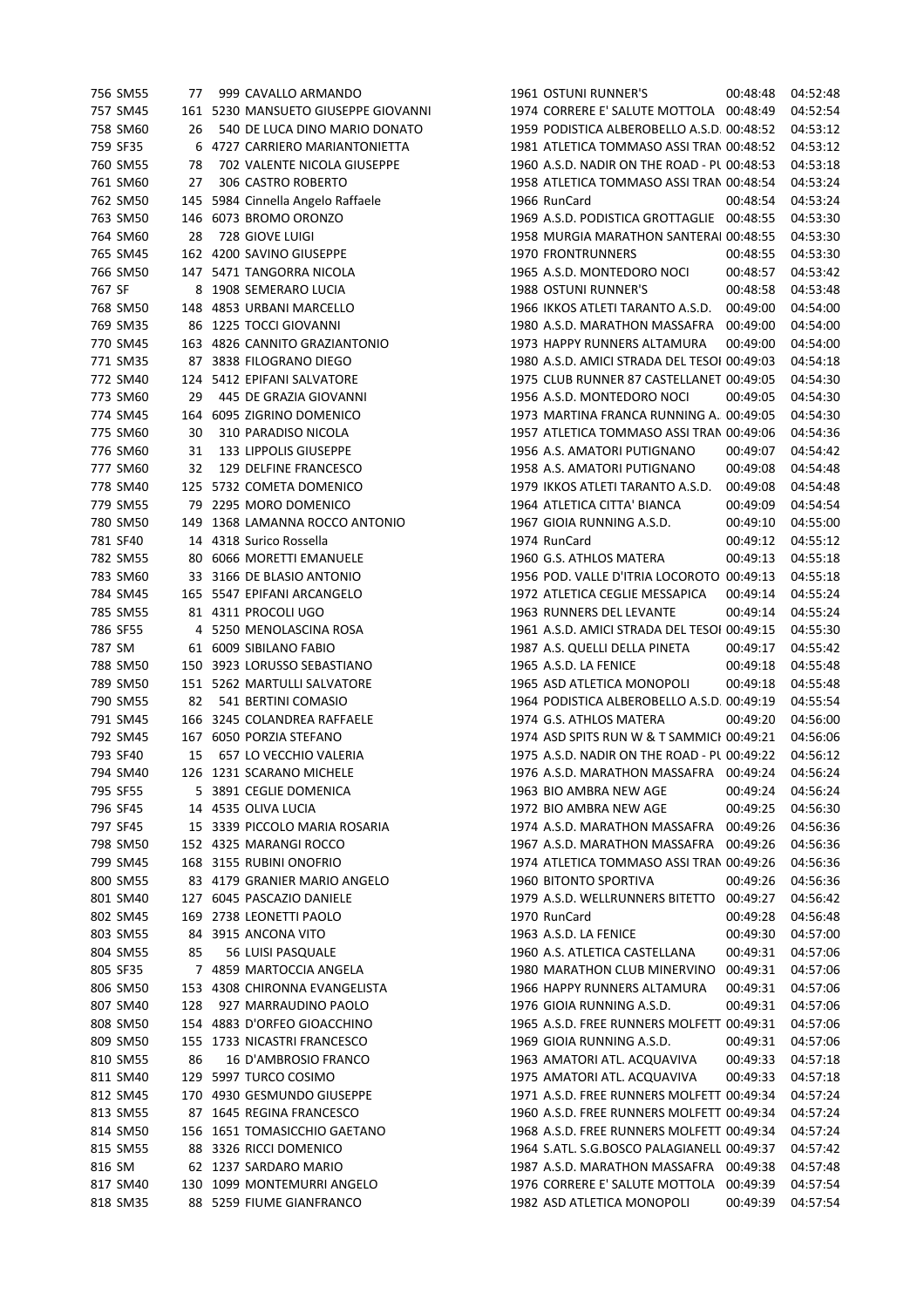| 819 SM |          |     | 63 5980 Aurora Nicolò           | 1988 RunCard                                | 00:49:43 | 04:58:18 |
|--------|----------|-----|---------------------------------|---------------------------------------------|----------|----------|
|        | 820 SM45 |     | 171 1163 DE BENEDETTO VINCENZO  | 1974 ATHLETIC TEAM PALAGIANO                | 00:49:44 | 04:58:24 |
|        | 821 SM50 |     | 157 4224 SIMEONE FRANCESCO      | 1966 TARANTO SPORTIVA                       | 00:49:45 | 04:58:30 |
|        | 822 SF40 |     | 16 2545 TERRONE ROSA            | 1976 ATLETICA PRO CANOSA                    | 00:49:45 | 04:58:30 |
|        | 823 SM50 |     | 158 5644 ZUCCARO PAOLO          | 1965 ATLETICA PRO CANOSA                    | 00:49:45 | 04:58:30 |
|        | 824 SM50 |     | 159 1735 PERSICO NICOLA         | 1967 GIOIA RUNNING A.S.D.                   | 00:49:47 | 04:58:42 |
| 825 SM |          |     | 64 5979 Argenti Cataldo         | 1989 RunCard                                | 00:49:48 | 04:58:48 |
|        | 826 SM60 |     | 34 2288 BUTTIGLIONE PASQUALE    | 1955 GIOIA RUNNING A.S.D.                   | 00:49:49 | 04:58:54 |
|        | 827 SF45 |     | 16 1797 SICOLO ANNA GRAZIA      | 1972 BITONTO SPORTIVA                       | 00:49:49 | 04:58:54 |
|        | 828 SF50 |     | 6 1067 PAVONE MARIA DOMENICA    | 1965 CLUB RUNNER 87 CASTELLANET 00:49:50    |          | 04:59:00 |
|        | 829 SM45 |     | 172 6061 DI LECCE MASSIMILIANO  | 1973 G.S. ATHLOS MATERA                     | 00:49:51 | 04:59:06 |
|        | 830 SM55 |     | 89 1778 SCHIRALLI DOMENICO      | 1963 S.S.D. A.R.L. DYNAMYK FITNESS 00:49:52 |          | 04:59:12 |
|        | 831 SM55 |     | 90 1998 GIANFRATE GIUSEPPE      | 1961 G.S. PAOLOTTI - ATL MARTINA 00:49:53   |          | 04:59:18 |
|        | 832 SF40 |     | 17 2979 DE LUCA ALESSANDRA      | 1978 OSTUNI RUNNER'S                        | 00:49:53 | 04:59:18 |
| 833 SM |          |     | 65 2042 CASTELLI MARCO          | 1988 POD. CAROSINO JONICA&HIRIA 00:49:53    |          | 04:59:18 |
|        | 834 SM60 |     | <b>637 CARBONE LUIGI</b>        | 1958 BARLETTA SPORTIVA                      | 00:49:53 | 04:59:18 |
| 835 SF |          | 35  | 9 4790 GALLIZIA ANTONELLA       | 1992 ASD ATLETICA MONOPOLI                  | 00:49:53 | 04:59:18 |
|        |          |     |                                 |                                             |          |          |
|        | 836 SM50 |     | 160 1581 DAMATO GIOVANNI        | 1966 A.S. DOF AMATORI TURI                  | 00:49:55 | 04:59:30 |
|        | 837 SM50 | 161 | 943 RADOGNA SAVERIO             | 1968 ASD RUTIGLIANO ROAD RUNNE 00:49:56     |          | 04:59:36 |
|        | 838 SM40 |     | 131 3143 GIUSTO MARCO           | 1975 RUNNERS DEL LEVANTE                    | 00:49:56 | 04:59:36 |
| 839 SF |          |     | 10 5265 CONSERVA VIVIANA        | 1985 ASD ATLETICA MONOPOLI                  | 00:49:56 | 04:59:36 |
|        | 840 SM50 |     | 162 1933 BATTAFARANO GIUSEPPE   | 1965 NOVA SIRI MARATHON                     | 00:49:58 | 04:59:48 |
|        | 841 SM50 | 163 | 740 NIGRO TOMMASO               | 1967 HAPPY RUNNERS ALTAMURA                 | 00:49:58 | 04:59:48 |
|        | 842 SM50 |     | 164 5257 RICCIARDELLI VINCENZO  | 1965 ATLETICA PRO CANOSA                    | 00:50:00 | 05:00:00 |
|        | 843 SM45 |     | 173 5589 CASTRONOVI VINCENZO    | 1970 S.ATL. S.G.BOSCO PALAGIANELL 00:50:00  |          | 05:00:00 |
|        | 844 SM60 |     | 36 6003 CALDARULO ANGELO        | 1959 A.S.D. AMICI STRADA DEL TESOI 00:50:00 |          | 05:00:00 |
|        | 845 SM50 |     | 165 4184 MINENNA MICHELE        | 1969 BITONTO SPORTIVA                       | 00:50:00 | 05:00:00 |
|        | 846 SF45 |     | 17 3327 PASSERI EUFEMIA         | 1974 S.ATL. S.G.BOSCO PALAGIANELL 00:50:02  |          | 05:00:12 |
|        | 847 SM50 | 166 | 284 LEOCI PAOLO                 | 1967 ASD ATLETICA MONOPOLI                  | 00:50:03 | 05:00:18 |
|        | 848 SM40 |     | 132 4100 PIZZOLLA PIETRO        | 1977 S.ATL. S.G.BOSCO PALAGIANELL 00:50:04  |          | 05:00:24 |
|        | 849 SF35 |     | 8 6070 LEONE URAKOVA ALESIA     | 1984 G.S. ATHLOS MATERA                     | 00:50:04 | 05:00:24 |
|        | 850 SF50 |     | 7 5648 GUSMAI ANNAMARIA         | 1966 ATLETICA TOMMASO ASSI TRAN 00:50:07    |          | 05:00:42 |
|        | 851 SM50 |     | 167 5905 FERRARO ANTONIO        | 1966 ATLETICA TOMMASO ASSI TRAN 00:50:08    |          | 05:00:48 |
|        | 852 SM50 |     | 168 2605 DI PALO MICHELE        | 1967 MARATHON CLUB MINERVINO 00:50:09       |          | 05:00:54 |
|        | 853 SM50 |     | 169 5672 VURRO DAMIANO          | 1967 LA PIETRA                              | 00:50:10 | 05:01:00 |
|        | 854 SM50 | 170 | 741 CORNACCHIA VINCENZO         | 1966 HAPPY RUNNERS ALTAMURA                 | 00:50:12 | 05:01:12 |
|        | 855 SM45 | 174 | 914 ACQUAVIVA ANGELO            | 1971 BITONTO SPORTIVA                       | 00:50:13 | 05:01:18 |
|        | 856 SM65 | 18  | 124 SABATO FRANCESCO            | 1951 A.S. AMATORI PUTIGNANO                 | 00:50:14 | 05:01:24 |
|        | 857 SM45 |     | 175 5330 LACASSIA FRANCESCO     | 1974 BITONTO SPORTIVA                       | 00:50:16 | 05:01:36 |
| 858 SM |          |     | 66 3825 MASTRANGELO ENRICO      | 1987 AMATORI ATL. ACQUAVIVA                 | 00:50:16 | 05:01:36 |
|        | 859 SM50 | 171 | 178 ZACCARO SABINO              | 1965 ATLETICA PRO CANOSA                    | 00:50:17 | 05:01:42 |
|        | 860 SM60 |     | 37 1282 INDELICATI GIUSEPPE     | 1958 TARANTO SPORTIVA                       | 00:50:17 | 05:01:42 |
|        | 861 SF40 |     | 18 4802 boccuzzi teresa         | 1976 RunCard                                | 00:50:17 | 05:01:42 |
|        | 862 SF45 |     | 18 1665 LATTANZIO CINZIA        | 1972 BARLETTA SPORTIVA                      | 00:50:24 | 05:02:24 |
|        | 863 SM60 | 38  | 424 TRISOLINI ANGELO MARINO     | 1959 A.S.D. MONTEDORO NOCI                  | 00:50:24 | 05:02:24 |
|        | 864 SF60 |     | 1 6060 COLUCCI ANNA             | 1959 G.S. ATHLOS MATERA                     | 00:50:25 | 05:02:30 |
|        | 865 SM50 | 172 | 196 MANZI COSIMO                | 1968 ATLETICA PRO CANOSA                    | 00:50:26 | 05:02:36 |
|        | 866 SM55 | 91  | 764 PERRUCCI NICOLA GIOVANNI    | 1963 HAPPY RUNNERS ALTAMURA                 | 00:50:27 | 05:02:42 |
|        | 867 SM45 | 176 | 743 RAFAELE NICOLA              | 1972 HAPPY RUNNERS ALTAMURA                 | 00:50:27 | 05:02:42 |
|        |          |     | 468 LOLIVA NICOLA               |                                             |          | 05:02:48 |
|        | 868 SM50 | 173 |                                 | 1968 A.S.D. MONTEDORO NOCI                  | 00:50:28 |          |
|        | 869 SM40 |     | 133 5723 NINNI CATALDO          | 1975 S.ATL. S.G.BOSCO PALAGIANELL 00:50:28  |          | 05:02:48 |
|        | 870 SM55 | 92  | 696 LARICCHIUTA NICOLA          | 1961 A.S.D. NADIR ON THE ROAD - PL 00:50:29 |          | 05:02:54 |
|        | 871 SF45 |     | 19 2953 RENNA DEBORA            | 1974 ASD ATLETICA MONOPOLI                  | 00:50:30 | 05:03:00 |
|        | 872 SM50 |     | 174 2790 DI LEO MICHELE         | 1965 BERNALDA RUNNER'S                      | 00:50:31 | 05:03:06 |
|        | 873 SM40 | 134 | 937 GUARNIERI LEONARDO          | 1975 ASD RUTIGLIANO ROAD RUNNE 00:50:31     |          | 05:03:06 |
|        | 874 SM60 | 39  | 895 PAGONE FRANCESCO            | 1958 BITONTO SPORTIVA                       | 00:50:32 | 05:03:12 |
|        | 875 SF50 |     | 8 2059 BUSLYETA ZANET           | 1969 MARTINA FRANCA RUNNING A. 00:50:34     |          | 05:03:24 |
|        | 876 SM40 |     | 135 1530 MANNATRIZIO ANSELMO    | 1975 ATLETICA TOMMASO ASSI TRAN 00:50:36    |          | 05:03:36 |
|        | 877 SM45 | 177 | 388 LOPERFIDO MARIANO FRANCESCO | 1973 A.S.D. MONTEDORO NOCI                  | 00:50:37 | 05:03:42 |
|        | 878 SM40 |     | 136 4831 BONGALLINO FRANCESCO   | 1975 GIOIA RUNNING A.S.D.                   | 00:50:40 | 05:04:00 |
|        | 879 SM50 | 175 | 595 VISAGGI NICOLO'             | 1965 A.S.D. FREE RUNNERS MOLFETT 00:50:42   |          | 05:04:12 |
|        | 880 SM60 | 40  | 160 DONGIOVANNI NICOLA          | 1958 A.A.'E. MANZARI' CASAMASSIM 00:50:43   |          | 05:04:18 |
|        | 881 SM45 |     | 178 5731 FERRANTE GIANFRANCO    | 1974 MARTINA FRANCA RUNNING A. 00:50:44     |          | 05:04:24 |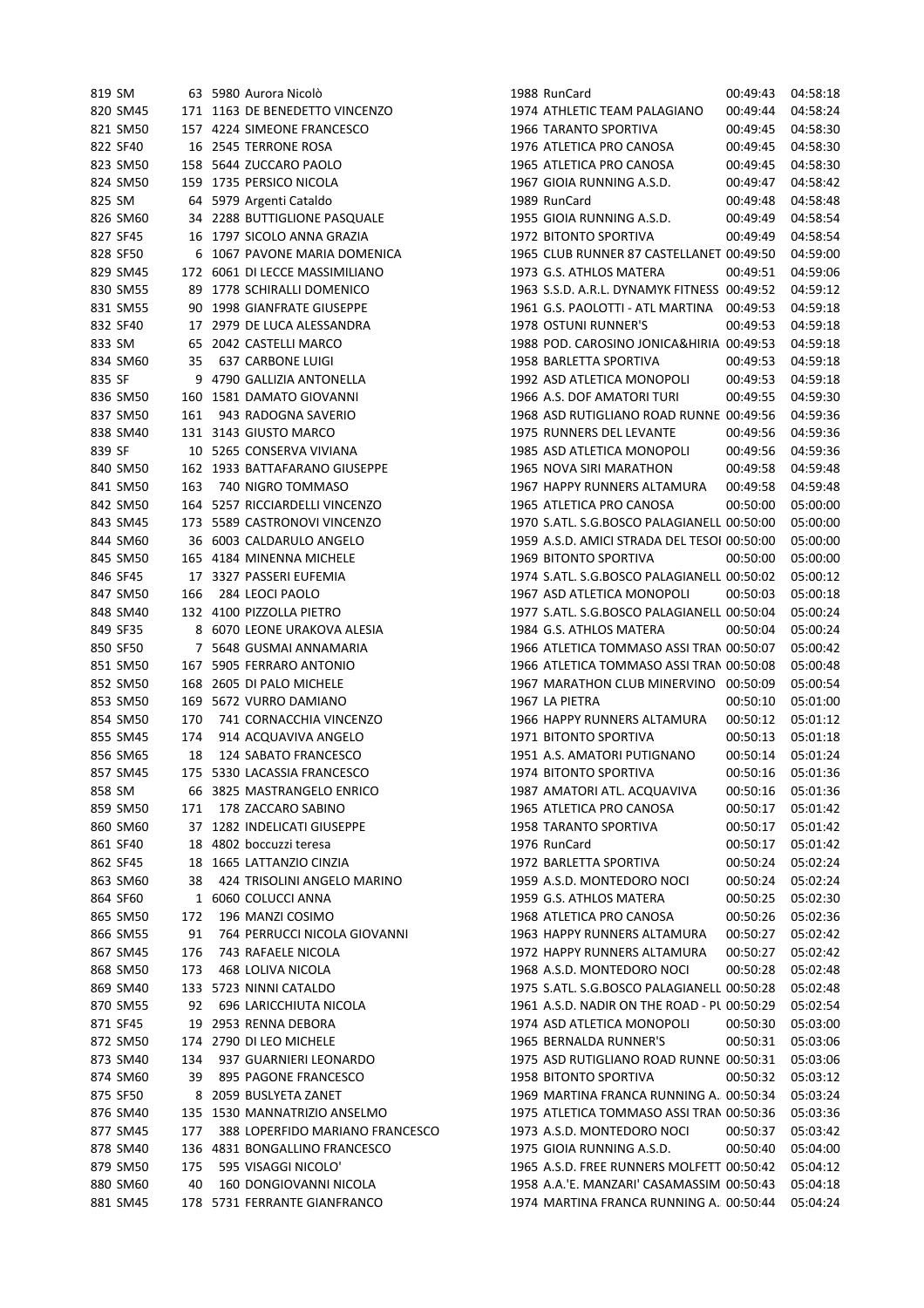|        | 882 SM50 | 176 | 85 ROMANAZZI ANGELO                | 1968 A.S. AMATORI PUTIGNANO                 | 00:50:46 | 05:04:36 |
|--------|----------|-----|------------------------------------|---------------------------------------------|----------|----------|
|        | 883 SM50 | 177 | 377 ARESTA GIANLUCA                | 1968 BARLETTA SPORTIVA                      | 00:50:46 | 05:04:36 |
|        | 884 SF40 |     | 19 4985 Anelli Carmela             | 1975 RunCard                                | 00:50:47 | 05:04:42 |
|        | 885 SM45 |     | 179 5985 defilippis vito           | 1972 RunCard                                | 00:50:47 | 05:04:42 |
|        | 886 SM60 | 41  | 596 GERVASIO SERGIO EDMONDO        | 1955 A.S.D. FREE RUNNERS MOLFETT 00:50:48   |          | 05:04:48 |
|        | 887 SM50 |     | 178 2286 ROSELLI RAFFAELE          | 1966 A.S.D. FREE RUNNERS MOLFETT 00:50:48   |          | 05:04:48 |
|        | 888 SM70 | 5.  | 447 DE GRAZIA FORTUNATO LUCA       | 1947 A.S.D. MONTEDORO NOCI                  | 00:50:49 | 05:04:54 |
|        | 889 SM50 |     | 179 1513 BARNABA FRANCESCO         | 1966 ASD ATLETICA MONOPOLI                  | 00:50:51 | 05:05:06 |
|        | 890 SM40 |     | 137 1041 MAGISTRO MICHELE          | 1977 G.S. ATHLOS MATERA                     | 00:50:51 | 05:05:06 |
|        | 891 SM55 | 93  | 121 ROMANAZZI DOMENICO             | 1960 A.S. AMATORI PUTIGNANO                 | 00:50:52 | 05:05:12 |
|        | 892 SF40 |     | 20 2092 Cramarossa Fara            | 1976 RunCard                                | 00:50:52 | 05:05:12 |
|        | 893 SM60 | 42  | <b>114 SPORTELLI VITO</b>          | 1957 A.S. AMATORI PUTIGNANO                 | 00:50:53 | 05:05:18 |
|        | 894 SF45 |     | 20 1730 LOSACCO ANNA MARIA         | 1971 GIOIA RUNNING A.S.D.                   | 00:50:54 | 05:05:24 |
|        | 895 SF55 |     | 6 3800 DE MASI ANNA PAOLA          | 1964 RunCard                                | 00:50:54 | 05:05:24 |
|        | 896 SM40 | 138 | 736 DIRIENZO VITO                  | 1975 HAPPY RUNNERS ALTAMURA                 | 00:50:55 | 05:05:30 |
|        | 897 SM45 |     | 180 1703 FRACCALVIERI DOMENICO     | 1971 HAPPY RUNNERS ALTAMURA                 | 00:50:56 | 05:05:36 |
|        | 898 SF35 |     | 9 1238 CHIRICO AGATA               | 1984 A.S.D. MARATHON MASSAFRA               | 00:50:58 | 05:05:48 |
|        | 899 SF50 |     | 9 4779 CAIATI ANNA                 | 1967 NUOVA ATLETICA BITONTO                 | 00:50:59 | 05:05:54 |
|        | 900 SM40 |     | 139 6037 MACCHIA MICHELE           | 1979 BITONTO SPORTIVA                       | 00:51:00 | 05:06:00 |
|        | 901 SF50 |     | 10 2854 SCIALPI ANGELA             | 1969 ATHLETIC TEAM PALAGIANO                | 00:51:04 | 05:06:24 |
|        | 902 SM50 |     | 180 1061 FERA GIUSEPPE CLAUDIO     | 1965 CLUB RUNNER 87 CASTELLANET 00:51:06    |          | 05:06:36 |
|        | 903 SM55 |     | 94 1350 PAPPOLLA MAURIZIO          | 1963 IKKOS ATLETI TARANTO A.S.D. 00:51:09   |          | 05:06:54 |
|        | 904 SM45 |     | 181 1283 RIZZO ROBERTO             | 1974 TARANTO SPORTIVA                       |          | 05:06:54 |
|        | 905 SM50 |     | 181 4588 DIGIARO MICHELE           | 1966 PUGLIA MARATHON                        | 00:51:09 | 05:06:54 |
|        | 906 SM55 |     | 95 3149 AFFUSO ROCCO ALFREDO       | 1961 A.S.D. AMICI STRADA DEL TESOI 00:51:09 | 00:51:09 | 05:06:54 |
|        |          |     |                                    |                                             |          |          |
|        | 907 SM55 |     | 96 1589 SCAVO GIUSEPPE             | 1960 A.S.D. AMICI STRADA DEL TESOI 00:51:10 |          | 05:07:00 |
|        | 908 SM60 |     | 43 1951 DE CARLO CARMINE           | 1958 CORRERE E' SALUTE MOTTOLA 00:51:10     |          | 05:07:00 |
|        | 909 SF55 |     | 7 1451 DELFINE ELISABETTA          | 1964 A.S. AMATORI PUTIGNANO                 | 00:51:11 | 05:07:06 |
|        | 910 SM45 |     | 182 4404 CASALINI CLAUDIO          | 1973 BARI ROAD RUNNERS CLUB                 | 00:51:12 | 05:07:12 |
| 911 SF |          |     | 11 1310 LOVELLI MONICA             | 1987 TEAM PIANETA SPORT MASSAFI 00:51:14    |          | 05:07:24 |
|        | 912 SM45 |     | 183 1720 BUTTIGLIONE LEONARDO      | 1970 GIOIA RUNNING A.S.D.                   | 00:51:17 | 05:07:42 |
|        | 913 SM50 | 182 | 901 CACCIAPUOTI DANTE              | 1966 BITONTO SPORTIVA                       | 00:51:19 | 05:07:54 |
|        | 914 SM40 | 140 | 125 NOVEMBRE LUIGI                 | 1975 A.S. AMATORI PUTIGNANO                 | 00:51:19 | 05:07:54 |
|        | 915 SM40 |     | 141 5473 CAMPINOPOLI ANGELO        | 1977 A.S.D. MONTEDORO NOCI                  | 00:51:20 | 05:08:00 |
|        | 916 SM55 | 97  | 320 AGHZALA LOTFI                  | 1962 ATLETICA TOMMASO ASSI TRAN 00:51:22    |          | 05:08:12 |
|        | 917 SF55 | 8   | 333 ANTONACCI ANNAMARIA            | 1962 ATLETICA TOMMASO ASSI TRAN 00:51:22    |          | 05:08:12 |
|        | 918 SF45 |     | 21 1820 ANTONELLI ANGELA           | 1970 ASD RUTIGLIANO ROAD RUNNE 00:51:23     |          | 05:08:18 |
|        | 919 SM65 | 19  | 58 VIVIAN WALTER                   | 1950 A.S. ATLETICA CASTELLANA               | 00:51:23 | 05:08:18 |
|        | 920 SM60 |     | 44 1252 D'ANGELO ANTONIO           | 1958 A.S.D. MARATHON MASSAFRA 00:51:25      |          | 05:08:30 |
|        | 921 SM55 |     | 98 5261 MARZOLLA STEFANO           | 1964 ASD ATLETICA MONOPOLI                  | 00:51:26 | 05:08:36 |
|        | 922 SM60 | 45  | 57 PRIMAVERA VITO                  | 1957 A.S. ATLETICA CASTELLANA               | 00:51:27 | 05:08:42 |
|        | 923 SM55 | 99  | 710 LOLIVA DOMENICO                | 1960 A.S.D. NADIR ON THE ROAD - PL 00:51:29 |          | 05:08:54 |
|        | 924 SM55 |     | 100 6020 FERRANTE PIETRO           | 1963 PEDONE-RICCARDI BISCEGLIE              | 00:51:29 | 05:08:54 |
|        | 925 SM50 |     | 183 3953 SELVAGGI GIUSEPPE GERARDO | 1965 A.S.D. PODISTICA FERRANDINA 00:51:35   |          | 05:09:30 |
|        | 926 SM50 | 184 | 661 MORELLI MASSIMILIANO           | 1969 A.S.D. NADIR ON THE ROAD - PL 00:51:36 |          | 05:09:36 |
|        | 927 SM50 |     | 185 4229 SERAFINO DOMENICO PAOLO   | 1966 ATLETICA TOMMASO ASSI TRAN 00:51:37    |          | 05:09:42 |
|        | 928 SM65 |     | 20 1136 ANTONICELLI BERARDINO      | 1952 S.ATL. S.G.BOSCO PALAGIANELL 00:51:39  |          | 05:09:54 |
|        | 929 SM75 | 2   | 838 RONCO GIOVANNI                 | 1942 GIOIA RUNNING A.S.D.                   | 00:51:42 | 05:10:12 |
|        | 930 SM50 | 186 | 701 FLORENZIO GIUSEPPE             | 1969 A.S.D. NADIR ON THE ROAD - PL 00:51:44 |          | 05:10:24 |
|        | 931 SM45 | 184 | 435 LAFORGIA FELICIANO             | 1974 A.S.D. MONTEDORO NOCI                  | 00:51:44 | 05:10:24 |
|        | 932 SF40 |     | 21 1636 DE NICHILO FRANCESCA       | 1976 A.S.D. FREE RUNNERS MOLFETT 00:51:48   |          | 05:10:48 |
|        | 933 SM50 |     | 187 3892 MOSCA ALFONSO             | 1966 BIO AMBRA NEW AGE                      | 00:51:48 | 05:10:48 |
|        | 934 SM50 |     | 188 6077 MIANULLI GIUSEPPE         | 1965 S.ATL. S.G.BOSCO PALAGIANELL 00:51:48  |          | 05:10:48 |
|        | 935 SM55 | 101 | <b>655 QUATTRONE CARMELO</b>       | 1963 A.S.D. NADIR ON THE ROAD - PL 00:51:48 |          | 05:10:48 |
|        | 936 SM65 | 21  | 347 PALASCIANO GIUSEPPE            | 1952 ATLETIC CLUB ALTAMURA                  | 00:51:48 | 05:10:48 |
|        | 937 SM70 |     | 6 1293 RESTA LORENZO               | 1947 A.S.D ATL. PODISTICA PALAGIAN 00:51:50 |          | 05:11:00 |
|        | 938 SM55 |     | 102 6029 FORTE ANTONIO             | 1964 HAPPY RUNNERS ALTAMURA                 | 00:51:50 | 05:11:00 |
|        | 939 SM55 |     | 103 1637 DE STENA FILIPPO          | 1962 A.S.D. FREE RUNNERS MOLFETT 00:51:50   |          | 05:11:00 |
|        | 940 SM55 |     | 104 6071 MANGIERI NICOLA DOMENICO  | 1960 G.S. ATHLOS MATERA                     | 00:51:50 | 05:11:00 |
|        | 941 SF45 |     | 22 2007 ZITO ANNA MARIA            | 1970 MARTINA FRANCA RUNNING A. 00:51:50     |          | 05:11:00 |
|        | 942 SM55 |     | 105 6067 POPOLIZIO VITO DOMENICO   | 1963 G.S. ATHLOS MATERA                     | 00:51:51 | 05:11:06 |
|        | 943 SM45 |     | 185 1708 MASSARO NICOLA            | 1970 HAPPY RUNNERS ALTAMURA                 | 00:51:51 | 05:11:06 |
|        | 944 SM55 |     | 106 2039 BENVENUTO CATALDO         | 1961 POD. CAROSINO JONICA&HIRIA 00:51:51    |          | 05:11:06 |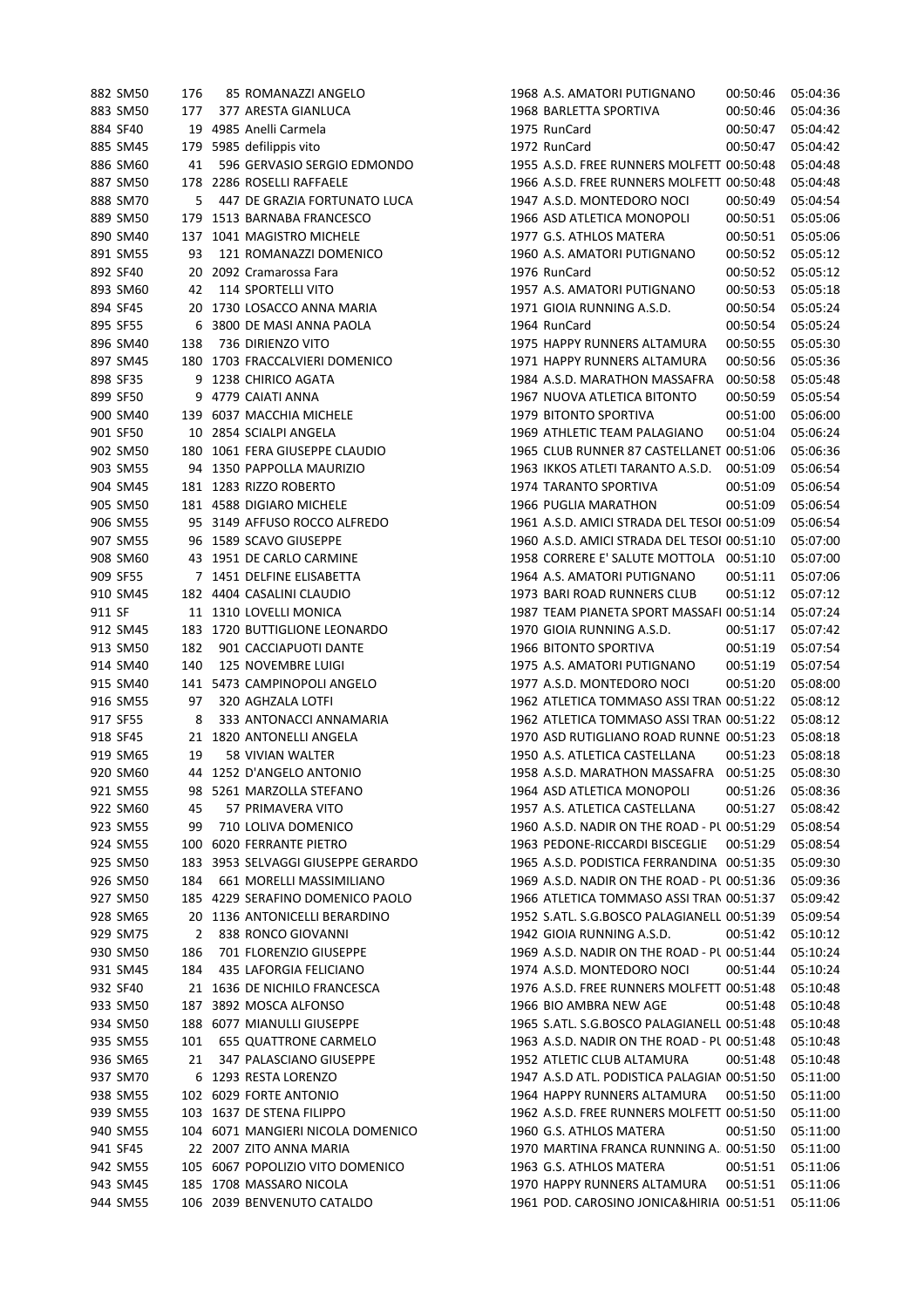|        | 945 SM55  |     | 107 5584 MATERA VITO                                          | 1960 NUOVA ATLETICA LATERZA                 | 00:51:52 | 05:11:12 |
|--------|-----------|-----|---------------------------------------------------------------|---------------------------------------------|----------|----------|
|        | 946 SM50  |     | 189 1970 ACQUASANTA LORENZO                                   | 1968 NUOVA ATLETICA LATERZA                 | 00:51:52 | 05:11:12 |
|        | 947 SM65  |     | 22 4226 LOGLISCI TOMMASO                                      | 1952 ATLETICA PRO CANOSA                    | 00:51:53 | 05:11:18 |
|        | 948 SM50  |     | 190 5641 MERLA ROBERTO                                        | 1968 A.S.D. AMICI STRADA DEL TESOI 00:51:53 |          | 05:11:18 |
|        | 949 SM40  | 142 | 84 PUGLIESE ANGELO                                            | 1975 A.S. AMATORI PUTIGNANO                 | 00:51:55 | 05:11:30 |
|        | 950 SM50  |     | 191 4382 PASCAZIO GIUSEPPE                                    | 1967 A.S.D. AMICI STRADA DEL TESOI 00:51:56 |          | 05:11:36 |
|        | 951 SM55  |     | 108 3886 CONTI ETTORE                                         | 1963 ASD PER ASPERA AD ASTRA BAF 00:51:56   |          | 05:11:36 |
|        | 952 SF50  |     | 11 3887 INCALZA CLAUDIA                                       | 1967 ASD PER ASPERA AD ASTRA BAR 00:51:56   |          | 05:11:36 |
|        | 953 SF50  |     | 12 5426 PERAGINE ROSA                                         | 1967 A.S.D. LA FENICE                       | 00:51:59 | 05:11:54 |
|        | 954 SM35  |     | 89 5761 PASTORE FRANCESCO                                     | 1984 ATLETICA PRO CANOSA                    | 00:52:02 | 05:12:12 |
|        | 955 SF40  |     | 22 6023 LASSANDRO MARIA                                       | 1977 MURGIA MARATHON SANTERAI 00:52:02      |          | 05:12:12 |
|        | 956 SM55  | 109 | 183 D'AGNELLI MICHELE                                         | 1961 ATLETICA PRO CANOSA                    | 00:52:03 | 05:12:18 |
|        | 957 SF50  |     | 13 1481 CAVALLO ELENA                                         | 1965 ATLETICA PRO CANOSA                    | 00:52:03 | 05:12:18 |
|        | 958 SM55  | 110 | 177 LAGRASTA SABINO                                           | 1963 ATLETICA PRO CANOSA                    | 00:52:03 | 05:12:18 |
|        | 959 SM45  |     | 186 3157 CARAVELLA LUIGI                                      | 1972 ATLETICA TOMMASO ASSI TRAN 00:52:07    |          | 05:12:42 |
|        | 960 SM40  |     | 143 4581 PAGANO SALVATORE                                     | 1978 PUGLIA MARATHON                        | 00:52:07 | 05:12:42 |
|        | 961 SF50  |     | 14 3636 ACCONCIAIOCO LUISA                                    | 1969 BARLETTA SPORTIVA                      | 00:52:08 | 05:12:48 |
|        | 962 SM35  |     | 90 6046 BALDASSARRE DAVIDE                                    | 1982 ASD RUNNING CASSANO VENTI: 00:52:10    |          | 05:13:00 |
|        | 963 SM50  | 192 | 963 CISTERNINO DONATO                                         | 1966 ATLETICA CITTA' BIANCA                 | 00:52:10 | 05:13:00 |
|        | 964 SM35  | 91  | 364 MARINIELLO ALBERTO                                        | 1980 ATLETIC CLUB ALTAMURA                  | 00:52:11 | 05:13:06 |
|        | 965 SM50  |     | 193 1182 RICCIARDI COSTANTINO                                 | 1967 G.S. PAOLOTTI - ATL MARTINA 00:52:15   |          | 05:13:30 |
|        | 966 SM45  |     | 187 5695 FERRULLI NICOLA                                      | 1974 ASD RUNNING CASSANO VENTI: 00:52:17    |          | 05:13:42 |
|        | 967 SM55  |     | 111 1044 PADULA ANTONIO                                       | 1962 G.S. ATHLOS MATERA                     | 00:52:17 | 05:13:42 |
|        | 968 SM40  |     | 144 6028 MARIANO VITO                                         | 1975 MURGIA MARATHON SANTERAI 00:52:18      |          | 05:13:48 |
|        | 969 SM70  |     | 7 2631 PAOLILLO LUIGI                                         | 1947 BARLETTA SPORTIVA                      | 00:52:18 | 05:13:48 |
|        | 970 SM50  |     | 194 3167 BRANDI VITANTONIO                                    | 1966 POD. VALLE D'ITRIA LOCOROTO 00:52:20   |          | 05:14:00 |
|        | 971 SM50  |     | 195 1192 RIBECCO ROSARIO                                      | 1967 RUNNERS GINOSA                         | 00:52:21 | 05:14:06 |
|        | 972 SM65  | 23  | 131 GIGANTE DONATO                                            | 1952 A.S. AMATORI PUTIGNANO                 | 00:52:21 | 05:14:06 |
| 973 SM |           |     | 67 6015 LEANZA SALVATORE                                      | 1986 A.S.D. FREE RUNNERS MOLFETT 00:52:22   |          | 05:14:12 |
|        | 974 SM40  |     | 145 1168 BELMONTE ANGELO                                      | 1975 ATHLETIC TEAM PALAGIANO                | 00:52:22 | 05:14:12 |
|        | 975 SF55  |     | 9 5497 TOTA WANDA                                             | 1960 A.S.D. AGORA'                          | 00:52:24 | 05:14:24 |
|        | 976 SM50  | 196 | 869 Moretti Giovanni                                          | 1965 RunCard                                | 00:52:24 | 05:14:24 |
|        | 977 SM50  |     | 197 5661 NEVE SANTE MAURIZIO                                  | 1965 ATLETICA ADELFIA                       | 00:52:24 | 05:14:24 |
|        | 978 SF50  |     | 15 4764 CASSANO MARIA                                         | 1966 ASD LA FABRICA DI CORSA                | 00:52:25 | 05:14:30 |
|        | 979 SF45  |     | 23 1129 D'ERCHIA MARIA CARMELA                                | 1974 S.ATL. S.G.BOSCO PALAGIANELL 00:52:26  |          | 05:14:36 |
|        | 980 SM45  |     | 188 5056 PENNAROLA FABIO                                      | 1970 GIOIA RUNNING A.S.D.                   | 00:52:28 | 05:14:48 |
|        | 981 SF35  | 10  | 718 LIUZZI ANNUNZIATA                                         | 1981 A.S.D. NADIR ON THE ROAD - PL 00:52:28 |          | 05:14:48 |
|        | 982 SM65  |     | 24 1426 MINOIA FELICE                                         | 1954 A.S. ATLETICA CASTELLANA               | 00:52:29 | 05:14:54 |
|        | 983 SM50  | 198 | 74 CONTE STEFANO                                              | 1969 A.S. ATLETICA CASTELLANA               | 00:52:30 | 05:15:00 |
|        | 984 SM40  |     | 146 2871 CAMPANELLI LUCA                                      | 1975 A.S.D. ATLETICA DON MILANI             | 00:52:32 | 05:15:12 |
|        | 985 SM50  |     | 199 4306 DIGREGORIO GIULIO                                    | 1966 MURGIA MARATHON SANTERAI 00:52:33      |          | 05:15:18 |
|        | 986 SF35  |     | 11 1276 DE VIRGILIS SABRINA                                   | 1984 TARANTO SPORTIVA                       | 00:52:35 | 05:15:30 |
|        | 987 SF55  | 10  | 760 OSTUNI ANGELA                                             | 1964 HAPPY RUNNERS ALTAMURA                 | 00:52:37 | 05:15:42 |
|        | 988 SF50  |     | 16 1545 PERRUCCI TERESA                                       | 1968 ATLETIC CLUB ALTAMURA                  | 00:52:37 | 05:15:42 |
|        | 989 SM55  |     | 112 4735 RAGUSO GIROLAMO                                      | 1963 POL. 'D. PIETRI' GRAVINA               | 00:52:37 | 05:15:42 |
|        | 990 SM65  |     | 25 4295 MINERVA GENNARO                                       | 1954 DREAM TEAM BARI                        | 00:52:37 | 05:15:42 |
|        | 991 SM55  |     | 113 4512 LACRIOLA NATALE                                      | 1960 LA PIETRA                              | 00:52:39 | 05:15:54 |
|        | 992 SF50  |     | 17 5246 BORRICELLI MARIA DELIA                                | 1966 A.S.D. AMICI STRADA DEL TESOI 00:52:39 |          | 05:15:54 |
|        | 993 SM60  | 46  | 529 DE TOMMASO RAFFAELE                                       | 1959 A.S. DOF AMATORI TURI                  | 00:52:41 | 05:16:06 |
|        | 994 SM55  | 114 | 930 LOGRILLO VITO PAOLO                                       | 1961 A.S.D. LA FENICE                       | 00:52:41 | 05:16:06 |
|        | 995 SM70  |     |                                                               | 1946 HAPPY RUNNERS ALTAMURA                 |          | 05:16:06 |
|        | 996 SF50  |     | 8 2124 NINIVAGGI GRAZIANTONIO<br>18 3161 PETRUZZELLI VINCENZA | 1968 A.S. QUELLI DELLA PINETA               | 00:52:41 | 05:16:06 |
|        |           |     |                                                               |                                             | 00:52:41 |          |
|        | 997 SM55  |     | 115 3835 ALBANO GAETANO                                       | 1964 A.S.D. AMICI STRADA DEL TESOI 00:52:43 |          | 05:16:18 |
|        | 998 SM50  |     | 200 3839 MONNO GIUSEPPE                                       | 1966 A.S.D. AMICI STRADA DEL TESOI 00:52:43 |          | 05:16:18 |
|        | 999 SM35  | 92  | 202 LAMANNA SABINO                                            | 1980 ATLETICA PRO CANOSA                    | 00:52:43 | 05:16:18 |
|        | 1000 SM45 |     | 189 1248 LOCOROTONDO PIETRO                                   | 1973 A.S.D. MARATHON MASSAFRA 00:52:44      |          | 05:16:24 |
|        | 1001 SM50 |     | 201 4716 GENTILE ANTONIO MARIA                                | 1969 AMATORI ATL. ACQUAVIVA                 | 00:52:44 | 05:16:24 |
|        | 1002 SM50 |     | 202 8010 PANTALEO ANTONIO                                     | 1967 A.S.D. AMICI STRADA DEL TESOI 00:52:46 |          | 05:16:36 |
|        | 1003 SM65 |     | 26 2066 DE VITO MICHELE                                       | 1954 MARTINA FRANCA RUNNING A. 00:52:46     |          | 05:16:36 |
|        | 1004 SF60 | 2   | 191 MERCO NICOLETTA                                           | 1958 ATLETICA PRO CANOSA                    | 00:52:47 | 05:16:42 |
|        | 1005 SM55 |     | 116 1642 MARZOCCA FRANCESCO                                   | 1962 A.S.D. FREE RUNNERS MOLFETT 00:52:48   |          | 05:16:48 |
|        | 1006 SM35 |     | 93 3632 GIANNINI FRANCESCO PAOLO                              | 1984 BARLETTA SPORTIVA                      | 00:52:49 | 05:16:54 |
|        | 1007 SF40 |     | 23 5578 D'APRILE ALESSANDRA                                   | 1975 CLUB RUNNER 87 CASTELLANET 00:52:50    |          | 05:17:00 |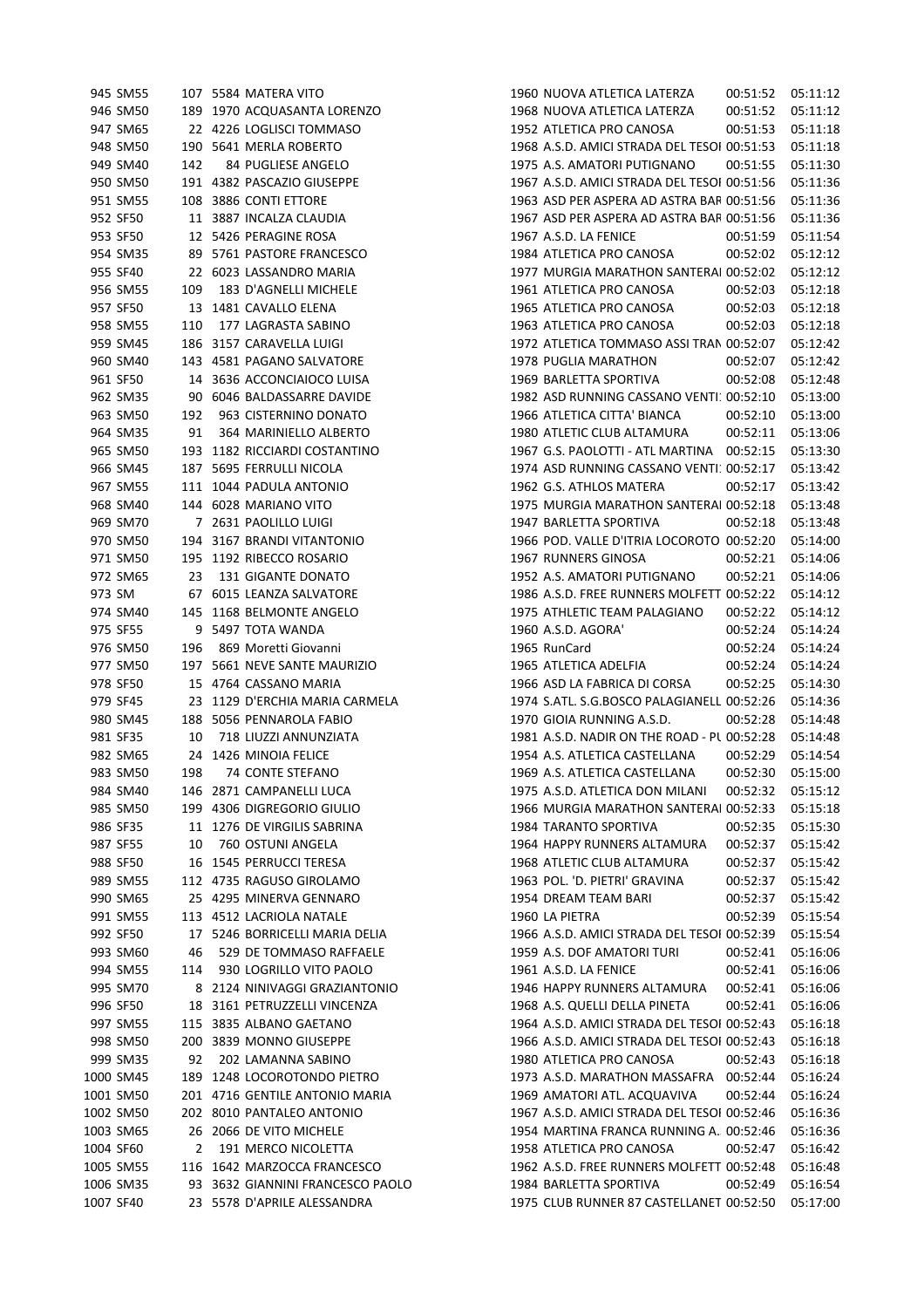|           | 1008 SM55 |     | 117 3847 FERRARA EMANUELE ENRICO | 1964 BARI ROAD RUNNERS CLUB                 | 00:52:51 | 05:17:06 |
|-----------|-----------|-----|----------------------------------|---------------------------------------------|----------|----------|
| 1009 SM40 |           |     | 147 5729 PETRICCIUOLO RAFFAELE   | 1976 POD. CAROSINO JONICA&HIRIA 00:52:51    |          | 05:17:06 |
| 1010 SM45 |           |     | 190 5943 RATTI GIOVANNI          | 1971 SMART RUNNERS GRAVINA                  | 00:52:52 | 05:17:12 |
| 1011 SM55 |           | 118 | 747 INDRIO LORENZO               | 1961 HAPPY RUNNERS ALTAMURA                 | 00:52:53 | 05:17:18 |
| 1012 SM50 |           |     | 203 1137 ESPOSITO FRANCESCO      | 1965 S.ATL. S.G.BOSCO PALAGIANELL 00:52:55  |          | 05:17:30 |
| 1013 SM65 |           |     | 27 5255 MASSA SABINO             | 1951 ATLETICA PRO CANOSA                    | 00:52:57 | 05:17:42 |
| 1014 SM50 |           | 204 | 829 NICO GIANCARLO               | 1967 GIOIA RUNNING A.S.D.                   | 00:52:59 | 05:17:54 |
| 1015 SM45 |           |     | 191 1154 MOSCATO CARMELO         | 1973 S.ATL. S.G.BOSCO PALAGIANELL 00:53:00  |          | 05:18:00 |
| 1016 SM35 |           |     | 94 5278 ZAGARIA GIOVANNI         | 1980 A.MARATONETI ANDRIESI                  | 00:53:00 | 05:18:00 |
| 1017 SM70 |           |     | 9 4813 TAMMA FRANCESCO           | 1948 A.S.D. AMICI STRADA DEL TESOI 00:53:01 |          | 05:18:06 |
| 1018 SM60 |           |     |                                  | 1955 A.S.D. MARATHON MASSAFRA 00:53:02      |          |          |
|           |           |     | 47 2017 MASTRANGELO CARLO OSCAR  |                                             |          | 05:18:12 |
| 1019 SM50 |           |     | 205 1233 MAGGI SALVATORE         | 1966 A.S.D. MARATHON MASSAFRA 00:53:03      |          | 05:18:18 |
| 1020 SM65 |           | 28  | 543 GRASSI GIUSEPPE              | 1953 PODISTICA ALBEROBELLO A.S.D. 00:53:05  |          | 05:18:30 |
| 1021 SF45 |           |     | 24 5521 CAIATI CONCETTA          | 1973 BITONTO SPORTIVA                       | 00:53:07 | 05:18:42 |
| 1022 SF35 |           |     | 12 3680 LABIANCA ANGELA          | 1980 BITONTO SPORTIVA                       | 00:53:09 | 05:18:54 |
| 1023 SM40 |           | 148 | 821 CEPPAGLIA LEANDRO            | 1978 GIOIA RUNNING A.S.D.                   | 00:53:10 | 05:19:00 |
| 1024 SM50 |           |     | 206 1334 SEMERARO VITANTONIO     | 1965 MARTINA FRANCA RUNNING A. 00:53:10     |          | 05:19:00 |
| 1025 SF55 |           |     | 11 2034 MARINO' MARIA            | 1964 TARANTO SPORTIVA                       | 00:53:11 | 05:19:06 |
| 1026 SM40 |           |     | 149 2964 COSTANTINO GIUSEPPE     | 1977 ASD PER ASPERA AD ASTRA BAR 00:53:11   |          | 05:19:06 |
| 1027 SM55 |           |     | 119 2030 DE ROSA PATRIZIO        | 1963 TARANTO SPORTIVA                       | 00:53:11 | 05:19:06 |
| 1028 SM45 |           | 192 | 824 PUGLIESE ALESSANDRO          | 1974 GIOIA RUNNING A.S.D.                   | 00:53:11 | 05:19:06 |
| 1029 SF40 |           |     | 24 2962 SGHERZA TIZIANA GIOVANNA | 1977 BARLETTA SPORTIVA                      | 00:53:11 | 05:19:06 |
| 1030 SM70 |           | 10  | 376 LIUZZI PAOLO                 | 1949 A.S.D. MONTEDORO NOCI                  | 00:53:12 | 05:19:12 |
| 1031 SM35 |           |     | 95 5643 LOZITO NICOLA            | 1982 A.S.D. AMICI STRADA DEL TESOI 00:53:14 |          | 05:19:24 |
| 1032 SM50 |           |     | 207 4364 PARISI PIERLUIGI        | 1967 RunCard                                | 00:53:15 | 05:19:30 |
| 1033 SF   |           |     | 12 5146 NATILLA ROSA             | 1988 ATHLETIC TEAM PALAGIANO                | 00:53:17 | 05:19:42 |
| 1034 SM55 |           | 120 | 549 SCAGLIUSI EUGENIO            | 1964 A.S.D. ATLETICA POLIGNANO              | 00:53:20 | 05:20:00 |
| 1035 SM55 |           | 121 | 692 PERRONE GIUSEPPE             | 1963 A.S.D. NADIR ON THE ROAD - PL 00:53:21 |          | 05:20:06 |
| 1036 SM60 |           |     | 48 5260 ALBANESE COSIMO          | 1958 ASD ATLETICA MONOPOLI                  | 00:53:23 | 05:20:18 |
| 1037 SM50 |           |     | 208 1815 SELVAGGI SAVERIO        | 1969 A.S.D. WELLRUNNERS BITETTO 00:53:24    |          | 05:20:24 |
| 1038 SF35 |           |     |                                  | 1984 A.S.D. NADIR ON THE ROAD - PL 00:53:25 |          | 05:20:30 |
|           |           | 13  | 670 MARIO ALESSANDRA             |                                             |          |          |
| 1039 SM55 |           | 122 | 673 DARESTA GIUSEPPE             | 1962 A.S.D. NADIR ON THE ROAD - PL 00:53:26 |          | 05:20:36 |
| 1040 SM55 |           |     | 123 1142 BARULLI MARIO           | 1963 S.ATL. S.G.BOSCO PALAGIANELL 00:53:33  |          | 05:21:18 |
| 1041 SM45 |           |     | 193 5525 RICUCCI ANTONIO         | 1972 STRARUNNERS BARI                       | 00:53:33 | 05:21:18 |
| 1042 SF40 |           |     | 25 3684 DELVINO GRAZIA           | 1976 STRARUNNERS BARI                       | 00:53:33 |          |
|           |           |     |                                  |                                             |          | 05:21:18 |
| 1043 SF45 |           |     | 25 5592 CARRIERI GIOVANNA        | 1973 G.S. PAOLOTTI - ATL MARTINA 00:53:34   |          | 05:21:24 |
| 1044 SM55 |           | 124 | 150 MIRIZZI VITO                 | 1962 A.S. AMATORI PUTIGNANO                 | 00:53:35 | 05:21:30 |
| 1045 SM55 |           |     | 125 2002 PASSIATORE GIUSEPPE     | 1963 G.S. PAOLOTTI - ATL MARTINA 00:53:36   |          | 05:21:36 |
| 1046 SM50 |           | 209 | 227 GREGUCCI ANTONIO             | 1966 G.S.P. III REGIONE AEREA BARI 00:53:36 |          | 05:21:36 |
| 1047 SF   |           | 13  | 530 DE TOMMASO MARIANTONIETTA    | 1987 A.S. DOF AMATORI TURI                  | 00:53:36 | 05:21:36 |
| 1048 SM45 |           |     | 194 5762 BASSO MASSIMO           | 1971 ASD ATLETICA MONOPOLI                  | 00:53:36 | 05:21:36 |
| 1049 SF40 |           |     | 26 3182 DE PASQUALE GRAZIA       | 1978 STRARUNNERS BARI                       | 00:53:39 | 05:21:54 |
| 1050 SM60 |           |     | 49 5408 MAGGIO ANTONIO           | 1959 A.POD. VALTENNA                        | 00:53:40 | 05:22:00 |
| 1051 SM40 |           | 150 | 819 SERINELLI GIOVANNI LUCA      | 1978 GIOIA RUNNING A.S.D.                   | 00:53:44 | 05:22:24 |
| 1052 SM50 |           |     | 210 2826 ROMEI VITTORIO EMANUELE | 1965 CLUB RUNNER 87 CASTELLANET 00:53:44    |          | 05:22:24 |
| 1053 SM70 |           |     | 11 3880 GIOVE DOMENICO           | 1947 MURGIA MARATHON SANTERAI 00:53:45      |          | 05:22:30 |
|           |           |     |                                  |                                             |          |          |
| 1054 SM50 |           |     | 211 1228 COLELLA SALVATORE       | 1967 A.S.D. MARATHON MASSAFRA 00:53:45      |          | 05:22:30 |
| 1055 SM45 |           |     | 195 2565 DI LERNIA FRANCESCO     | 1974 ATLETICA TOMMASO ASSI TRAN 00:53:46    |          | 05:22:36 |
| 1056 SF55 |           |     | 12 3985 BALDASSARRE SILVIA       | 1964 ATLETICA TOMMASO ASSI TRAN 00:53:54    |          | 05:23:24 |
| 1057 SM55 |           |     | 126 4850 ROMITO VITO DOMENICO    | 1963 ASD RUTIGLIANO ROAD RUNNE 00:53:55     |          | 05:23:30 |
| 1058 SF45 |           | 26  | 945 COPPOLA ANTONIA              | 1974 ASD RUTIGLIANO ROAD RUNNE 00:53:55     |          | 05:23:30 |
| 1059 SM45 |           |     | 196 5516 RINALDI LORENZO         | 1970 ALBEROBELLO RUNNING ASD                | 00:53:59 | 05:23:54 |
| 1060 SM55 |           | 127 | 650 FANIZZI GIOVANNI             | 1964 A.S.D. NADIR ON THE ROAD - PL 00:54:00 |          | 05:24:00 |
| 1061 SM60 |           |     | 50 1476 LEGGIERI GIACOMO         | 1956 ALBEROBELLO RUNNING ASD                | 00:54:01 | 05:24:06 |
| 1062 SM60 |           | 51  | <b>665 LIPPOLIS SANDRO</b>       | 1959 A.S.D. NADIR ON THE ROAD - PL 00:54:07 |          | 05:24:42 |
| 1063 SF50 |           | 19  | 931 SIMONE GIOVANNA              | 1965 A.S.D. LA FENICE                       | 00:54:09 | 05:24:54 |
| 1064 SM50 |           |     | 212 5576 CARMIGNANO FRANCESCO    | 1966 A.S PODISTICA TARAS                    | 00:54:10 | 05:25:00 |
| 1065 SM45 |           |     | 197 5612 LALINGA DOMENICO        | 1972 MARTINA FRANCA RUNNING A. 00:54:15     |          | 05:25:30 |
| 1066 SM35 |           |     | 96 1740 SERVEDIO FRANCESCO       | 1983 GIOIA RUNNING A.S.D.                   | 00:54:15 | 05:25:30 |
| 1067 SF40 |           |     | 27 2800 MANIGRASSO MARIANNA      | 1978 A.S.D. PODISTICA GROTTAGLIE 00:54:19   |          | 05:25:54 |
| 1068 SM45 |           |     | 198 2788 RAGONE VINCENZO         | 1971 BERNALDA RUNNER'S                      | 00:54:19 | 05:25:54 |
| 1069 SM55 |           | 128 | 750 BERLOCO NICOLA               | 1964 HAPPY RUNNERS ALTAMURA                 | 00:54:20 | 05:26:00 |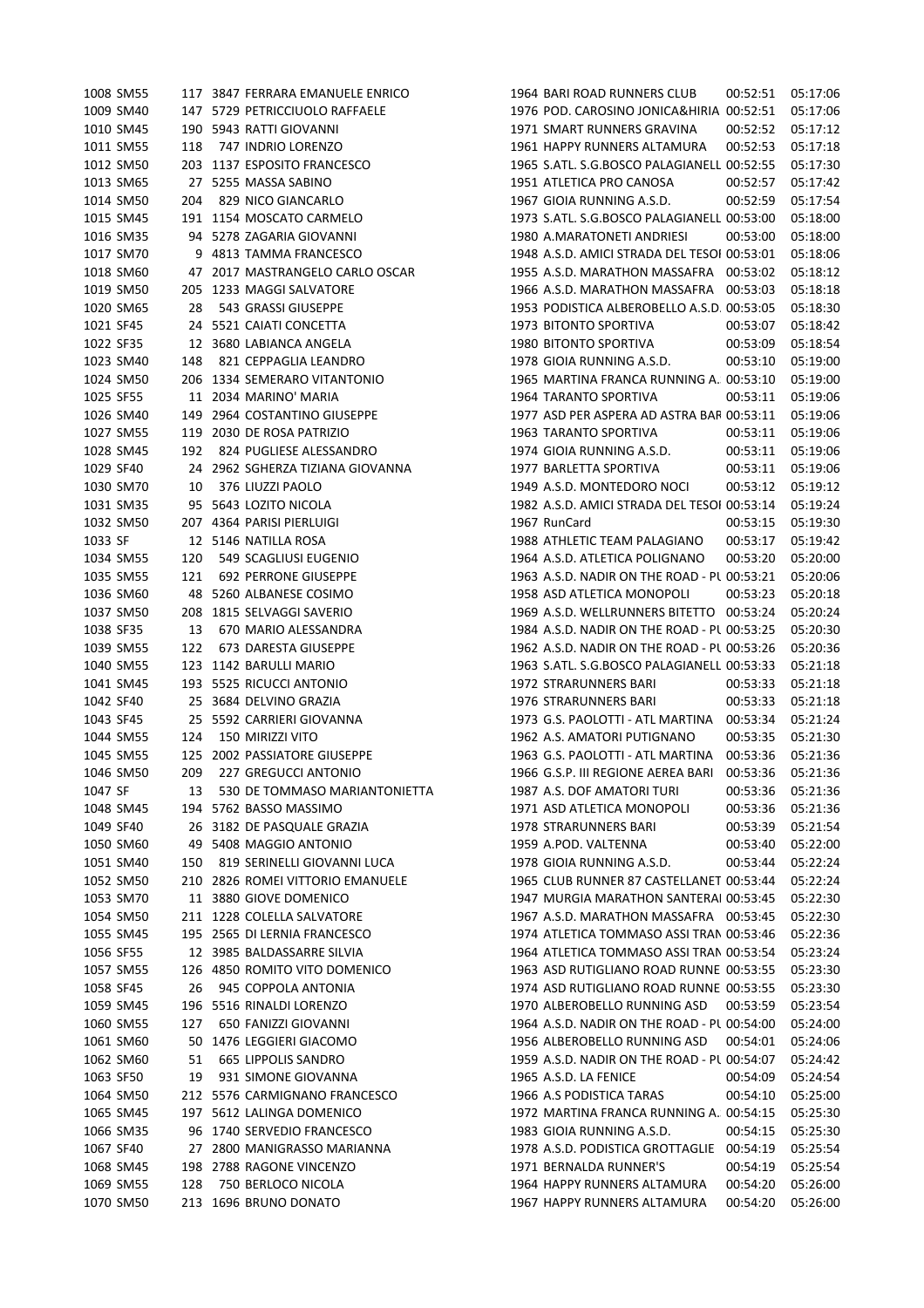| 1071 SM55 |     | 129 5503 DAGOSTINO VITO            | 1963 MURGIA MARATHON SANTERAI 00:54:22      |          | 05:26:12 |
|-----------|-----|------------------------------------|---------------------------------------------|----------|----------|
| 1072 SF40 |     | 28 1721 CAPODIFERRO SILVIA         | 1977 GIOIA RUNNING A.S.D.                   | 00:54:23 | 05:26:18 |
| 1073 SM60 | 52  | 707 CAMPANELLA PIETRO              | 1956 A.S.D. NADIR ON THE ROAD - PL 00:54:23 |          | 05:26:18 |
| 1074 SM60 |     | 53 2967 SPADAVECCHIA MICHELE       | 1957 DREAM TEAM BARI                        | 00:54:25 | 05:26:30 |
| 1075 SF50 |     | 20 2966 DE CANDIA TERESA           | 1968 DREAM TEAM BARI                        | 00:54:27 | 05:26:42 |
| 1076 SM45 |     | 199 5533 TRISOLINI ANGELO          | 1971 ASDNOCINCORSA                          | 00:54:28 | 05:26:48 |
| 1077 SM40 |     | 151 6014 PADOLECCHIA MICHELE       | 1975 ATLETICA ADELFIA                       | 00:54:29 | 05:26:54 |
| 1078 SM50 |     | 214 4138 GENTILE GUIDO             | 1969 ATLETICA ADELFIA                       | 00:54:33 | 05:27:18 |
| 1079 SM55 |     | 130 1533 TARANTINI NUNZIO          | 1961 ATLETICA TOMMASO ASSI TRAN 00:54:33    |          | 05:27:18 |
| 1080 SF60 | 3   | 471 ATTOLICO MADDALENA             | 1956 A.S.D. MONTEDORO NOCI                  | 00:54:34 | 05:27:24 |
| 1081 SF55 |     | 13 1064 DANZA GRAZIA               | 1963 CLUB RUNNER 87 CASTELLANET 00:54:35    |          | 05:27:30 |
| 1082 SM45 |     | 200 1075 MARTEMUCCI STEFANO        | 1972 CLUB RUNNER 87 CASTELLANET 00:54:35    |          | 05:27:30 |
| 1083 SM55 | 131 | 545 LUCARELLA FRANCESCO            | 1961 PODISTICA ALBEROBELLO A.S.D. 00:54:35  |          | 05:27:30 |
| 1084 SM45 |     | 201 3197 QUINTILI ANDREA           | 1974 A.S.D. LA FENICE                       | 00:54:37 | 05:27:42 |
| 1085 SM40 |     | 152 6041 NICOLARDI MARCO           | 1975 A.S.D. LA FENICE                       | 00:54:37 | 05:27:42 |
| 1086 SM50 |     | 215 3474 ARBUES DOMENICO           | 1969 A.S. QUELLI DELLA PINETA               | 00:54:38 | 05:27:48 |
| 1087 SM55 |     | 132 1464 MAGNOLIA GIUSEPPE         | 1963 A.S. AMATORI PUTIGNANO                 | 00:54:39 | 05:27:54 |
| 1088 SF40 |     | 29 5617 DE BENEDETTO ROSA          | 1977 IKKOS ATLETI TARANTO A.S.D. 00:54:40   |          | 05:28:00 |
| 1089 SM35 |     | 97 5866 RUFFINO ELIGIO             | 1983 LA PALESTRA ASD-MARTINA FR/ 00:54:41   |          | 05:28:06 |
| 1090 SM40 |     | 153 2791 MOLINARO GIUSEPPE         | 1975 BERNALDA RUNNER'S                      | 00:54:41 | 05:28:06 |
| 1091 SM50 |     | 216 5625 Gentile Giovanni Antonio  | 1965 RunCard                                | 00:54:42 | 05:28:12 |
| 1092 SF35 |     | 14 5759 RELLA ANNA                 | 1983 A.S.D. AMICI STRADA DEL TESOI 00:54:43 |          | 05:28:18 |
| 1093 SF50 |     | 21 1071 D'ONOFRIO PASQUALINA       | 1966 CLUB RUNNER 87 CASTELLANET 00:54:46    |          | 05:28:36 |
| 1094 SF45 |     | 27 5415 TERRUSI ANNAMARIA          | 1973 CLUB RUNNER 87 CASTELLANET 00:54:48    |          | 05:28:48 |
| 1095 SM55 |     | 133 1573 SGARAMELLA RICCARDO       | 1962 A.MARATONETI ANDRIESI                  | 00:54:51 | 05:29:06 |
|           |     |                                    |                                             |          |          |
| 1096 SM50 |     | 217 5511 FICO FRANCESCO            | 1969 GIOIA RUNNING A.S.D.                   | 00:54:53 | 05:29:18 |
| 1097 SM45 | 202 | 739 CORNACCHIA MARCANTONIO         | 1971 HAPPY RUNNERS ALTAMURA                 | 00:54:54 | 05:29:24 |
| 1098 SF35 |     | 15 1522 PUGLIESE MARIA             | 1981 ASD ATLETICA MONOPOLI                  | 00:54:54 | 05:29:24 |
| 1099 SM50 | 218 | 226 CESSA NUNZIATO                 | 1969 G.S.P. III REGIONE AEREA BARI 00:54:55 |          | 05:29:30 |
| 1100 SF50 |     | 22 1818 ANTONACCI ANTONIETTA       | 1968 FRONTRUNNERS                           | 00:54:56 | 05:29:36 |
| 1101 SF45 |     | 28 5995 Tamborra Maria             | 1970 RunCard                                | 00:54:57 | 05:29:42 |
| 1102 SM45 |     | 203 1988 GRACIA ALIQUE JUAN CARLOS | 1969 ATHLETIC TEAM PALAGIANO                | 00:55:02 | 05:30:12 |
| 1103 SF45 | 29  | 732 STORSILLO CATERINA             | 1970 HAPPY RUNNERS ALTAMURA                 | 00:55:02 | 05:30:12 |
| 1104 SM45 |     | 204 5324 CICCIMARRA TOMMASO        | 1971 HAPPY RUNNERS ALTAMURA                 | 00:55:02 | 05:30:12 |
| 1105 SM50 |     | 219 5537 SPADA FRANCESCO           | 1966 ASD SPITS RUN W & T SAMMICI 00:55:03   |          | 05:30:18 |
| 1106 SM70 |     | 12 1486 SCIANNAMEA GIUSEPPE        | 1947 ATLETICA PRO CANOSA                    | 00:55:03 | 05:30:18 |
| 1107 SF40 | 30  | 789 MOLITERNI ANNA                 | 1975 A.S.D. GRAVINA FESTINA LENTE 00:55:04  |          | 05:30:24 |
| 1108 SF50 |     | 23 3828 PORFIDO ANNAMARIA          | 1965 AMATORI ATL. ACQUAVIVA                 | 00:55:04 | 05:30:24 |
| 1109 SM60 |     | 54 1557 BIANCO STEFANO             | 1956 A.S.D. MONTEDORO NOCI                  | 00:55:08 | 05:30:48 |
| 1110 SF45 | 30  | 394 LOCOROTONDO ISABELLA           | 1972 A.S.D. MONTEDORO NOCI                  | 00:55:09 | 05:30:54 |
| 1111 SF45 |     | 31 6058 VENUTI ROSANNA             | 1971 A.S. PODISTICA TUGLIE                  | 00:55:12 | 05:31:12 |
| 1112 SF35 |     | 16 5515 GATTI DALILA               | 1980 GIOIA RUNNING A.S.D.                   | 00:55:12 | 05:31:12 |
| 1113 SM50 |     | 220 1257 GRECO NICOLA              | 1968 A.S.D. MARATHON MASSAFRA 00:55:13      |          | 05:31:18 |
| 1114 SF   |     | 14 1723 DONVITO FRANCESCA          | 1990 GIOIA RUNNING A.S.D.                   | 00:55:13 | 05:31:18 |
| 1115 SM65 |     | 29 2108 CAMPAGNA GAETANO           | 1954 ATLETICA ADELFIA                       | 00:55:13 | 05:31:18 |
| 1116 SM50 |     | 221 5933 SAVINO MICHELE            | 1969 S.S.D. A.R.L. DYNAMYK FITNESS 00:55:14 |          | 05:31:24 |
| 1117 SM50 |     | 222 2845 VETRANO GIUSEPPE          | 1965 S.ATL. S.G.BOSCO PALAGIANELL 00:55:15  |          | 05:31:30 |
| 1118 SF50 |     | 24 1450 DELFINE PATRIZIA           | 1968 A.S. AMATORI PUTIGNANO                 | 00:55:16 | 05:31:36 |
| 1119 SF45 | 32  | 837 D'AGOSTINO LUCIANA             | 1974 ASD ATLETICA MONOPOLI                  | 00:55:18 | 05:31:48 |
| 1120 SM50 | 223 | 68 IMPEDOVO FRANCESCO              | 1967 A.S. ATLETICA CASTELLANA               | 00:55:18 | 05:31:48 |
| 1121 SF   |     | 15 3095 D'ANVERSA MARILISA         | 1987 NUOVA ATLETICA LATERZA                 | 00:55:19 | 05:31:54 |
| 1122 SM55 |     | 134 1198 LOVECCHIO VINCENZO        | 1963 RUNNERS GINOSA                         | 00:55:19 | 05:31:54 |
| 1123 SM55 |     | 135 1505 SALIERNO FRANCESCO        | 1960 G.S.P. III REGIONE AEREA BARI 00:55:19 |          | 05:31:54 |
| 1124 SM55 |     | 136 2837 FRIGIOLA ALESSANDRO       | 1961 NUOVA ATLETICA LATERZA                 | 00:55:20 | 05:32:00 |
| 1125 SF50 |     | 25 5730 ZITO ANNA ROSA             | 1965 MARTINA FRANCA RUNNING A. 00:55:21     |          | 05:32:06 |
| 1126 SM35 |     | 98 1583 DESIO TONI                 | 1980 A.S. DOF AMATORI TURI                  | 00:55:22 | 05:32:12 |
| 1127 SM35 |     | 99 4076 MAIORANO ANGELANTONIO      | 1984 A.S.D. LA FENICE                       | 00:55:23 | 05:32:18 |
| 1128 SM60 |     | 55 1711 SIMONE ROCCO               | 1959 HAPPY RUNNERS ALTAMURA                 | 00:55:24 | 05:32:24 |
| 1129 SM50 |     | 224 5630 TRICARICO GIOVANNI        | 1967 RunCard                                | 00:55:25 | 05:32:30 |
| 1130 SM45 |     | 205 3926 VERNA PIETRO              | 1974 A.S.D. LA FENICE                       | 00:55:26 | 05:32:36 |
| 1131 SM45 |     | 206 5457 SINNI MARCELLO            | 1970 A.S.D. AMICI STRADA DEL TESOI 00:55:28 |          | 05:32:48 |
|           |     | 154 5689 DI VENERE DANIELE         | 1975 BITONTO SPORTIVA                       |          | 05:34:00 |
| 1132 SM40 |     |                                    |                                             | 00:55:40 |          |
| 1133 SM40 |     | 155 1443 CARDONE COSIMO            | 1975 A.S. AMATORI PUTIGNANO                 | 00:55:44 | 05:34:24 |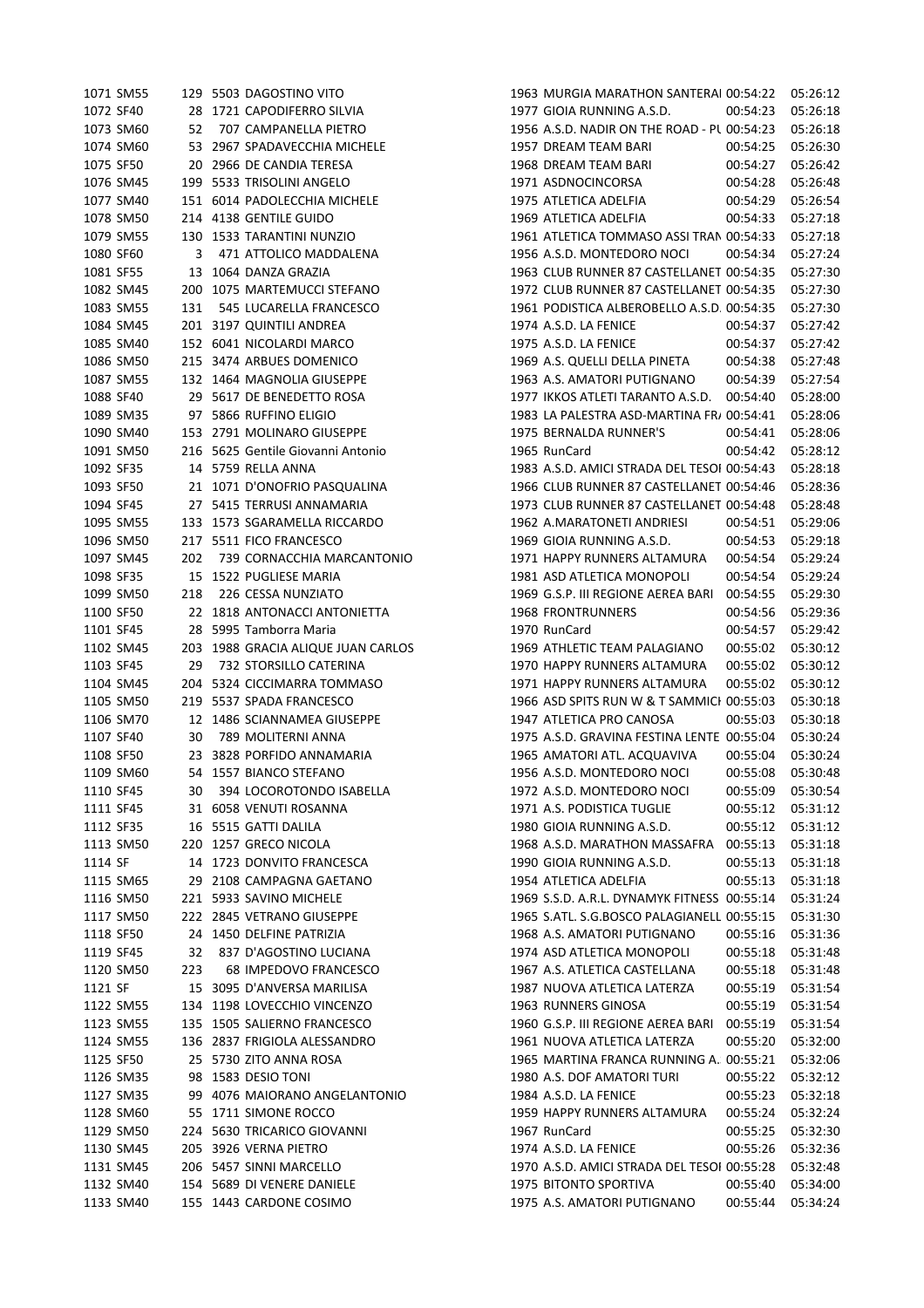| 1134 SM60              |     | 56 2947 OTTOMANO GIANVITO                              | 1959 A.S. ATLETICA CASTELLANA<br>00:55:44<br>05:34:24                                          |
|------------------------|-----|--------------------------------------------------------|------------------------------------------------------------------------------------------------|
| 1135 SM65              |     | 30 2024 LUPOLI GIOVANNI                                | 1952 A.S.D. ATLETICA DON MILANI<br>00:55:46<br>05:34:36                                        |
| 1136 SF35              |     | 17 5614 CHIARELLI ROSANNA                              | 1983 MARTINA FRANCA RUNNING A. 00:55:46<br>05:34:36                                            |
| 1137 SM60              |     | 57 2070 NARDELLI GIOVANNI                              | 1958 MARTINA FRANCA RUNNING A. 00:55:47<br>05:34:42                                            |
| 1138 SM55              |     | 137 6085 LERARIO VITANTONIO                            | 1962 MARTINA FRANCA RUNNING A. 00:55:47<br>05:34:42                                            |
| 1139 SF45              |     | 33 6084 CARBOTTI COLUCCI ROSA                          | 05:34:48<br>1972 MARTINA FRANCA RUNNING A. 00:55:48                                            |
| 1140 SM50              |     | 225 6086 D'ORIA COSIMO                                 | 05:34:48<br>1968 MARTINA FRANCA RUNNING A. 00:55:48                                            |
| 1141 SM50              |     | 226 1701 FERRULLI TOMMASO                              | 1966 HAPPY RUNNERS ALTAMURA<br>05:35:00<br>00:55:50                                            |
| 1142 SM70              |     | 13 5642 VINCI SALVATORE                                | 1946 A.S.D. AMICI STRADA DEL TESOI 00:55:51<br>05:35:06                                        |
| 1143 SF55              |     | 14 5418 FELE MARIA                                     | 1963 S.ATL. S.G.BOSCO PALAGIANELL 00:55:52<br>05:35:12                                         |
| 1144 SM40              |     | 156 5421 PIGNATELLI ANGELO                             | 1976 TARANTO SPORTIVA<br>00:55:54<br>05:35:24                                                  |
| 1145 SF50              |     | 26 4778 LOGRIECO GIOVANNA                              | 05:35:24<br>1969 NUOVA ATLETICA BITONTO<br>00:55:54                                            |
| 1146 SM45              |     | 207 3916 ANGELINI ANTONIO                              | 1972 A.S.D. LA FENICE<br>05:35:30<br>00:55:55                                                  |
| 1147 SM50              | 227 | 953 ROSSIELLO FILIPPO                                  | 05:35:30<br>1966 NUOVA ATLETICA BITONTO<br>00:55:55                                            |
| 1148 SM55              |     | 138 4719 NANNA FRANCESCO                               | 1964 A.A.'E. MANZARI' CASAMASSIM 00:55:56<br>05:35:36                                          |
| 1149 SM65              | 31  | 104 PICCIRILLI STEFANO                                 | 05:35:42<br>1951 A.S. AMATORI PUTIGNANO<br>00:55:57                                            |
| 1150 SM50              |     | 228 1842 ROMA FRANCESCO                                | 1968 A.S. ATLETICA LATIANO<br>00:55:58<br>05:35:48                                             |
| 1151 SF40              |     | 31 5413 SERINO ROBERTA                                 | 05:36:00<br>1975 CLUB RUNNER 87 CASTELLANET 00:56:00                                           |
| 1152 SF50              | 27  | 89 MIGNOZZI ANNA                                       | 1966 A.S. AMATORI PUTIGNANO<br>00:56:00<br>05:36:00                                            |
| 1153 SM55              | 139 | 50 DELFINE GIUSEPPE                                    | 1960 A.S. ATLETICA CASTELLANA<br>00:56:01<br>05:36:06                                          |
| 1154 SF40              |     | 32 3883 COLAMONACO MARIAGRAZIA                         | 1975 HAPPY RUNNERS ALTAMURA<br>00:56:01<br>05:36:06                                            |
| 1155 SF45              |     | 34 2746 CARRETTA ROSANNA                               | 1973 HAPPY RUNNERS ALTAMURA<br>00:56:02<br>05:36:12                                            |
| 1156 SM50              |     | 229 1124 MIANI VITO                                    | 1966 S.ATL. S.G.BOSCO PALAGIANELL 00:56:05<br>05:36:30                                         |
| 1157 SM45              |     | 208 1103 GIANNINI GIUSEPPE                             | 1972 CORRERE E' SALUTE MOTTOLA 00:56:06<br>05:36:36                                            |
| 1158 SF40              |     | 33 2016 MARANGI MARIA SCALA                            | 05:36:42<br>1975 A.S.D. MARATHON MASSAFRA<br>00:56:07                                          |
| 1159 SM40              |     | 157 1255 CARAMIA MICHELE                               | 1978 A.S.D. MARATHON MASSAFRA<br>05:36:48<br>00:56:08                                          |
| 1160 SM50              |     | 230 3371 MONGELLI DOMENICO                             | 1969 A.S.D ATL. PODISTICA PALAGIAN 00:56:10<br>05:37:00                                        |
| 1161 SF40              |     | 34 5945 RAPIO MARIA FELICE                             | 1975 NUOVA ATLETICA BITONTO<br>00:56:11<br>05:37:06                                            |
| 1162 SF40              |     | 35 4905 Donadio Ilaria                                 | 1976 RunCard<br>00:56:13<br>05:37:18                                                           |
| 1163 SF                |     | 16 2082 LOPERFIDO TIZIANA                              | 1985 A.S.D. RHBIKE TEAM<br>00:56:17<br>05:37:42                                                |
| 1164 SM60              | 58  | 106 SANSOLINO VITO                                     | 1956 A.S. AMATORI PUTIGNANO<br>05:37:54<br>00:56:19                                            |
| 1165 SF45              |     | 35 2109 PROCACCIO ROSALBA                              | 05:38:00<br>1972 ATLETICA ADELFIA<br>00:56:20                                                  |
| 1166 SM55              | 140 | 893 ROSSIELLO DOMENICO                                 | 1960 BITONTO SPORTIVA<br>00:56:21<br>05:38:06                                                  |
| 1167 SF65              |     | 1 1216 TADDEO PASQUA ROSA                              | 1953 A.S.D. MARATHON MASSAFRA<br>00:56:21<br>05:38:06                                          |
| 1168 SF50              |     | 28 5258 LOSAVIO MARCELLA                               | 1966 ASD ATLETICA MONOPOLI<br>00:56:27<br>05:38:42                                             |
| 1169 SM70              |     | 14 5706 LAGHEZZA PAOLO                                 | 1947 DORANDO PIETRI<br>00:56:29<br>05:38:54                                                    |
| 1170 SM60              |     | 59 6031 DE TULLIO RICCIOTTI                            | 1955 BIO AMBRA NEW AGE<br>00:56:30<br>05:39:00                                                 |
| 1171 SF45              |     | 36 5256 POMPA ROSA                                     | 1970 ATLETICA PRO CANOSA<br>05:39:24<br>00:56:34                                               |
| 1172 SF45              | 37  | 395 PIARULLI DONATELLA FLORIANA                        | 1973 A.S.D. MONTEDORO NOCI<br>00:56:37<br>05:39:42                                             |
| 1173 SF50              |     | 29 5518 BITETTI ANTONELLA                              | 1969 ASD LA FABRICA DI CORSA<br>05:39:48<br>00:56:38                                           |
| 1174 SF40              |     | 36 5318 DILEO PALMA                                    | 05:40:24<br>1975 A.S.D. NADIR ON THE ROAD - PL 00:56:44                                        |
| 1175 SF40              |     | 37 4936 DANTILE VALENTINA                              | 1978 HAPPY RUNNERS ALTAMURA<br>05:40:24<br>00:56:44                                            |
| 1176 SF45              |     | 38 5466 MOSCATO VITTORIA                               | 1973 ASD ATLETICA MONOPOLI<br>00:56:45<br>05:40:30                                             |
| 1177 SF50              | 30  | 688 LATTARULO MARIANNA                                 | 05:40:48<br>1968 A.S.D. NADIR ON THE ROAD - PL 00:56:48                                        |
| 1178 SM50              | 231 | 778 DE BELLIS VITO                                     | 1967 DREAM TEAM BARI<br>05:40:48<br>00:56:48                                                   |
| 1179 SM45              |     | 209 4222 PETROSINO ANGELO                              | 1972 S.ATL. S.G.BOSCO PALAGIANELL 00:56:50<br>05:41:00                                         |
| 1180 SF40              |     | 38 5722 GASPARRE ROSA                                  | 1977 S.ATL. S.G.BOSCO PALAGIANELL 00:56:51<br>05:41:06                                         |
| 1181 SM55              |     | 141 1106 LOTITO TOMMASO                                | 1962 CORRERE E' SALUTE MOTTOLA 00:56:52<br>05:41:12                                            |
| 1182 SM55              |     | 142 1088 MANDORINO ORAZIO                              | 1963 CORRERE E' SALUTE MOTTOLA 00:56:52<br>05:41:12                                            |
| 1183 SM60              | 60  | 550 SCAGLIUSI FRANCESCO                                | 05:41:24<br>1959 A.S.D. ATLETICA POLIGNANO<br>00:56:54                                         |
|                        |     |                                                        | 1966 CUS BARI<br>00:56:54<br>05:41:24                                                          |
| 1184 SM50              |     | 232 3831 CALDARULO NICOLA                              |                                                                                                |
| 1185 SF50              |     | 31 3305 SCIANNIMANICA MARIA                            | 1966 CLUB RUNNER 87 CASTELLANET 00:56:56<br>05:41:36                                           |
| 1186 SM40              |     | 158 1187 SCARAFILE MARCO                               | 1976 G.S. PAOLOTTI - ATL MARTINA 00:56:59<br>05:41:54                                          |
| 1187 SF45              |     | 39 1559 GABRIELE MARIELLA                              | 1974 A.S.D. MONTEDORO NOCI<br>00:57:01<br>05:42:06                                             |
| 1188 SM35              |     | 100 5775 ANGIONE CARLO                                 | 1980 ATLETICA ADELFIA<br>05:42:24<br>00:57:04                                                  |
| 1189 SM50              |     | 233 1070 CASAMASSIMA GIUSEPPE                          | 1965 CLUB RUNNER 87 CASTELLANET 00:57:06<br>05:42:36                                           |
| 1190 SF40              |     | 39 2064 CICERO LAURA                                   | 1976 MARTINA FRANCA RUNNING A. 00:57:08<br>05:42:48                                            |
| 1191 SM45              |     | 210 6033 INDELLICATI MAURO GIUSEPPE                    | 1974 GIOIA RUNNING A.S.D.<br>05:43:12<br>00:57:12                                              |
| 1192 SM45              |     | 211 3976 GIACOBELLI DONATO                             | 1974 MARTINA FRANCA RUNNING A. 00:57:14<br>05:43:24                                            |
| 1193 SF45              |     | 40 5414 TOTARO KATIA                                   | 1974 CLUB RUNNER 87 CASTELLANET 00:57:17<br>05:43:42                                           |
| 1194 SM60              |     | 61 5307 CRESCENTE MICHELE VINCENZO                     | 1955 BARLETTA SPORTIVA<br>00:57:21<br>05:44:06                                                 |
|                        |     |                                                        |                                                                                                |
| 1195 SF40<br>1196 SM45 |     | 40 5992 Loliva Maria Ingrid<br>212 5853 GROSSI ANTONIO | 1976 RunCard<br>05:44:06<br>00:57:21<br>1970 ASD POD. FAGGIANO V.P. SERVI 00:57:24<br>05:44:24 |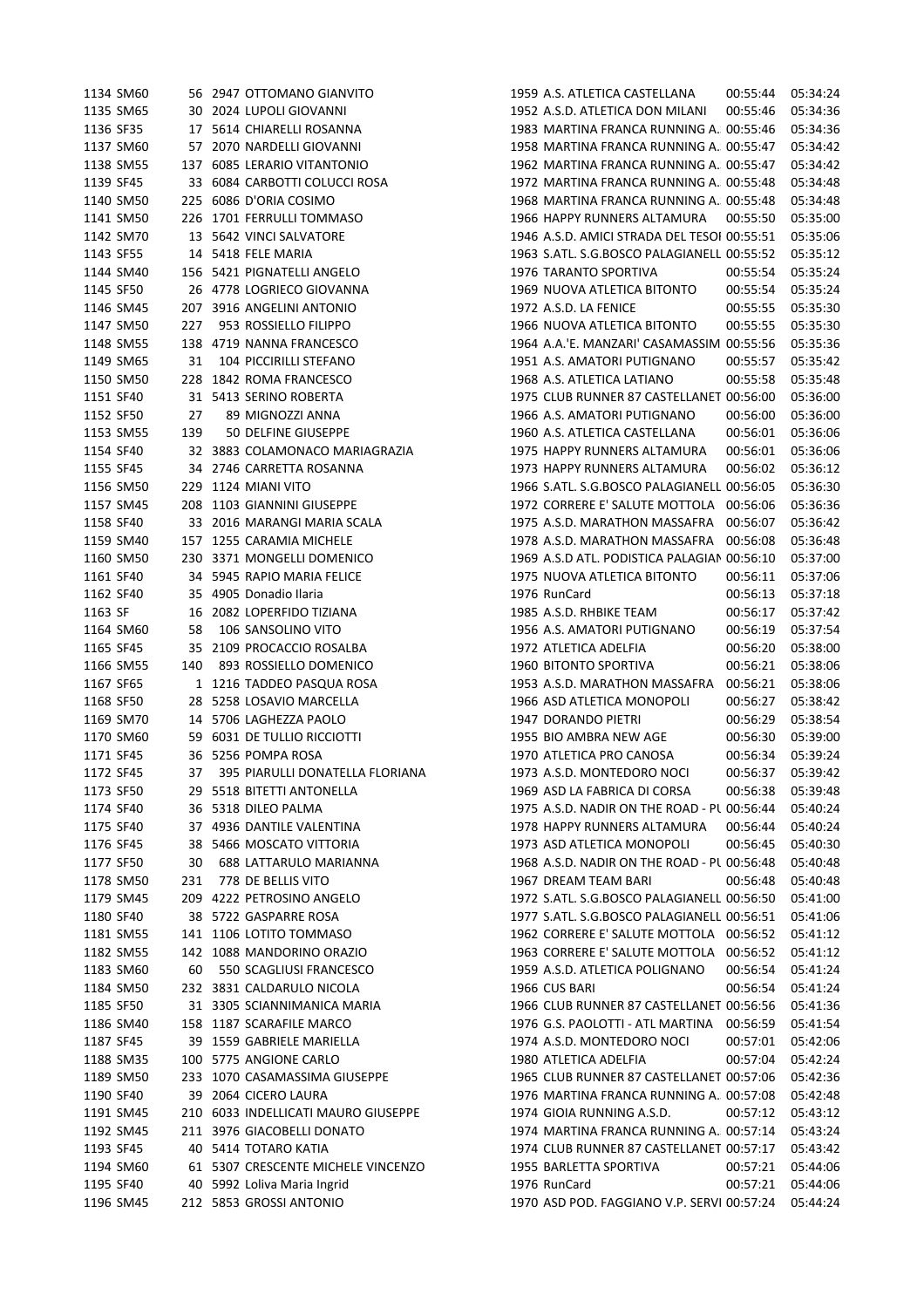|           | 1197 SM50 |     | 234 6075 ZACCARIA ROBERTO        | 1968 ASD POD. FAGGIANO V.P. SERVI 00:57:24  |          | 05:44:24 |
|-----------|-----------|-----|----------------------------------|---------------------------------------------|----------|----------|
|           | 1198 SM60 | 62  | 538 ANGIOLILLO PIETRO            | 1959 PODISTICA ALBEROBELLO A.S.D. 00:57:25  |          | 05:44:30 |
|           | 1199 SF55 |     | 15 4990 PRICCI GIOVANNA          | 1963 RunCard                                | 00:57:27 | 05:44:42 |
|           | 1200 SM40 | 159 | 267 LEOCI ANGELO                 | 1975 ASD ATLETICA MONOPOLI                  | 00:57:27 | 05:44:42 |
|           | 1201 SM50 | 235 | 128 CATALANO NICOLA              | 1969 A.S. AMATORI PUTIGNANO                 | 00:57:28 | 05:44:48 |
|           | 1202 SM55 |     | 143 5513 RIZZI FRANCESCO         | 1960 GIOIA RUNNING A.S.D.                   | 00:57:30 | 05:45:00 |
|           | 1203 SM55 | 144 | 69 MONGELLI LUIGI                | 1963 A.S. ATLETICA CASTELLANA               | 00:57:32 | 05:45:12 |
| 1204 SF50 |           |     | 32 3099 BUFANO ANTONELLA         | 1966 G.S. PAOLOTTI - ATL MARTINA            | 00:57:33 | 05:45:18 |
| 1205 SF50 |           |     | 33 1746 D'ORIA AURELIA           | 1967 ALBEROBELLO RUNNING ASD                | 00:57:39 | 05:45:54 |
| 1206 SF40 |           |     | 41 5815 VENZA ADDOLORATA         | 1977 ATLETICA CEGLIE MESSAPICA              | 00:57:40 | 05:46:00 |
|           | 1207 SM50 |     | 94 TRIA FRANCESCO                | 1966 A.S. AMATORI PUTIGNANO                 | 00:57:43 |          |
|           |           | 236 |                                  |                                             |          | 05:46:18 |
|           | 1208 SM40 |     | 160 1959 NOTARISTEFANO DOMENICO  | 1976 CORRERE E' SALUTE MOTTOLA              | 00:57:46 | 05:46:36 |
|           | 1209 SM45 |     | 213 1891 VENERITO DOMENICO       | 1974 ATLETICA CEGLIE MESSAPICA              | 00:57:55 | 05:47:30 |
| 1210 SF45 |           | 41  | 250 COLELLA VALENTINA            | 1971 ASD ATLETICA MONOPOLI                  | 00:57:55 | 05:47:30 |
|           | 1211 SM40 |     | 161 5685 SURICO VITTORIO         | 1976 GIOIA RUNNING A.S.D.                   | 00:57:56 | 05:47:36 |
| 1212 SF40 |           |     | 42 2923 FRONZA DANIELA           | 1979 A.S.D. RHBIKE TEAM                     | 00:57:56 | 05:47:36 |
| 1213 SF40 |           |     | 43 2061 CATALANO GIOVANNA        | 1978 MARTINA FRANCA RUNNING A. 00:57:57     |          | 05:47:42 |
|           | 1214 SF45 |     | 42 5735 SPERA MARIA GIUSEPPA     | 1972 A.S.D. RHBIKE TEAM                     | 00:57:59 | 05:47:54 |
|           | 1215 SM65 | 32  | 112 LATTARULO CARMINE            | 1950 A.S. AMATORI PUTIGNANO                 | 00:58:11 | 05:49:06 |
| 1216 SF50 |           | 34  | 922 FORTUNATO MARIA              | 1966 A.S.D. LA FENICE                       | 00:58:16 | 05:49:36 |
|           | 1217 SM60 | 63  | 531 ARRE' STEFANO                | 1957 A.S. DOF AMATORI TURI                  | 00:58:16 | 05:49:36 |
|           | 1218 SM50 | 237 | 782 CAROFIGLIO GAETANO           | 1966 DREAM TEAM BARI                        | 00:58:16 | 05:49:36 |
|           | 1219 SM55 | 145 | 781 BUONO DOMENICO               | 1963 DREAM TEAM BARI                        | 00:58:17 | 05:49:42 |
|           | 1220 SM65 |     | 33 1196 GIGANTE DOMENICO         | 1954 RUNNERS GINOSA                         | 00:58:17 | 05:49:42 |
|           | 1221 SM40 |     | 162 5462 SIMONE MICHELE          | 1978 BARI ROAD RUNNERS CLUB                 | 00:58:17 | 05:49:42 |
|           | 1222 SM65 |     | 34 5018 PIEPOLI GENNARO          | 1952 BARI ROAD RUNNERS CLUB                 | 00:58:18 | 05:49:48 |
| 1223 SF65 |           |     | 2 1482 DI SIBIO ANGELA           | 1954 ATLETICA PRO CANOSA                    | 00:58:29 | 05:50:54 |
|           | 1224 SM60 |     | 64 3324 DALO' PASQUALE           | 1959 S.ATL. S.G.BOSCO PALAGIANELL 00:58:33  |          | 05:51:18 |
|           | 1225 SM70 | 15  | 645 MELE DOMENICO                | 1945 RUNNING PEOPLE NOICATTARO 00:58:34     |          | 05:51:24 |
|           |           |     |                                  |                                             |          |          |
| 1226 SF45 |           | 43  | 1789 GENTILE ROSA                | 1973 BITONTO SPORTIVA                       | 00:58:38 | 05:51:48 |
|           | 1227 SM60 |     | 65 1713 QUISTELLI VITANTONIO     | 1957 DREAM TEAM BARI                        | 00:58:46 | 05:52:36 |
| 1228 SF45 |           |     | 44 4180 SARACINO MARIA DONATA    | 1970 BITONTO SPORTIVA                       | 00:58:50 | 05:53:00 |
|           | 1229 SM65 |     | 35 5323 SIMONE GIUSEPPE          | 1951 HAPPY RUNNERS ALTAMURA                 | 00:58:52 | 05:53:12 |
| 1230 SF55 |           | 16  | 398 NOTARNICOLA ROSA             | 1962 A.S.D. MONTEDORO NOCI                  | 00:58:55 | 05:53:30 |
|           | 1231 SM45 | 214 | 436 MASCIOPINTO MATTEO           | 1974 A.S.D. MONTEDORO NOCI                  | 00:58:55 | 05:53:30 |
|           | 1232 SM70 | 16  | 99 D'ALOIA ANTONIO               | 1949 A.S. AMATORI PUTIGNANO                 | 00:58:58 | 05:53:48 |
| 1233 JM   |           |     | 4 5996 FILIPPO ROCCO             | 2000 AMATORI ATL. ACQUAVIVA                 | 00:58:59 | 05:53:54 |
|           | 1234 SM75 | 3   | 105 BIANCO GIOVANNI              | 1944 A.S. AMATORI PUTIGNANO                 | 00:59:02 | 05:54:12 |
|           | 1235 SM60 |     | 66 2642 DICORATO ROSARIO LUIGI   | 1958 BARLETTA SPORTIVA                      | 00:59:08 | 05:54:48 |
| 1236 SF45 |           |     | 45 5577 COLLU MIRELLA            | 1971 A.S PODISTICA TARAS                    | 00:59:13 | 05:55:18 |
|           | 1237 SM55 |     | 146 1672 VITOBELLO RUGGIERO      | 1961 BARLETTA SPORTIVA                      | 00:59:15 | 05:55:30 |
| 1238 SF50 |           |     | 35 1477 MASSARO ROSA             | 1968 A.A.'E. MANZARI' CASAMASSIM 00:59:18   |          | 05:55:48 |
| 1239 SF40 |           | 44  | 842 LOSITO MARIANGELA            | 1975 GIOIA RUNNING A.S.D.                   | 00:59:18 | 05:55:48 |
|           | 1240 SM60 | 67  | 925 FORTUNATO VITO NICOLA        | 1958 A.S.D. LA FENICE                       | 00:59:19 | 05:55:54 |
| 1241 SF50 |           |     | 36 3116 TRIVISANI ANNA MARIA     | 1969 MARTINA FRANCA RUNNING A. 00:59:33     |          | 05:57:18 |
|           | 1242 SM50 |     | 238 2072 PRICCI GIUSEPPE GIACOMO | 1968 MARTINA FRANCA RUNNING A. 00:59:33     |          | 05:57:18 |
|           | 1243 SM65 | 36  | 257 CARAMIA DONATO               | 1951 ASD ATLETICA MONOPOLI                  | 00:59:38 | 05:57:48 |
|           | 1244 SM65 |     | 37 6089 BIAFORA GIOVANNI         | 1952 A.S.D. ATLETICA BITRITTO               | 00:59:42 | 05:58:12 |
|           | 1245 SM55 |     | 147 5622 carucci antonio         | 1962 RunCard                                | 00:59:44 | 05:58:24 |
|           | 1246 SM60 |     | 68 1118 PACCIANA BONAVENTURA     | 1955 NUOVA ATLETICA LATERZA                 | 00:59:45 | 05:58:30 |
|           |           |     |                                  |                                             |          |          |
|           | 1247 SM65 |     | 38 1138 TODARO PASQUALE          | 1954 S.ATL. S.G.BOSCO PALAGIANELL 00:59:48  |          | 05:58:48 |
|           | 1248 SM50 |     | 239 1722 DE LUISI RAFFAELE       | 1966 ASD SPITS RUN W & T SAMMICH 00:59:50   |          | 05:59:00 |
|           | 1249 SM60 |     | 69 6048 PORTA CESARE             | 1955 ASD SPITS RUN W & T SAMMICI 00:59:50   |          | 05:59:00 |
| 1250 SF50 |           |     | 37 5247 CURCI MADDALENA          | 1967 A.S.D. AMICI STRADA DEL TESOI 00:59:52 |          | 05:59:12 |
|           | 1251 SM70 |     | 17 5015 GELAO RAFFAELE           | 1947 A.S.D. AMICI STRADA DEL TESOI 00:59:54 |          | 05:59:24 |
| 1252 SF   |           |     | 17 5779 CUTRIGNELLI TERESA       | 1986 LA PIETRA                              | 00:59:56 | 05:59:36 |
|           | 1253 SM55 |     | 148 1712 FAVIA GIUSEPPE          | 1962 DREAM TEAM BARI                        | 00:59:56 | 05:59:36 |
|           | 1254 SM60 |     | 70 1115 MATERA GIOVANNI          | 1955 NUOVA ATLETICA LATERZA                 | 01:00:00 | 06:00:00 |
|           | 1255 SM40 |     | 163 1278 PIGNATELLI GIOVANNI     | 1977 TARANTO SPORTIVA                       | 01:00:01 | 06:00:06 |
|           | 1256 SM40 |     | 164 6049 LABALESTRA VIRGILIO     | 1978 ASD SPITS RUN W & T SAMMICI 01:00:03   |          | 06:00:18 |
|           | 1257 SM45 |     | 215 5420 BUCCI GIUSEPPE          | 1970 TARANTO SPORTIVA                       | 01:00:04 | 06:00:24 |
| 1258 SF   |           | 18  | 921 MAGNIFICO DORIANA            | 1995 A.S.D. LA FENICE                       | 01:00:07 | 06:00:42 |
|           | 1259 SM60 |     | 71 5569 CONTE GIOVANNI           | 1958 A.S.D. PODISTICA GROTTAGLIE 01:00:08   |          | 06:00:48 |
|           |           |     |                                  |                                             |          |          |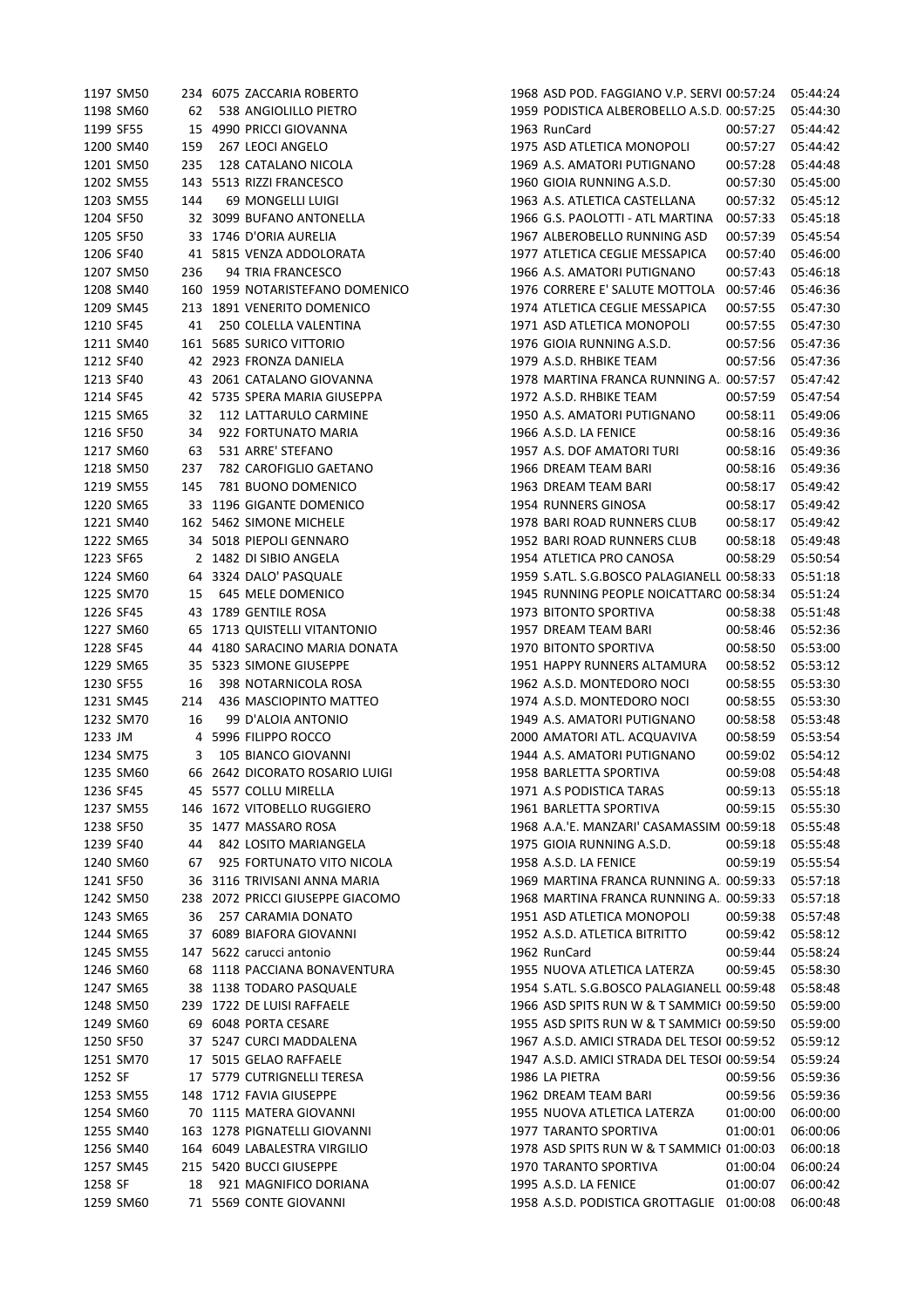|           | 1260 SM35 |                | 101 6040 NATUZZI ERASMO          | 1982 A.S.D. LA FENICE                       | 01:00:17 | 06:01:42 |
|-----------|-----------|----------------|----------------------------------|---------------------------------------------|----------|----------|
|           | 1261 SF50 | 38             | 932 PASTORE MARIA ROSARIA        | 1969 A.S.D. LA FENICE                       | 01:00:17 | 06:01:42 |
|           | 1262 SF35 |                | 18 5276 LOPETUSO GRAZIA          | 1982 A.MARATONETI ANDRIESI                  | 01:00:27 | 06:02:42 |
|           | 1263 SM65 | 39             | 400 SCALERA VITO NICOLA          | 1952 A.S.D. MONTEDORO NOCI                  | 01:00:27 | 06:02:42 |
| 1264 SF   |           |                | 19 1830 NOTARNICOLA ANNAROSA     | 1988 ASDNOCINCORSA                          | 01:00:27 | 06:02:42 |
|           | 1265 SM60 |                | 72 1888 CHIRICO VELIO ANDREA     | 1957 ATLETICA CEGLIE MESSAPICA              | 01:00:28 | 06:02:48 |
| 1266 SF   |           |                | 20 6052 NUCCI PASQUA             | 1996 POLISPORT CICLO CLUB FASANC 01:00:29   |          | 06:02:54 |
|           | 1267 SM35 |                | 102 3851 PAPARELLA VINCENZO      | 1982 DREAM TEAM BARI                        | 01:00:33 | 06:03:18 |
|           | 1268 SM60 |                | 73 4422 PANEBIANCO NICOLA        | 1956 DREAM TEAM BARI                        | 01:00:46 | 06:04:36 |
|           | 1269 SM70 |                | 18 1062 GADALETO GIUSEPPE        | 1947 CLUB RUNNER 87 CASTELLANET 01:00:59    |          | 06:05:54 |
|           | 1270 SM45 |                | 216 1644 RAPANARO VALERIO        | 1970 A.S.D. FREE RUNNERS MOLFETT 01:01:08   |          | 06:06:48 |
|           | 1271 SM65 | 40             | 366 DENORA TOMMASO               | 1954 ATLETIC CLUB ALTAMURA                  | 01:01:16 | 06:07:36 |
|           | 1272 SM70 |                | 19 1143 TODARO VITO CATALDO      | 1945 S.ATL. S.G.BOSCO PALAGIANELL 01:01:28  |          | 06:08:48 |
|           | 1273 SF50 |                | 39 3564 DELVECCHIO MARIA         | 1968 BARLETTA SPORTIVA                      | 01:01:34 | 06:09:24 |
|           | 1274 SF65 |                | 3 5312 DE PALMA MARIA TERESA     | 1954 PEDONE-RICCARDI BISCEGLIE              | 01:01:40 | 06:10:00 |
|           |           |                |                                  |                                             |          |          |
|           | 1275 SM35 |                | 103 1123 CATUCCI ALESSIO         | 1984 NUOVA ATLETICA LATERZA                 | 01:01:42 | 06:10:12 |
|           | 1276 SM50 |                | 240 1149 NOTARANGELO CLAUDIO     | 1968 S.ATL. S.G.BOSCO PALAGIANELL 01:01:57  |          | 06:11:42 |
|           | 1277 SM60 |                | 74 1174 IACOBINO RAFFAELE        | 1956 ATHLETIC TEAM PALAGIANO                | 01:02:04 | 06:12:24 |
|           | 1278 SM65 |                | 41 2867 SALINARI DAMIANO COSIMO  | 1953 A.S.D. MARATHON MASSAFRA               | 01:02:11 | 06:13:06 |
| 1279 SF50 |           | 40             | 54 CISTERNINO CLEMENTINA         | 1967 A.S. ATLETICA CASTELLANA               | 01:02:20 | 06:14:00 |
|           | 1280 SM70 | 20             | 801 SABATO MICHELE               | 1949 GIOIA RUNNING A.S.D.                   | 01:02:21 | 06:14:06 |
|           | 1281 SM70 |                | 21 5724 GOFFREDO VITANTONIO      | 1947 ATHLETIC TEAM PALAGIANO                | 01:02:25 | 06:14:30 |
|           | 1282 SF55 |                | 17 6013 BARNABA' MADDALENA       | 1961 ATLETICA ADELFIA                       | 01:02:27 | 06:14:42 |
|           | 1283 SM80 |                | 1 5451 CARESSA PIETRO            | 1938 A.S.D. AMICI STRADA DEL TESOI 01:02:50 |          | 06:17:00 |
|           | 1284 SM65 |                | 42 1465 MICCOLIS GIUSEPPE        | 1950 A.S. AMATORI PUTIGNANO                 | 01:02:51 | 06:17:06 |
|           | 1285 SM55 | 149            | 111 CHIAPPERINO RAFFAELE         | 1962 A.S. AMATORI PUTIGNANO                 | 01:03:06 | 06:18:36 |
|           | 1286 SM45 |                | 217 5430 BOZZA FILIPPO           | 1971 RunCard                                | 01:03:22 | 06:20:12 |
|           | 1287 SF45 |                | 46 5443 STAGNO ROSANNA           | 1973 RunCard                                | 01:03:22 | 06:20:12 |
|           | 1288 SM55 | 150            | 594 CALDAROLA PAOLO              | 1963 A.S.D. FREE RUNNERS MOLFETT 01:03:27   |          | 06:20:42 |
|           | 1289 SF55 |                | 18 2057 BARRATTA COSIMA          | 1960 MARTINA FRANCA RUNNING A. 01:03:32     |          | 06:21:12 |
|           | 1290 SM65 |                | 43 5531 SCARANO ANGELO           | 1950 ASDNOCINCORSA                          | 01:03:35 | 06:21:30 |
|           | 1291 SM75 | 4              | 706 NETTI GIUSEPPE               | 1941 A.S.D. NADIR ON THE ROAD - PL 01:03:36 |          | 06:21:36 |
|           | 1292 SM65 |                | 44 5445 LANZILOTTA FRANCESCO     | 1954 A.S. ATLETICA CASTELLANA               | 01:03:46 | 06:22:36 |
|           | 1293 SM55 |                | 151 6079 D'APRILE ANGELO         | 1962 ATHLETIC TEAM PALAGIANO                | 01:03:56 | 06:23:36 |
|           | 1294 SF55 |                | 19 5865 GIGANTE GILDA            | 1962 A.S.D. MARATHON MASSAFRA 01:03:57      |          | 06:23:42 |
|           | 1295 SM65 |                | 45 3860 LACANDELA GIOVANNI       | 1951 AVIS IN CORSA CONVERSANO               | 01:03:57 | 06:23:42 |
|           | 1296 SF50 |                | 41 1353 LIPPOLIS MADDALENA       | 1968 A.S.D. MARATHON MASSAFRA 01:03:58      |          | 06:23:48 |
|           | 1297 SF35 | 19             | 653 NARDELLI ANGELICA            | 1981 A.S.D. NADIR ON THE ROAD - PL 01:04:08 |          | 06:24:48 |
| 1298 SF45 |           |                | 47 6039 URBANO ANNA              | 1970 A.S.D. LA FENICE                       | 01:04:09 | 06:24:54 |
| 1299 SM   |           |                | 68 6091 BIAFORA GIAMBATTISTA     | 1988 A.S.D. ATLETICA BITRITTO               | 01:04:23 | 06:26:18 |
|           | 1300 SF35 |                | 20 5519 LAUCIELLO RAFFAELLA      | 1980 ASD LA FABRICA DI CORSA                | 01:04:27 | 06:26:42 |
|           |           |                | 42 6019 CHIMIENTI DOMENICA       | 1968 PEDONE-RICCARDI BISCEGLIE              | 01:04:27 | 06:26:42 |
|           | 1301 SF50 |                |                                  |                                             |          |          |
|           | 1302 SM40 |                | 165 4838 GRANIERI ALESSANDRO     | 1978 BITONTO SPORTIVA                       | 01:04:38 | 06:27:48 |
|           | 1303 SF40 | 45             | 910 PASCULLI SILVANA             | 1979 BITONTO SPORTIVA                       | 01:04:40 | 06:28:00 |
|           | 1304 SM55 |                | 152 1145 ALEMANNO COSIMO         | 1963 S.ATL. S.G.BOSCO PALAGIANELL 01:04:42  |          | 06:28:12 |
|           | 1305 SM55 |                | 153 1147 LOSAVIO ARCANGELO       | 1962 S.ATL. S.G.BOSCO PALAGIANELL 01:04:43  |          | 06:28:18 |
|           | 1306 SF55 |                | 20 6005 DESIDERATO BIANCA        | 1962 A.S.D. AMICI STRADA DEL TESOI 01:04:55 |          | 06:29:30 |
|           | 1307 SF45 |                | 48 5893 PANUNZIO VINCENZA LIDIA  | 1972 RunCard                                | 01:04:59 | 06:29:54 |
|           | 1308 SM50 | 241            | 795 GIONCADA ROCCO PAOLO GIACOMO | 1965 BIO AMBRA NEW AGE                      | 01:05:13 | 06:31:18 |
|           | 1309 SM75 | 5              | 552 BUZZOTTA GIOVANNI            | 1940 A.S.D. ATLETICA POLIGNANO              | 01:05:58 | 06:35:48 |
|           | 1310 SF35 |                | 21 5982 Bucci Maria Luigia       | 1982 RunCard                                | 01:06:14 | 06:37:24 |
|           | 1311 SF40 |                | 46 5991 loiotine stefania        | 1977 RunCard                                | 01:06:47 | 06:40:42 |
|           | 1312 SF40 |                | 47 5978 Amodio Cinzia            | 1977 RunCard                                | 01:06:48 | 06:40:48 |
|           | 1313 SM80 |                | 2 3336 ZIZZI ANGELO              | 1938 G.S. PAOLOTTI - ATL MARTINA 01:06:49   |          | 06:40:54 |
| 1314 SF   |           |                | 21 2915 CONVERTINO GRAZIANA      | 1985 A.S.D. RHBIKE TEAM                     | 01:06:50 | 06:41:00 |
|           | 1315 SM50 | 242            | 465 DISPOTO NICOLA               | 1966 A.S.D. MONTEDORO NOCI                  | 01:06:50 | 06:41:00 |
|           | 1316 SF65 | $\overline{4}$ | 270 CORBACIO MICHELA             | 1950 ASD ATLETICA MONOPOLI                  | 01:06:52 | 06:41:12 |
|           | 1317 SM50 | 243            | 40 SECONDO FRANCESCO             | 1965 A.S. ATLETICA CASTELLANA               | 01:06:55 | 06:41:30 |
|           | 1318 SM70 |                | 22 3540 GADALETA DOMENICO        | 1949 A.S.D. FREE RUNNERS MOLFETT 01:07:35   |          | 06:45:30 |
|           | 1319 SM80 | 3              | 433 LIPPOLIS VITANTONIO          | 1936 A.S.D. MONTEDORO NOCI                  | 01:07:45 | 06:46:30 |
|           | 1320 SF50 | 43             | 266 CIACCIA LUCIA                | 1967 ASD ATLETICA MONOPOLI                  | 01:07:51 | 06:47:06 |
|           |           |                |                                  |                                             |          |          |
|           | 1321 SM65 |                | 46 4706 VOLGARINO SALVATORE      | 1951 A.S. ATLETICA CASTELLANA               | 01:07:57 | 06:47:42 |